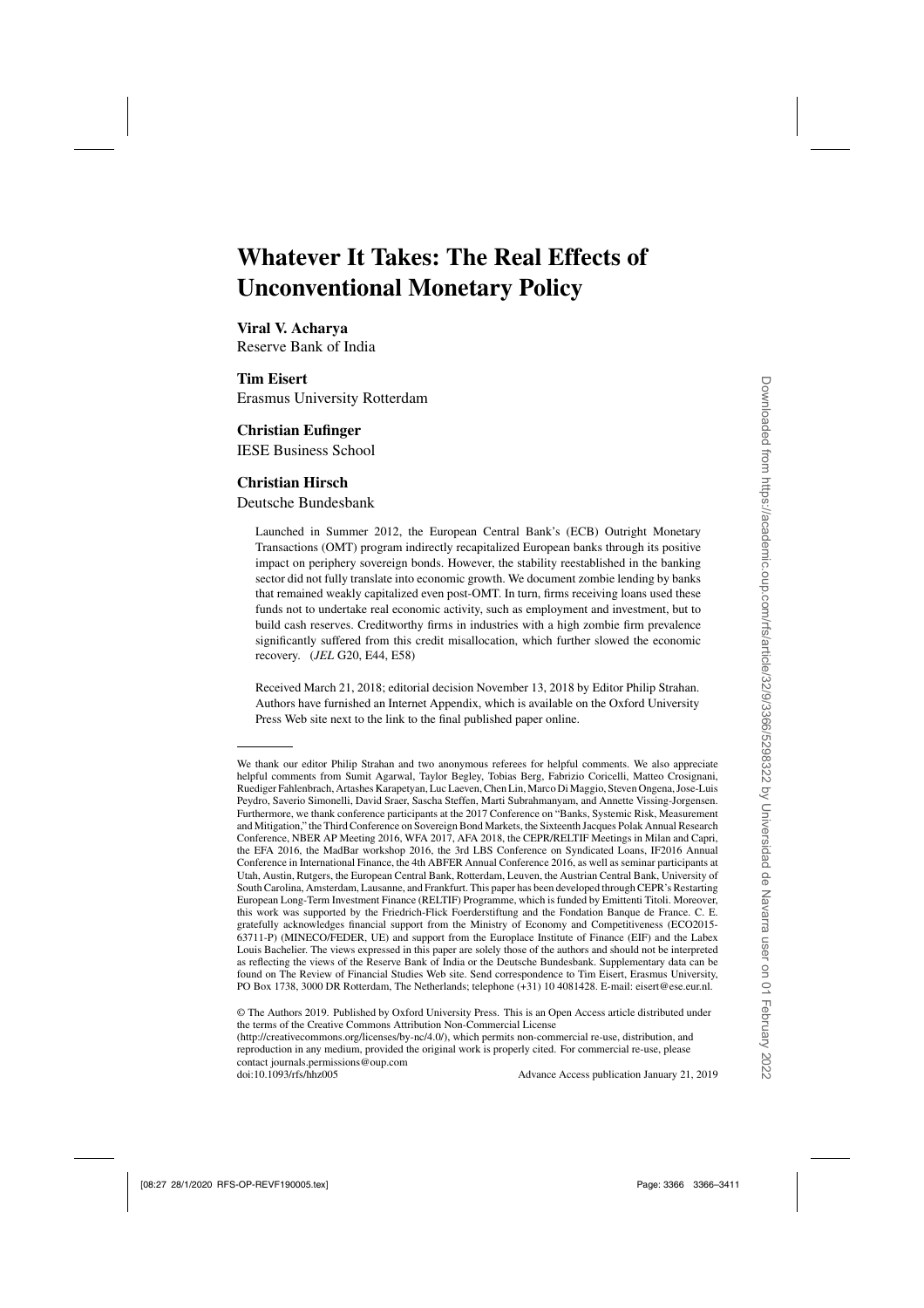At the peak of the European debt crisis in 2012, the anxiety about excessive sovereign debt led to a spike in government bond yields for countries in the European periphery that was considered unsustainable and endangered the eurozone as a whole. In response, the president of the European Central Bank (ECB), Mario Draghi, introduced the Outright Monetary Transactions (OMT) program by stating on July 26, 2012, during a conference in London that "[…] the ECB is ready to do whatever it takes to preserve the euro. And believe me, it will be enough."<sup>1</sup> Once activated toward a specific country, the OMT program allows the ECB to buy a theoretically unlimited amount of the country's government bonds in secondary markets. Even though the OMT program has not been activated yet, the sole announcement of its introduction has lowered spreads of sovereign bonds issued by the distressed European countries. The resultant appreciation in bond prices led to a "stealth recapitalization" (a term coined by [Brunnermeier and Sannikov 2016](#page-43-0)) as banks with significant holdings of these bonds experienced large windfall gains, which helped to restore the stability of the European banking system.<sup>2</sup>

Yet, when Mario Draghi reflected on the impact of the OMT program on the real economy during a speech in November 2014, he noted that "[…] these positive developments in the financial sphere have not transferred fully into the economic sphere. The economic situation in the euro area remains difficult. The euro area exited recession in the second quarter of 2013, but underlying growth momentum remains weak. Unemployment is only falling very slowly. And confidence in our overall economic prospects is fragile and easily disrupted, feeding into low investment."<sup>3</sup>

No evidence conclusively explains why the regained financial stability of the European banking sector did not result in a more robust economic recovery. However, several signs suggest that Europe's weak economic recovery may be a repeat of Japan's "zombie lending" experience in the 1990s.<sup>4</sup> In 2013, in Portugal, Spain, and Italy, 50%, 40%, and 30% of debt, respectively, was owed by firms which were not able to cover their interest expenses out of their pretax earnings.<sup>5</sup> In these same countries, about 12%, 8%, and 18% of total bank loans in 2014, respectively, were nonperforming according to data from the World Bank.

<sup>&</sup>lt;sup>1</sup> See [ECB](#page-44-0) [\(2012](#page-44-0)).

<sup>&</sup>lt;sup>2</sup> [Brunnermeier and Sannikov \(2016](#page-43-0)) present a model in which the central bank can recapitalize banks through open market operations and capital gains.

<sup>3</sup> See [ECB](#page-44-0) [\(2014](#page-44-0)).

See, for example, [Economist](#page-44-0) [\(2013a](#page-44-0)) and [Stothard](#page-45-0) [\(2013\)](#page-45-0).

<sup>5</sup> See [Economist \(2013b\)](#page-44-0).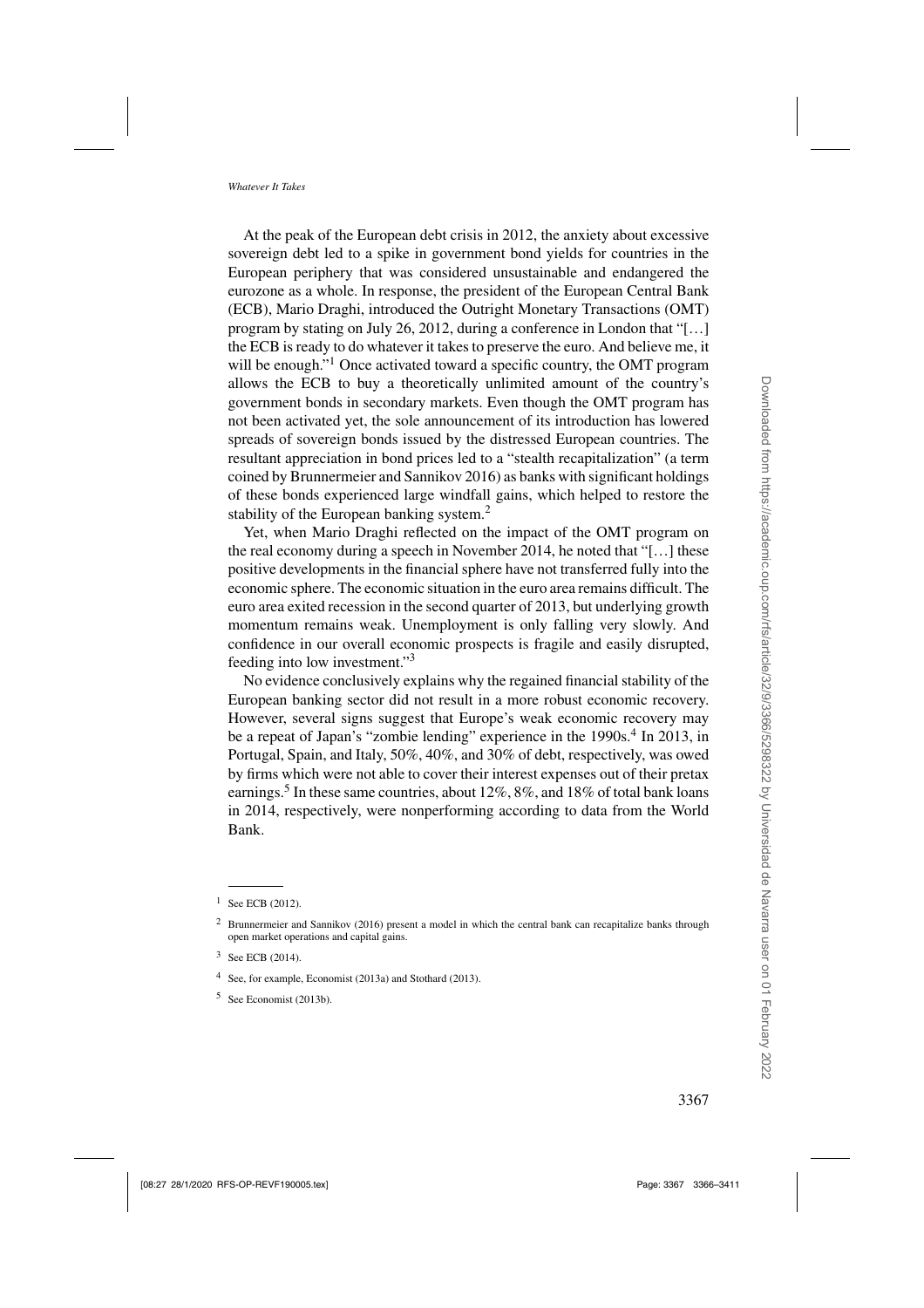To the best of our knowledge, our paper is the first to provide systematic evidence that, indeed, Europe's slow economic recovery can be at least partially explained by zombie lending of banks that regained some lending capacity after the OMT announcement but which still remained weakly capitalized post-OMT. Similar to the behavior of weakly capitalized Japanese banks during Japan's banking crisis (see, e.g., [Giannetti and Simonov 2013](#page-44-0)), these banks extended new (subsidized) loans at advantageous conditions to provide their impaired borrowers with the liquidity necessary to meet payments on other outstanding loans. Thereby, these banks avoided (or at least deferred) realizing immediate loan losses in the hope that the respective borrowers would eventually regain solvency.

Our results show that roughly 8% of the loans extended to the firms in our sample in the post-OMT period were such zombie loans. This shift in loan supply away from creditworthy productive firms toward distressed and less productive borrowers led to an inefficient credit allocation, which distorted market competition and caused detrimental effects on employment, investment, and growth. We find that the zombie lending problem was most pronounced in Italy, Spain, and Portugal, where affected industries experienced an investment loss corresponding to on average 1.5 years of investment capital and an on average 7 pp lower employment growth.

Hence, while the policy debate centers around the concern that the liquidity injections into the banking system are not resulting in positive real effects due to the banks' unwillingness to lend, we document another reason for the ineffectiveness of these measures: credit is not allocated to the productive part of the economy. Therefore, while the OMT program probably averted an even fiercer economic downturn (or even a breakup of the eurozone), combining it with a targeted recapitalization measure and/or forced bank closures could have led to a more stable recovery.

For our analysis, we obtain bank-firm relationships from Thomson Reuters DealScan, firm-specific information from the Amadeus database, and bankspecific information from various sources, including banks' credit default swap (CDS) spreads, balance sheet information, and detailed data about banks' sovereign debt holdings from the European Banking Authority (EBA). The sample includes all EU firms from countries for which DealScan provides loan information and covers the years 2009 until 2014. This data set allows us to trace the impact of the OMT announcement through the banking sector to the real economy. Accordingly, we organize our empirical analysis into three parts. First, we determine the extent to which individual banks were affected by the OMT announcement. Second, we track the resultant change in their lending behavior. Third, we evaluate whether the change in loan supply led to financial and real effects for European firms and analyze the subsequent consequences for the banks' loan portfolio performance.

Our results show that banks with significant holdings of bonds issued by stressed European countries (the GIIPS countries, i.e., Greece, Ireland, Italy,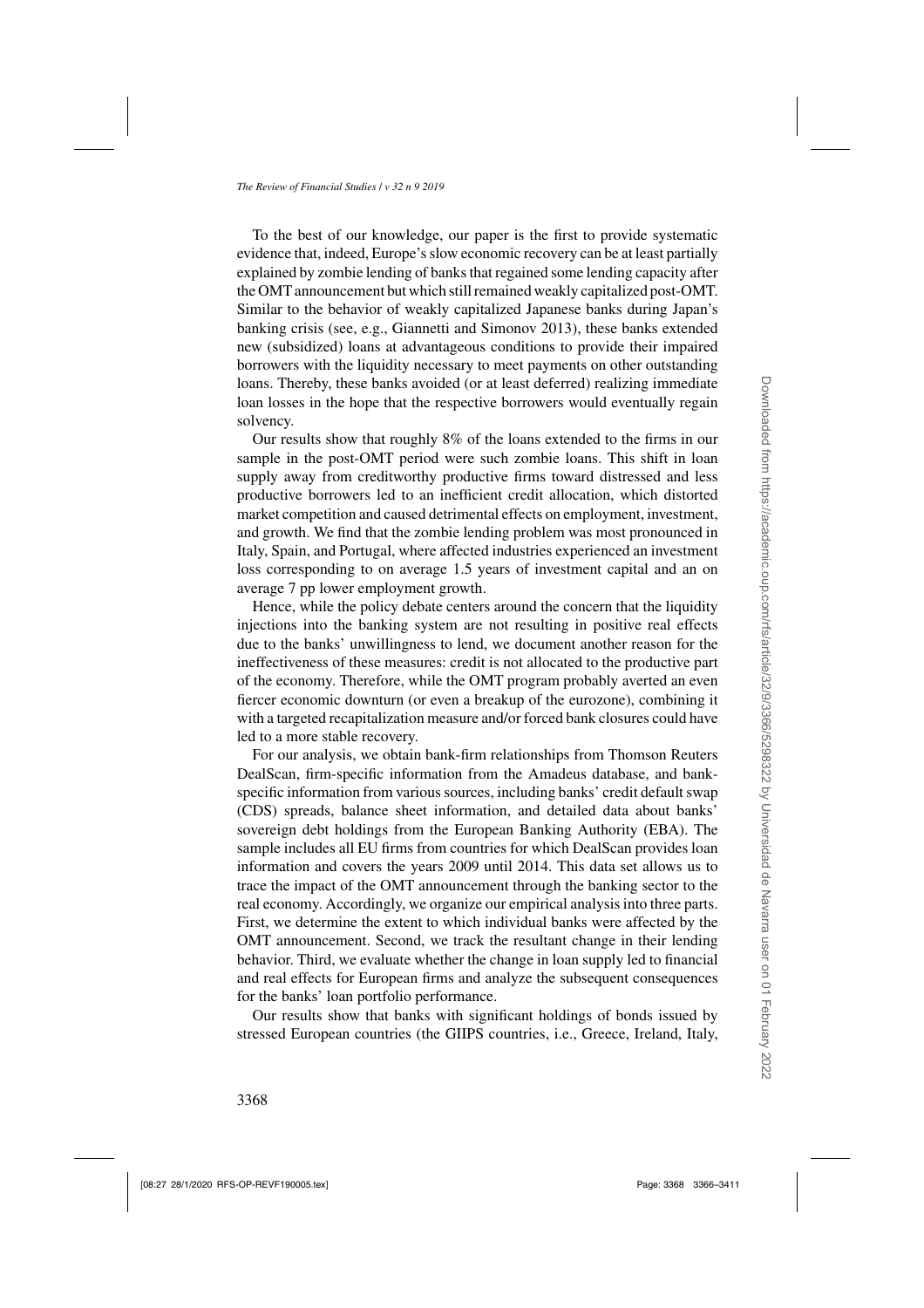Portugal, and Spain) realized the highest windfall gains post-OMT, which improved their capitalization. In particular, the equity of banks incorporated in GIIPS countries (GIIPS banks) increased on average by 8%, while it increased by roughly 1% for non-GIIPS banks. This improvement in the banks' financial health led to an increased loan supply post-OMT. By employing an approach similar to [Khwaja and Mian](#page-45-0) [\(2008](#page-45-0)) to control for credit demand, we find that banks with higher windfall gains on their sovereign debt holdings increased their loan supply relatively more than banks with lower windfall gains. While this macro-evidence on bank lending may suggest a healthy restoration of bank credit supply post-OMT, the micro-evidence about which firms received the credit paints a different picture.

To analyze which type of borrowers benefited most from an increased lending volume post-OMT, we divide our sample into low- and high-quality borrowers based on their ability to service existing debt, that is, their EBIT interest coverage ratio (IC). We find that the additional loan supply was mainly targeted toward preexisting low-quality borrowers (i.e., an increase in lending at the intensive margin), but not toward new borrowers (i.e., no increase at the extensive margin).

This finding is consistent with both, the firm balance sheet channel and zombie lending. The firm balance sheet channel involves a positive shock on the credit quality of the borrower pool (e.g., [Bernanke and Gertler 1995](#page-43-0)), which makes lending to low-quality borrowers at appropriately priced loan rates again a profitable investment due to the borrowers' greater net worth, higher collateral value, and better future prospects. In contrast, zombie lending is subsidized lending at advantageous interest rates to economically failed existing borrowers to avoid (or at least defer) loan defaults (e.g., [Caballero, Hoshi, and Kashyap](#page-43-0) [2008\)](#page-43-0).

We use these distinguishing features to determine which channel triggered the banks' credit supply increase to low-quality borrowers post-OMT. First, we show that these loans were given at subsidized interest rates, which is a strong indication for zombie lending. Second, we track the borrowers' financial and real outcomes pre- and post-OMT and document that firm performance of lowquality firms remained poor after they regained access to bank financing. This finding suggests that their weak performance pre-OMT was due to fundamental economic problems and not due to temporary financial constraints, which provides further evidence in favor of zombie lending.

To d[etect subsidized zombie lending, we follow](#page-43-0) Caballero, Hoshi, and Kashyap [\(2008](#page-43-0)) and [Giannetti and Simonov](#page-44-0) [\(2013\)](#page-44-0) and check whether distressed firms obtained loans at below-market interest rates, that is, at rates below the rates paid by the most creditworthy firms in the economy (i.e., AAA-rated public firms from non-GIIPS European countries). Our results show that banks that regained some lending capacity post-OMT but still remained weakly capitalized indeed primarily extended subsidized loans to low-quality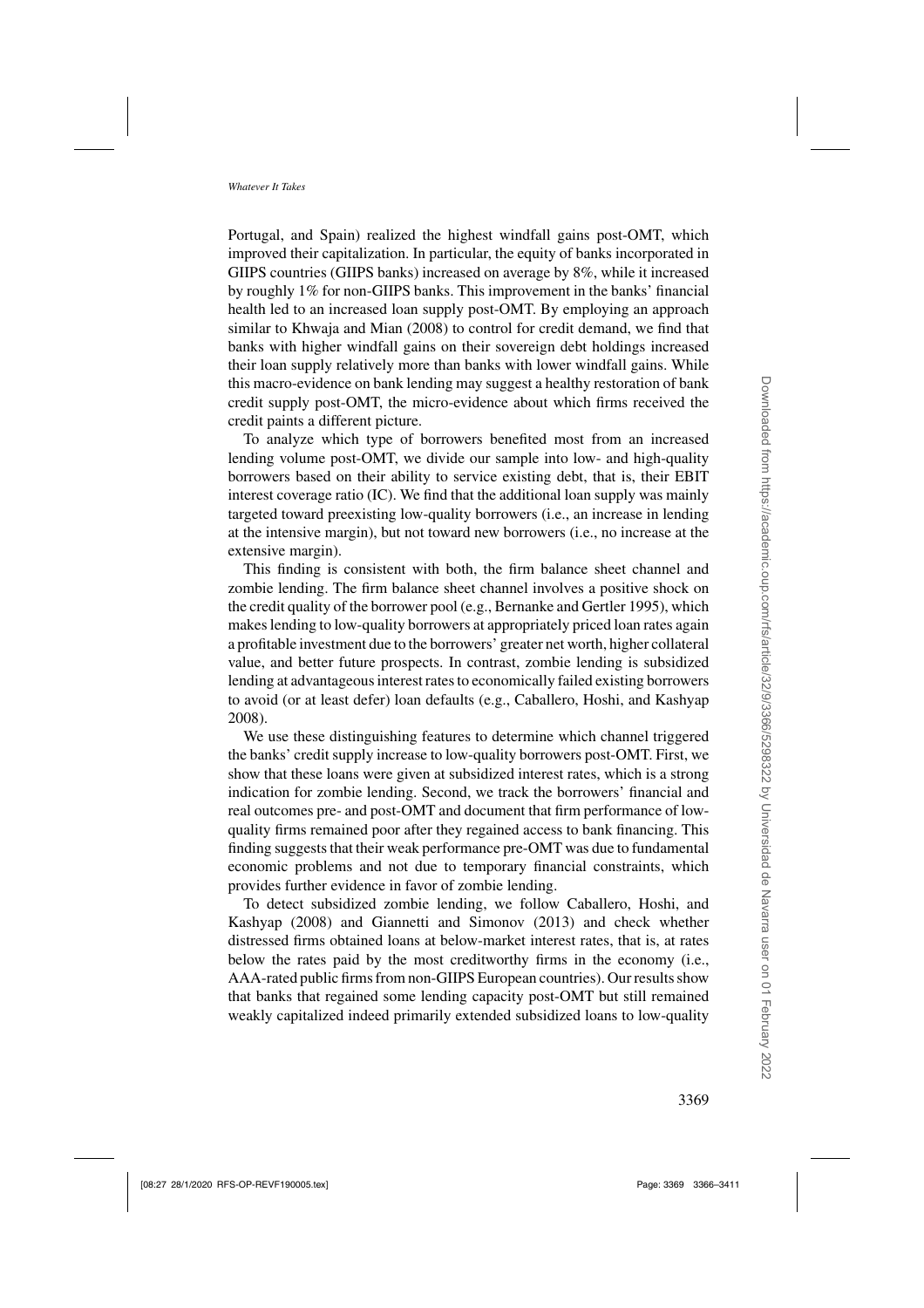borrowers with whom they had a preexisting lending relationship. For wellcapitalized banks, we find the exact opposite behavior. These banks significantly increased the loan supply to healthy borrowers post-OMT and reduced their zombie lending activity relative to their nonzombie lending.

The documented subsidized zombie lending has three potential explanations: (1) risk-shifting by weakly capitalized banks due to the fear of increasing regulatory scrutiny, (2) pressure to engage in zombie lending by the domestic government (moral suasion) that fears an increase in firm defaults, unemployment rates, and voter dissatisfaction, and (3) a post-OMT clearance of a credit backlog to low-quality GIIPS firms by weakly capitalized GIIPS banks. To separate these three explanations, we document that (1) zombie lending was not prevalent for banks with a significant government ownership stake, (2) did not occur more toward government-owned firms, and (3) also occurred to nondomestic firms and by non-GIIPS banks. These findings suggest that banks' risk-shifting incentives seem to have been the driver of the documented zombie lending.

To further distinguish between subsidized zombie lending and the firm balance sheet channel as explanation for the loan supply increase toward lowquality borrowers, we track the firms' financial and real outcomes pre- and post-OMT. For this analysis, we closely follow [Acharya et al.](#page-43-0) [\(2018](#page-43-0)). Our results show that nonzombie firms connected to banks that benefited from the OMT announcement increased their leverage and cash holdings by roughly the same amount. This finding suggests that these firms used the majority of the new loans to build cash reserves. Consistent with this evidence, we do not find any changes in real economic activity for nonzombie firms: investment, employment, and return on assets are not significantly affected by a firm's indirect OMT windfall gains (i.e., the benefits accrued via its banks).

For zombie firms, we find a more pronounced increase in leverage than in cash holdings as these firms had to use the liquidity from new loans, at least partially, to repay other outstanding debt. Accordingly, we also do not find any real effects for zombie firms. This evidence suggests that these firms had fundamental economic problems and did not only suffer from temporary financial constraints, which confirms that the banks' lending behavior was driven by zombie lending incentives and not by improved economic prospects of their borrower pool.

To explore the long-run effects of zombie lending for borrowing firms, we compare the default propensity of zombie versus nonzombie firms. We find that, while zombie and nonzombie firms had similar default rates in the 2 years after the OMT announcement (i.e., 2013 and 2014), zombie firms experienced a sharp increase in default rates from 2015 onward. By 2016, around 15% of zombie firms in our sample had defaulted compared to only 7.5% of nonzombie firms. Hence, while zombie lending was initially successful in that it kept these borrowers alive, in the long-run many zombie firms failed anyway because of their significant lower firm quality.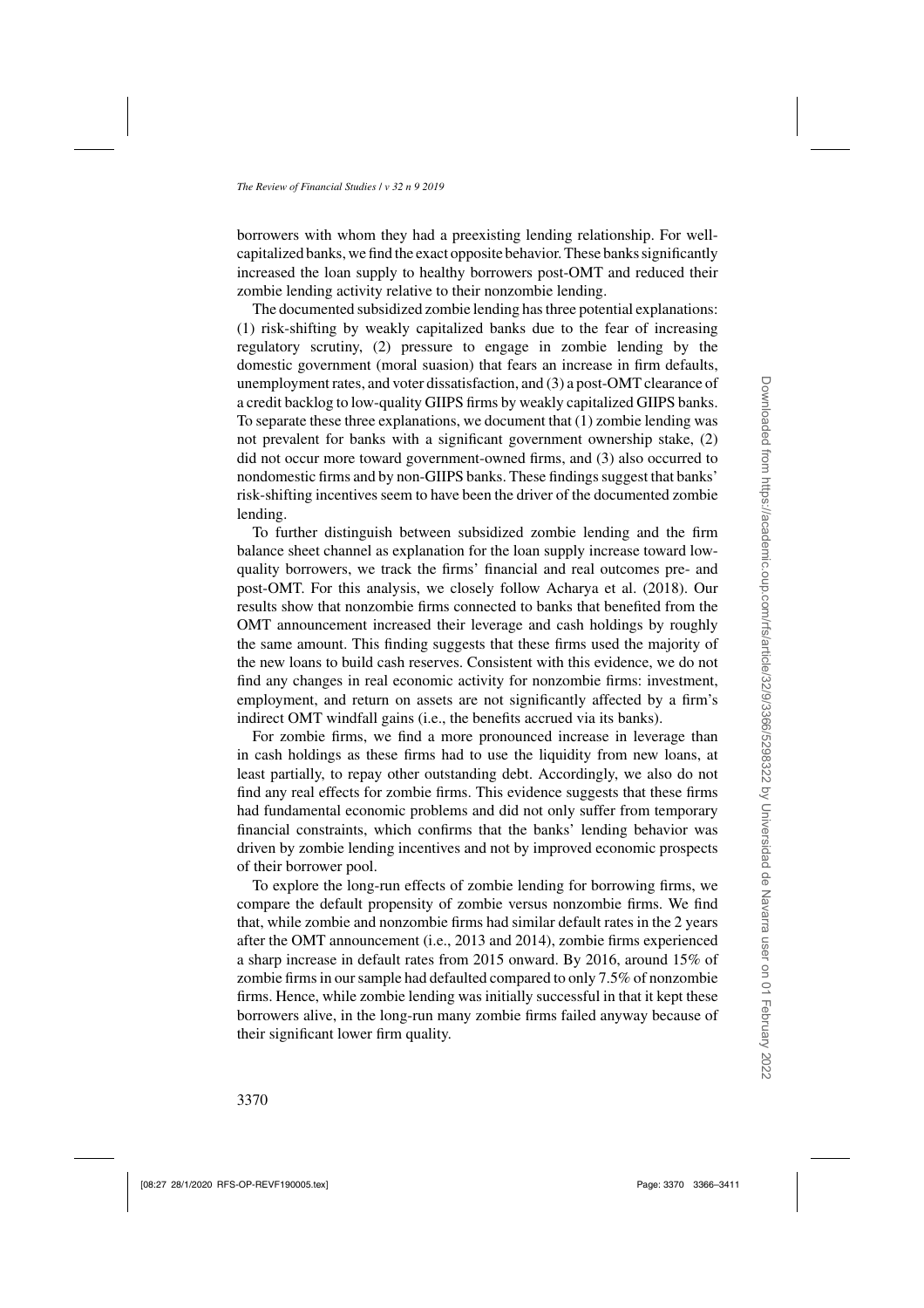Regarding the long-run effects for banks that we identify as zombie lending banks based on our syndicated loan data, we find that these banks not only incurred higher losses on their syndicated loans, but across all loan categories (loans to SMEs, etc.). In particular, the ratio of nonperforming loans (NPLs) relative to total loans increased significantly more for zombie lending banks compared to banks for which we do not find evidence for zombie lending over our sample period.

In a final step, we analyze whether the "rise of the zombies" post-OMT had negative spillover effects on nonzombie firms, which could occur via two mechanisms: (1) zombie lending banks shift their loan supply to distressed borrowers, thereby crowding-out credit to productive firms, and (2) zombie firms are kept artificially alive, which distorts market competition (e.g., depressed product prices and higher wages) and thus negatively affects healthy firms competing in the same industries.

Building on the approach of [Caballero, Hoshi, and Kashyap](#page-43-0) [\(2008\)](#page-43-0), we document that nonzombie firms indeed suffered from an increased zombie presence in their industry: both their investment and employment growth were significantly lower compared to nonzombie firms active in industries without a high zombie prevalence. For example, nonzombie firms in industries with an average increase (i.e., 7 percentage points (pp) increase), in the fraction of zombies invested 12.5% of capital less and had 5.5 pp lower employment growth compared to a scenario where the zombie prevalence would have stayed at its pre-OMT level.

# **1. Related Literature**

Our paper contributes to the small but growing literature that studies the effects of a "stealth recapitalization" (i.e., an indirect recapitalization through a price appreciation of bank security holdings; see [Brunnermeier and Sannikov 2016](#page-43-0)) on bank lending. The OMT announcement is an interesting testing ground for this research question as the crude recapitalization effect of the OMT announcement led to a large heterogeneity in terms of the banks' equity gains and their post-recapitalization equity ratio.<sup>6</sup>

So far, most studies on the effect of a stealth recapitalization on bank lending focus on the recent U.S. quantitative easing (QE) programs, which recapitalized banks due to the implemented large-scale asset purchases (LSAPs) and their resultant positive price effect on banks' security holdings. Kandrac and Schlusche [\(2016](#page-44-0)) show that bank reserves created by the U.S. QE programs led to higher l[oan growth and increased bank risk-taking.](#page-44-0) Di Maggio, Kermani, and Palmer [\(2016\)](#page-44-0) find that banks originated more mortgages of the type eligible for purchase by the Federal Reserve in response to the LSAPs launch.

<sup>6</sup> See [Altavilla, Giannone, and Lenza](#page-43-0) [\(2014](#page-43-0)), [Szczerbowicz \(2015](#page-45-0)), and [Krishnamurthy et al.](#page-45-0) [\(2018](#page-45-0)) for evidence on the impact of the OMT announcement on government bond spreads and prices.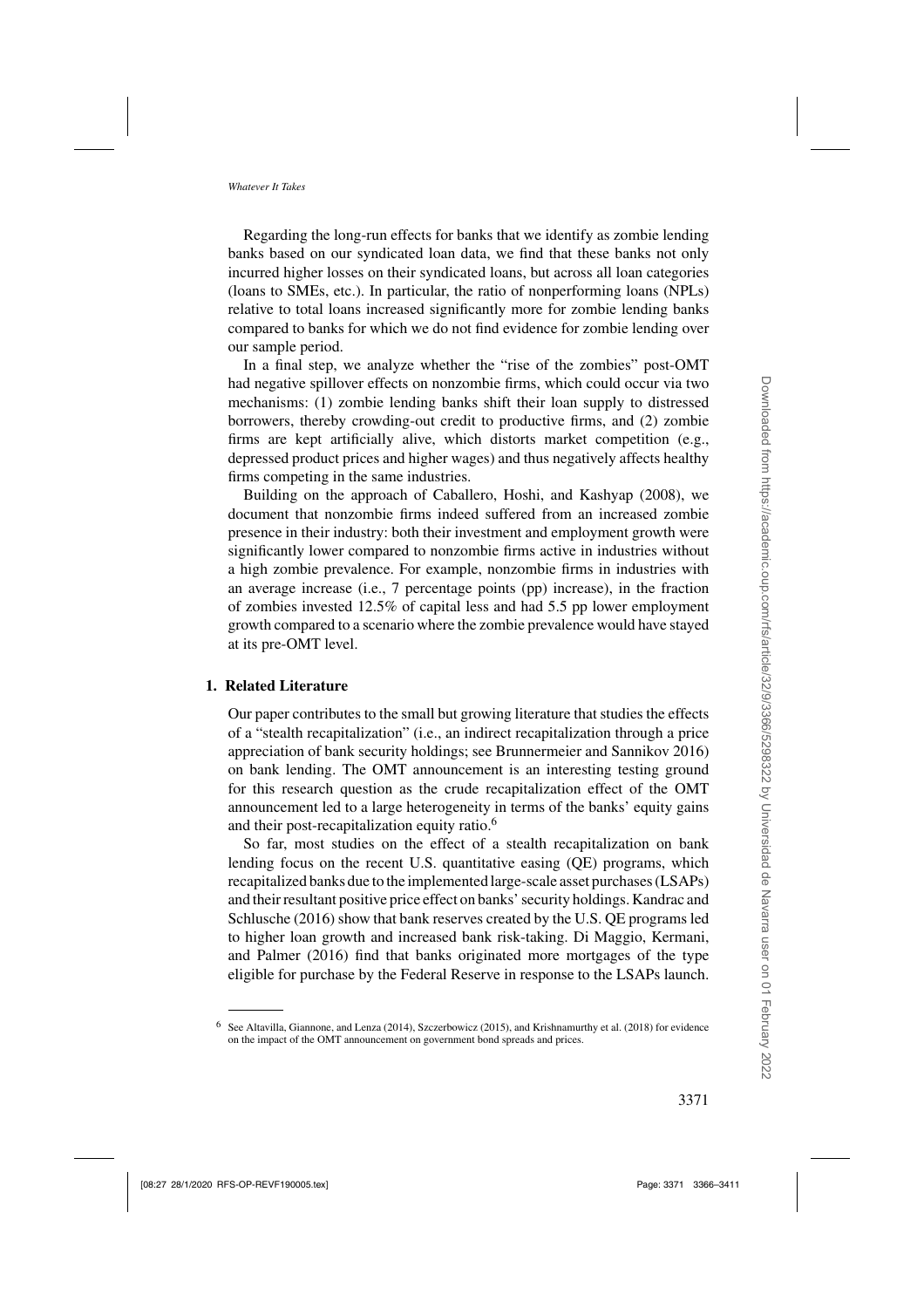[Rodnyansky and Darmouni](#page-45-0) [\(2017](#page-45-0)) show that banks with a large exposure to the LSAPs, measured by their mortgage-backed securities (MBS) holdings, increased their loan supply more. [Chakraborty, Goldstein, and MacKinlay](#page-44-0) [\(2016\)](#page-44-0) present evidence that, while banks that benefited from MBS purchases increased lending more than other banks, they decreased their supply of loan types that were not directly targeted by the MBS purchases, which led to a crowding out of commercial lending.

While, as we show, the OMT program also positively affected overall loan growth (see also [Ferrando, Popov, and Udell forthcoming](#page-44-0), who provide surveybased evidence for an easing of SME credit standards), it did not lead to a crowding-out of noneligible loan types as its recapitalization effect was not due to actual asset purchases but merely its announcement effect. However, our paper highlights that a stealth recapitalization measure can lead to another severe distortion: credit misallocation due to zombie lending. In particular, we show that if such a measure fails to adequately recapitalize (some) banks, this creates incentives to shift loan supply from high- to low-quality borrowers, with detrimental aggregate effects on employment, investment, and economic growth. Hence, while a stealth recapitalization creates less moral hazard ex ante compared to an explicit bailout regime (its crude recapitalization effect is not conditional on being a weak bank, as argued by [Brunnermeier and Sannikov](#page-43-0) [2016](#page-43-0)), our paper shows that such a nontailored measure creates a strong moralhazard problem ex post as affected banks gain lending capacity, but some might remain undercapitalized.

Our paper is also related to the literature that analyzes the impact of explicit bailouts on bank lending, whose findings are mixed and often conflicting. Regarding the effect of the U.S. Troubled Asset Relief Program (TARP) on lending, [Li](#page-45-0) [\(2013](#page-45-0)) and [Berger, Makaew, and Roman](#page-43-0) [\(forthcoming\)](#page-43-0) find that TARP banks expanded their credit supply, [Lin, Liu, and Srinivasan](#page-45-0) [\(2014\)](#page-45-0) find a decli[ne in lending, while](#page-43-0) [Duchin and Sosyura](#page-44-0)[\(2014](#page-44-0)[\) and](#page-43-0) Bassett, Demiralp, and Lloyd [\(forthcoming\)](#page-43-0) do not find a change in loan supply. [Black and Hazelwood](#page-43-0) [\(2013\)](#page-43-0) find mixed results depending on bank size, that is, a loan volume decrease for large TARP banks and no significant change for small TARP banks.<sup>7</sup>

Using German data from 1999 to 2009, [Berger et al.](#page-43-0) [\(2016\)](#page-43-0) find that bailouts lead to a reduction in lendin[g and risk-taking. For an international sample,](#page-43-0) Brei, Gambacorta, and Von Peter [\(2013\)](#page-43-0) find that rescue measures lead to a loan supply increase, but only if a rescued bank's capitalization exceeds a certain threshold. This evidence is also in line with the experience from the Japanese banking crisis in the 1990s (e.g., [Peek and Rosengreen 2005](#page-45-0)).<sup>8</sup> Consistent with our findings, [Giannetti and Simonov](#page-44-0) [\(2013](#page-44-0)) show that Japanese banks

<sup>7</sup> Regarding the effect of TARP on credit risk, [Duchin and Sosyura](#page-44-0) [\(2014](#page-44-0)) and [Berger, Makaew, and Roman](#page-43-0) [\(forthcoming](#page-43-0)) find that TARP banks granted riskier loans post-bailout, wherea[s Li](#page-45-0) [\(2013](#page-45-0)) finds no change in loan quality. [Black and Hazelwood](#page-43-0) [\(2013](#page-43-0)) find an increase (decrease) in credit risk for large (small) TARP banks.

<sup>&</sup>lt;sup>8</sup> See [Kane](#page-44-0) [\(1989\)](#page-44-0) for zombie lending evidence in the context of the U.S. savings and loans debacle.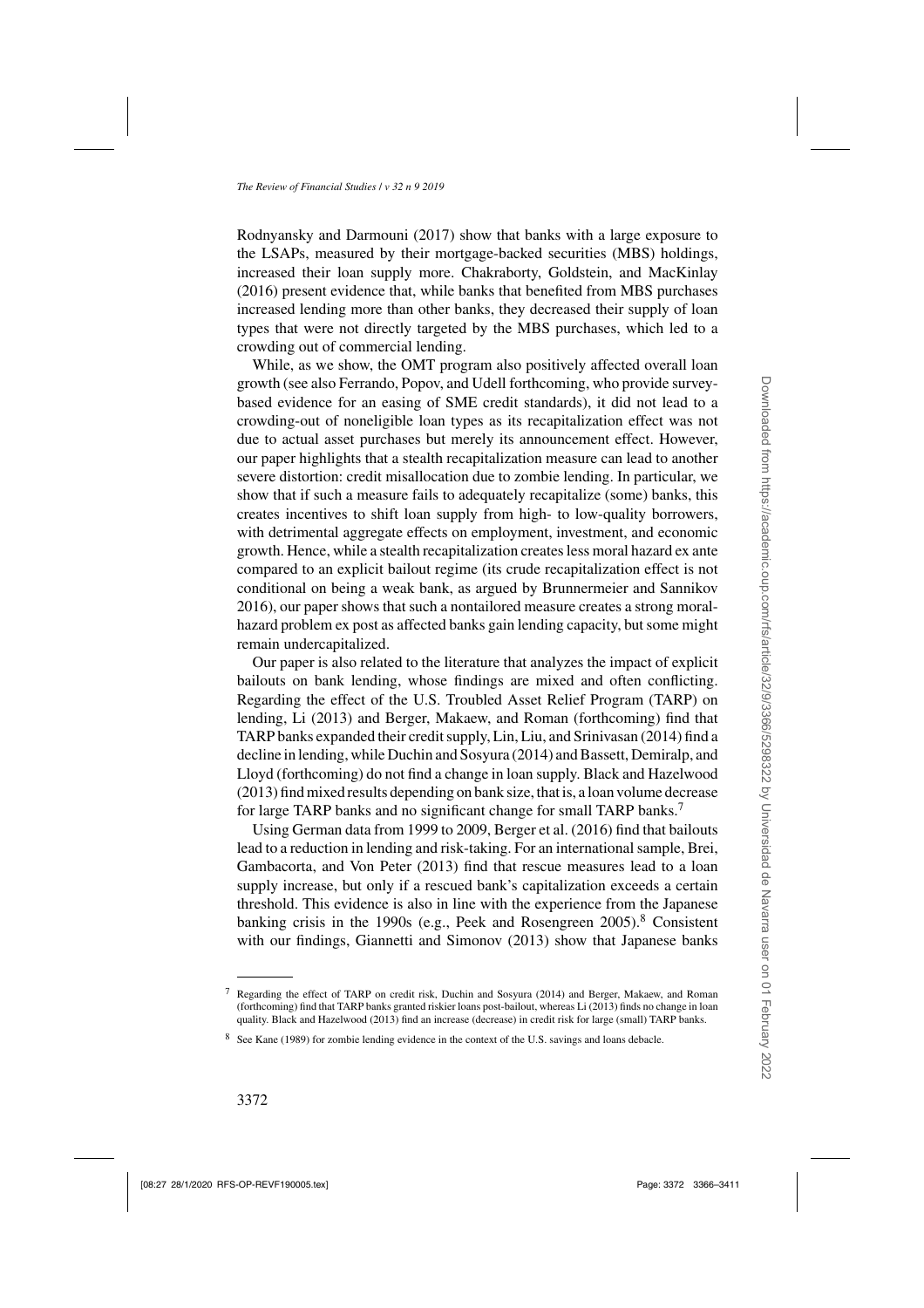that remained weakly capitalized even after being bailed out started to engage in zombie lending. Ultimately, this led to a credit misallocation and a long stagnation (see [Caballero, Hoshi, and Kashyap 2008](#page-43-0)).

While the evidence on the effect of bailouts on loan supply is mixed, studies that analyze the impact of capital regulation on lending mostly show that higher capital requireme[nts decrease the loan supply \(Aiyar et al. 2014;](#page-43-0) Aiyar, Calo[miris, and Wieladek](#page-44-0) [2014](#page-43-0)[;](#page-44-0) [Aiyar, Calomiris, and Wieladek 2016](#page-43-0)[;](#page-44-0) Jiménez et al. [2017](#page-44-0); [Gropp et al. forthcoming\)](#page-44-0). [Blattner, Farinha, and Rebelo](#page-43-0) [\(2017](#page-43-0)) refine these findings by showing that in response to tighter capital requirements affected banks cut back credit for all but a subset of impaired firms for which banks had been underreporting incurred loan losses.

Our paper also contributes to studies that analyze the ECB's liquidity injections. [Acharya et al.](#page-43-0) [\(2015a\)](#page-43-0) investigate the impact of the ECB's competitive liquidity tender at the beginning of the 2007–2008 financial crisis and find a differential liquidity transmission of low- versus high-risk banks, and an impaired transmission to borrowers of high-risk banks. Using Italian data, [Carpinelli and Crosignani](#page-43-0) [\(2017](#page-43-0)) show that while the ECB's Long Term Refinancing Operations (LTRO) helped to limit the bank lending contraction, the loan supply nevertheless decreased post-LTRO as banks used most of the liquidit[y to buy government bonds \(see also](#page-44-0) Crosignani, Faria-e Castro, and Fonseca [2015](#page-44-0)). Using country level data on LTRO uptakes, [Daetz et al.](#page-44-0) [\(2016](#page-44-0)) find that debt holdings of public firms in countries with a larger share of LTRO uptakes as a fraction of GDP increased in the aftermath of LTRO.

More broadly, our paper also relates to the literature examining the impact of traditional monetary policy on the economy through the bank lending channel.<sup>9</sup> The recent part of this literature analyzes the link between negative interest rates and bank risk-taking [\(Heider, Saidi, and Schepens forthcoming](#page-44-0)), the effect of lower interest rates on bank behavior (e.g., [Maddaloni and Peydró 2011;](#page-45-0) [Jiménez et al. 2014; Dell'Ariccia, Laeven, and Marquez 2014](#page-44-0)), and the passthrough to consumer credit [\(Agarwal et al. 2017](#page-43-0)).

# **2. Data**

Our data set contains bank-firm relationships in Europe, along with firm and bank-specific information. Information about bank-firm relationships are taken from Thomson Reuters LPC's DealScan, which provides a comprehensive coverage of the European syndicated loan market. In contrast with U.S. firms, European firms use bank financing as the key funding source as only very few bonds are issued in Europe [\(Standard & Poor's 2010\)](#page-45-0). Our sample period spans the fiscal years  $2009-2014$ .<sup>10</sup> Consistent with the literature (e.g., [Sufi 2007\)](#page-45-0), all loans are aggregated to a bank's parent.

See [Rodnyansky and Darmouni](#page-45-0) [\(2017\)](#page-45-0) for a comprehensive overview of this literature.

All our results continue to hold if we drop 2014 from the sample. Results are available on request.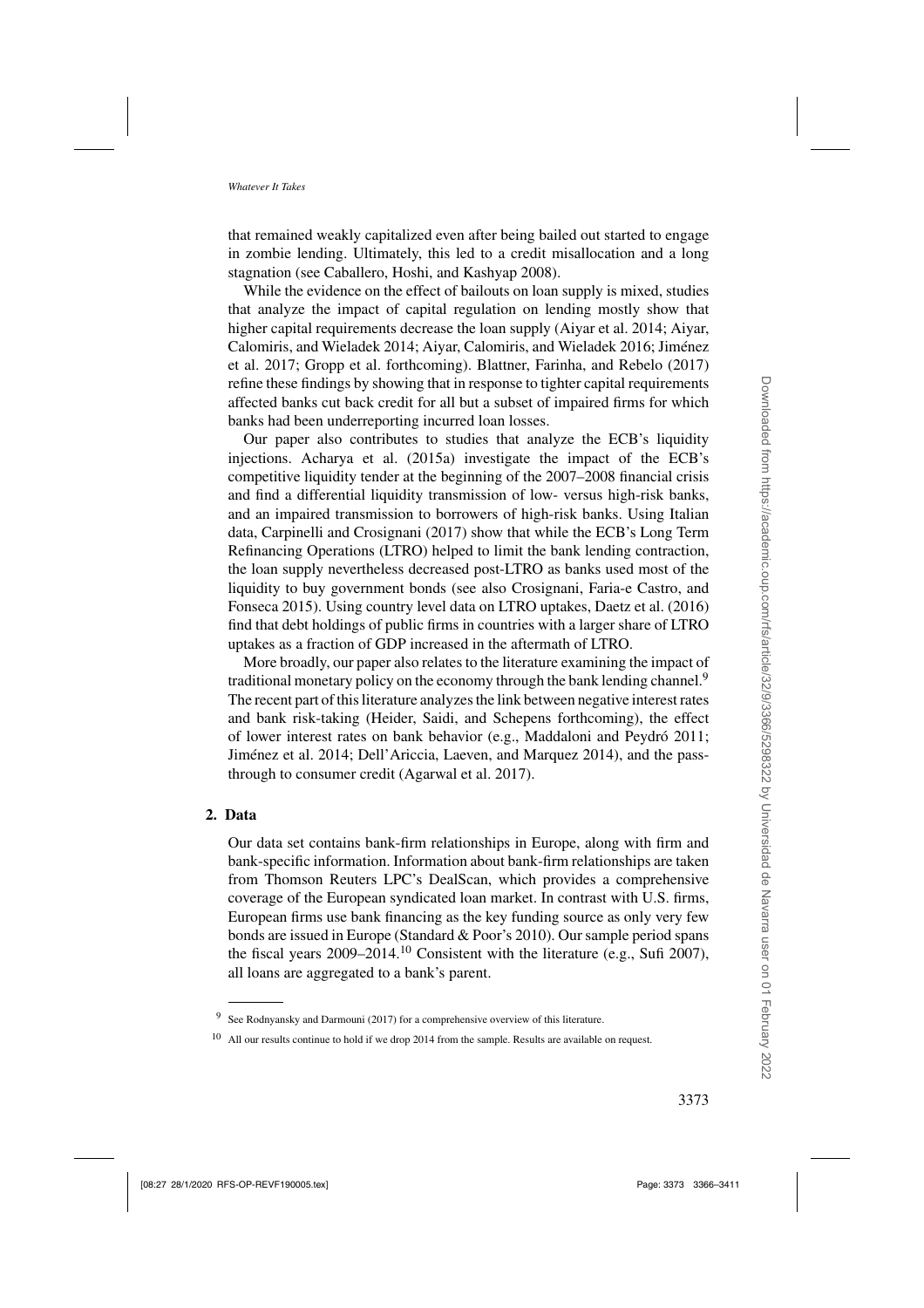We obtain information on bank and sovereign CDS spreads from Markit, sovereign bond information (i.e., prices, yields, durations, and maturities) from DataStream, bank balance sheet data from SNL, and data on the banks' complete breakdown of sovereign debt holdings from the EBA at the closest date available before July 26, 2012 (the first OMT announcement date), which is the EBA's capital exercise from June 2012.

For banks to be included in the sample, they must act as loan syndicate lead arranger during our sample period. We identify the lead arranger according to definitions in Standard & Poor's Guide to the European loan market (2010). That is, we classify a bank as a lead arranger if its role is either "mandated lead arranger," "mandated arranger," or "bookrunner." Moreover, the banks need to be included in the capital exercise conducted by the EBA in June 2012. According to the EBA, the sample of banks included in the stress tests cover about 65% of bank assets in Europe.

Finally, we augment our data set with firm-level accounting data taken from Bureau van Dijk's Amadeus database. [Acharya et al.](#page-43-0) [\(2018](#page-43-0)) verify that firms in the intersection of DealScan and Amadeus are comparable to other large firms in Amadeus.

Table [1](#page-9-0) provides an overview over the key variables used in the analysis.

# **3. Bank Capitalization and Lending**

# **3.1 Bank capitalization**

The OMT announcement significantly lowered spreads of sovereign bonds issued by distressed European countries, thereby increasing these bonds' prices (see [Altavilla, Giannone, and Lenza 2014](#page-43-0)[; Szczerbowicz 2015;](#page-45-0) Krishnamurthy et al. [2018\)](#page-45-0). As a result, banks with significant holdings of these bonds experienced substantial windfall gains. First, bonds in the banks' trading book, which are marked-to-market, directly increased in value. Second, even though the sovereign bonds in the banks' banking book are not marked-to-market, investors included a value increase of these bonds in their bank valuation. For example, Italian-based UBI Banca states in its 2012 annual report: "The effects of the narrowing of the BTP/Bund spread entailed an improvement in the market value of debt instruments with a relative positive net impact on the fair value reserve of 855mn Euro."<sup>11</sup> Given UBI Banca's total equity of 9.8 billion Euro in December 2011, this amounts to a gain of 8.6%.

To formally estimate the impact of the OMT announcement on the banks' capitalization, we use data on their sovereign debt holdings provided by the EBA and the changes in sovereign bond prices to construct a variable called *OMT windfall gain* that measures how much a bank's equity increased due to

<sup>11</sup> See [UBI Banca \(2012\). Consistent with this statement,](#page-45-0) [Acharya, Pierret, and Steffen \(2015b\)](#page-43-0) [and](#page-45-0) Krishnamurthy et al. [\(2018\)](#page-45-0) document significantly positive effects on banks' equity prices after the OMT announcement.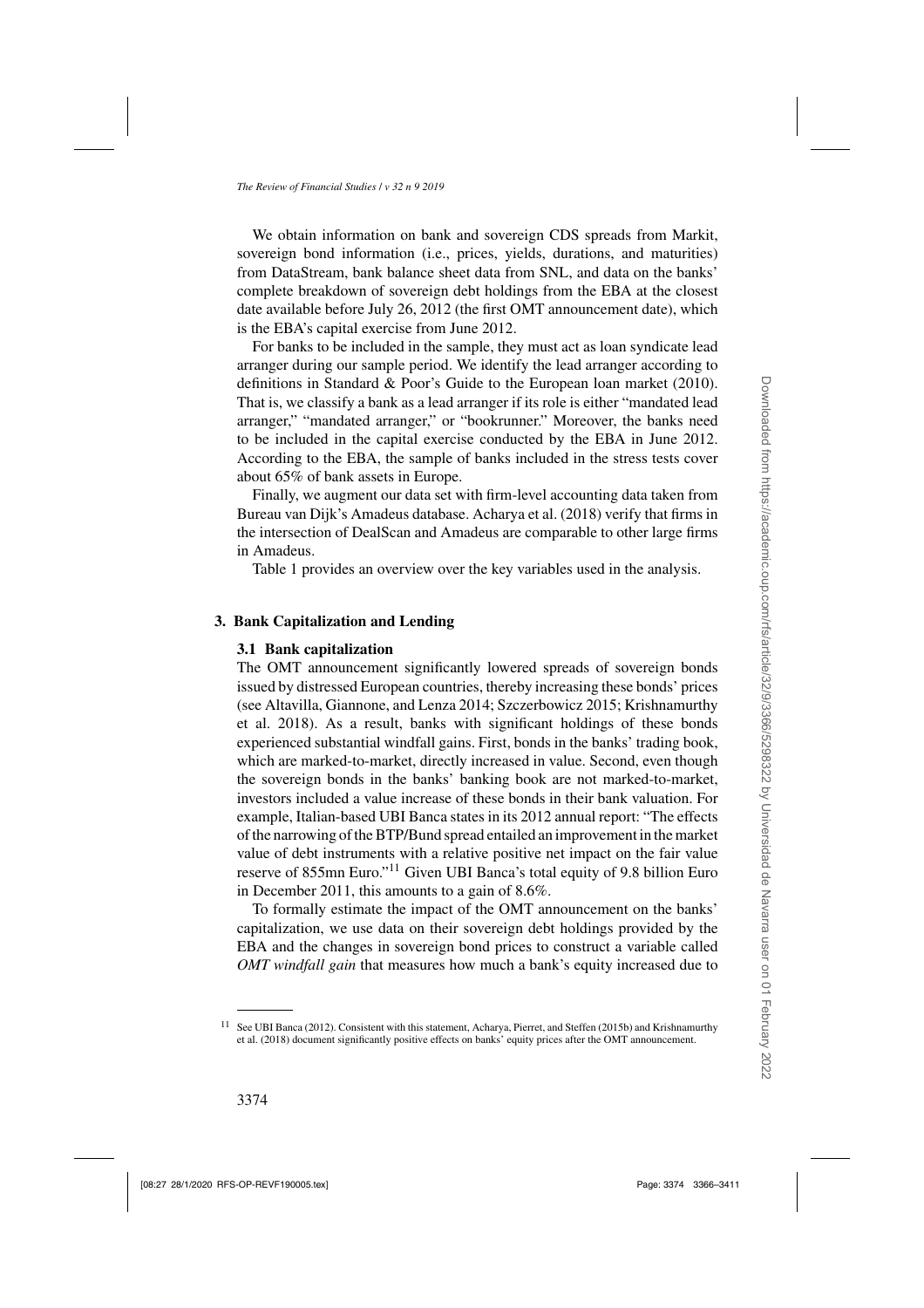<span id="page-9-0"></span>

| <b>Table 1</b><br><b>Variable definitions</b>                                    |                                                                                                                                                                                                                                                                                       |
|----------------------------------------------------------------------------------|---------------------------------------------------------------------------------------------------------------------------------------------------------------------------------------------------------------------------------------------------------------------------------------|
| <b>Variable</b>                                                                  | <b>Definition</b>                                                                                                                                                                                                                                                                     |
| <b>Bank-level key explanatory variables</b>                                      |                                                                                                                                                                                                                                                                                       |
| OMT windfall gain<br>Weakly capitalized                                          | $\Delta$ Value EU sovereign debt/Total equity<br>Dummy equal to 1 if a bank is within 2% of EBA's regulatory capital<br>requirement                                                                                                                                                   |
| High-gain<br><b>PostOMT</b>                                                      | Dummy equal to 1 if a bank has an above mean <i>OMT</i> windfall gain<br>Dummy equal to 1 if observation falls into the post-OMT period, which<br>starts end of fiscal year 2012                                                                                                      |
| Zombie                                                                           | Dummy equal to 1 if $(1)$ a firm received subsidized credit, $(2)$ a firm's<br>rating is BB or lower, and (3) its syndicate has already provided a<br>loan                                                                                                                            |
| <b>Bank-level dependent variables</b>                                            |                                                                                                                                                                                                                                                                                       |
| $\Delta Volume$<br>New loan                                                      | $ln(Volum_{t+1}) - ln(Volum_{t})$<br>Dummy equal to one if the bank issued a new loan to a firm cluster to<br>which no relation existed pre-OMT                                                                                                                                       |
| Firm-level key explanatory variables                                             |                                                                                                                                                                                                                                                                                       |
| Average OMT windfall gain<br>Indirect OMT windfall gain                          | Average OMT windfall gain of all lead arrangers in a given syndicate<br>Proxy for the extent to which a firm benefited from the OMT<br>announcement through their banking relationships                                                                                               |
| Industry frac zombie                                                             | Asset-weighted fraction of zombie firms in a given industry and<br>country in a given year                                                                                                                                                                                            |
| Firm-level dependent variables                                                   |                                                                                                                                                                                                                                                                                       |
| $\Delta$ Debt<br>$\Delta Cash$<br>Employment growth (Emp. growth)<br><b>CAPX</b> | (Total liabilities <sub>t+1</sub> - Total liabilities <sub>t</sub> )/Total assets <sub>t</sub><br>$(Cash_{t+1} - Cash_t)/Total$ assets <sub>t</sub><br>$ln(Employment_{t+1})-ln(Employment_t)$<br>$(Fixed\ assets_{t+1} - Fixed\ assets_t + Depreciation)/Fixed\ assets_t$ , set to 0 |
| Return on assets (ROA)<br>Productivity<br>Interest payment (Int. payment)        | if negative<br>Net income/Total assets<br>log(Sales)-2/3*log(Employment)-1/3*log(Fixed assets)<br>Interest expenses                                                                                                                                                                   |
| <b>Firm-level control variables</b>                                              |                                                                                                                                                                                                                                                                                       |
| $ln(A \, \text{s} \text{.} \text{.})$<br>Leverage<br>Net worth<br>Tangibility    | Natural logarithm of total assets<br>(Total assets - Total equity)/Total assets<br>(Total shareholder funds&Liabilities<br>- Current&Noncurrent liabilities - Cash)/Total assets<br>Fixed assets/Total assets                                                                         |
| Interest coverage ratio (IC)<br><b>EBITDA/Assets</b>                             | EBIT / Interest expense<br>EBITDA/Total assets                                                                                                                                                                                                                                        |

the OMT announcement.<sup>12</sup> First, we calculate the change in bond prices for all maturities around the three OMT announcement dates (July 26, August 2, and September 6 of 2012) and sum these changes across the three dates.<sup>13</sup> Next, we multiply the respective sovereign debt holdings outstanding before July 26 and the cumulated change in sovereign bond prices for each maturity and

<sup>&</sup>lt;sup>12</sup> Like [Krishnamurthy et al.](#page-45-0) [\(2018\)](#page-45-0), we are not able to use Greek and Irish sovereign yields, which are partially or completely missing. Hence, we are not able to calculate the *OMT windfall gain* for Greek and Irish banks, because the majority of these banks' sovereign debt holdings is domestic.

<sup>&</sup>lt;sup>13</sup> For the OMT announcement dates, we follow [Krishnamurthy et al.](#page-45-0) [\(2018\)](#page-45-0) and analyze the events on July 26, 2012 ("whatever-it-takes" speech); August 8, 2012 (OMT announcement); and September 6, 2012 (release of technical details).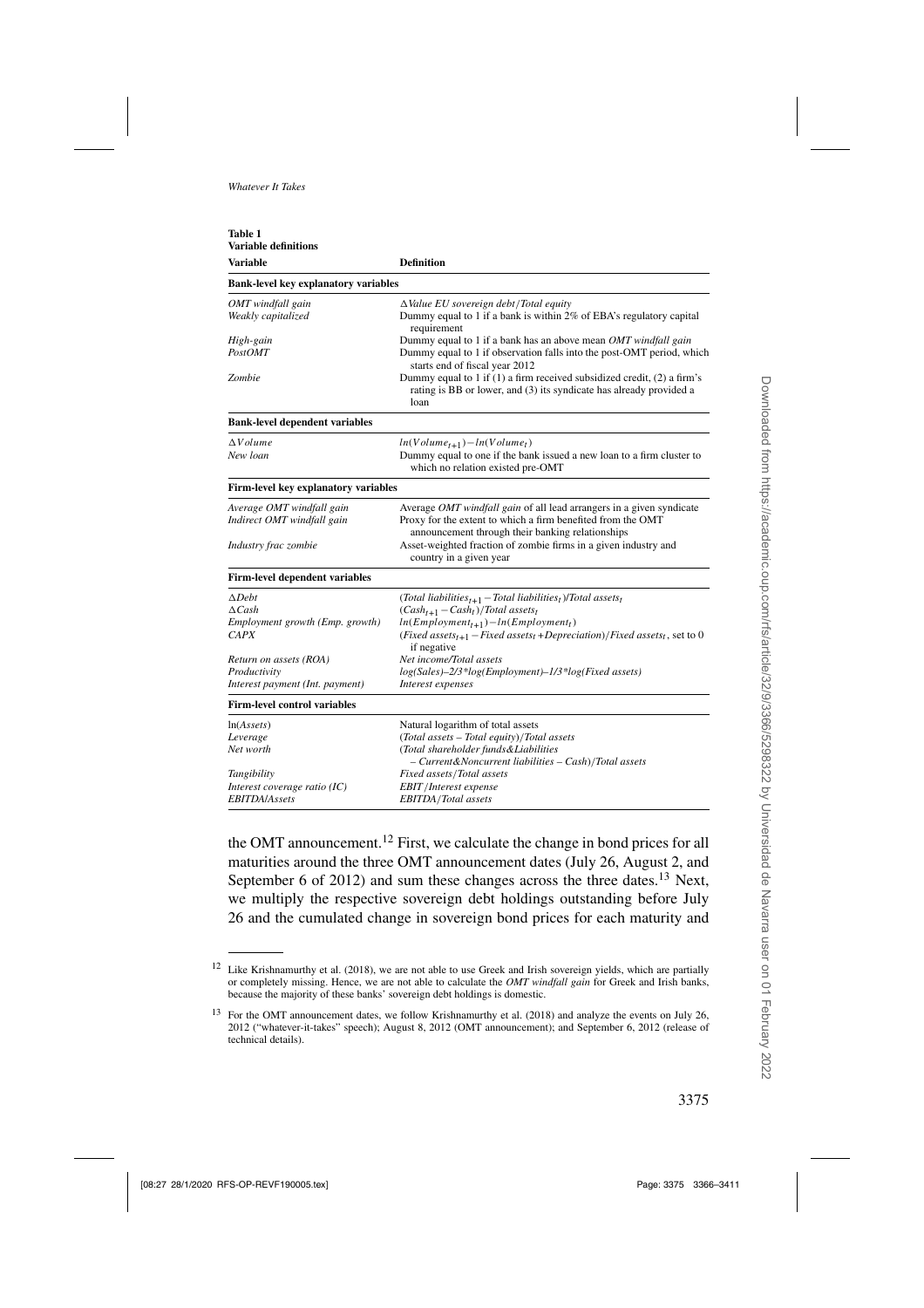<span id="page-10-0"></span>country. Finally, the total *OMT windfall gain* of a bank follows from summing the individual value gains over all EU sovereign bond holdings in the bank's portfolio.

We report this gain on sovereign debt holdings as a fraction of a bank's total equity (measured at the end of fiscal year 2011), that is, we define the windfall gains of bank *b* as

$$
OMT \text{ windfall gain}_b = \frac{\Delta Value \text{ EU Sov.} \text{ Debt}_b}{Total \text{ }Equity_b}.\tag{1}
$$

Column 1 of panel A in Table [2](#page-11-0) shows that both GIIPS and non-GIIPS banks experienced *OMT windfall gains*, that is, these banks' equity increased post-OMT by 8% and 1%, respectively.<sup>14</sup> GIIPS banks had significantly higher gains than did non-GIIPS banks because of their larger GIIPS sovereign bond holdings (11.8% vs. 1% of total assets, respectively, as shown in Column 2).<sup>15</sup> Moreover, following [Veronesi and Zingales](#page-45-0) [\(2010\)](#page-45-0), we show in the Online Appendix that, in addition to the OMT announcement's recapitalization effect, it also freed up liquidity.

Finally, Column 3 reports results for time-series regressions of CDS spreads of each bank on a set of dummy variables for the three OMT announcement dates. We report the mean of the sum of the coefficients over the three dates separately for GIIPS and non-GIIPS banks. In line with the previous findings, the results show that the OMT announcement had a significant positive effect on the perceived stability of GIIPS banks as their CDS spread decreased on average by 96 bp, while it decreased on average by 23 bp for non-GIIPS banks.<sup>16</sup>

Taken together, this evidence shows that the OMT announcement led to a stealth recapitalization of European banks (especially GIIPS banks) and thereby reduced the banks' credit risk. In the following, we will refer to banks that strongly benefited from the OMT announcement (above mean *OMT windfall gain*, which consists mainly of GIIPS banks) as *high-gain banks* and banks that benefited less (below mean *OMT windfall gain*) as *low-gain banks*. 17

Next, we investigate whether banks became uniformly well capitalized as a result of the stealth recapitalization. Table [2,](#page-11-0) panel B, presents the evolution of the banks' book leverage ratio separately for high- and low-gain banks and, as a benchmark, also for U.S. banks. Moreover, we present the evolution of the leverage of high-gain banks separately for banks that are within 2% and above

<sup>14</sup> [Crosignani, Faria-e Castro, and Fonseca](#page-44-0) [\(2015\)](#page-44-0) find similar magnitudes (+7.2% of total equity due to gains from LTRO and OMT).

<sup>&</sup>lt;sup>15</sup> The difference in pre-OMT GIIPS sovereign holdings between GIIPS and non-GIIPS banks can be explained by the banks' home bias (e.g., [Acharya and Steffen 2015\)](#page-43-0).

<sup>16</sup> Consistent with this finding, Figure A1, panel A, shows a clear negative relation between a bank's GIIPS sovereign debt holdings and its CDS return around the OMT announcement. This relation is also present within the subsample of GIIPS banks, as shown by panel B. See Table A1 for corresponding regression results.

<sup>17</sup> The median *OMT windfall gain* in our sample is 0.9%, whereas the mean is 2.9%. Hence, splitting banks at the mean ensures that high-gain banks experienced a significant gain on their sovereign debt holdings.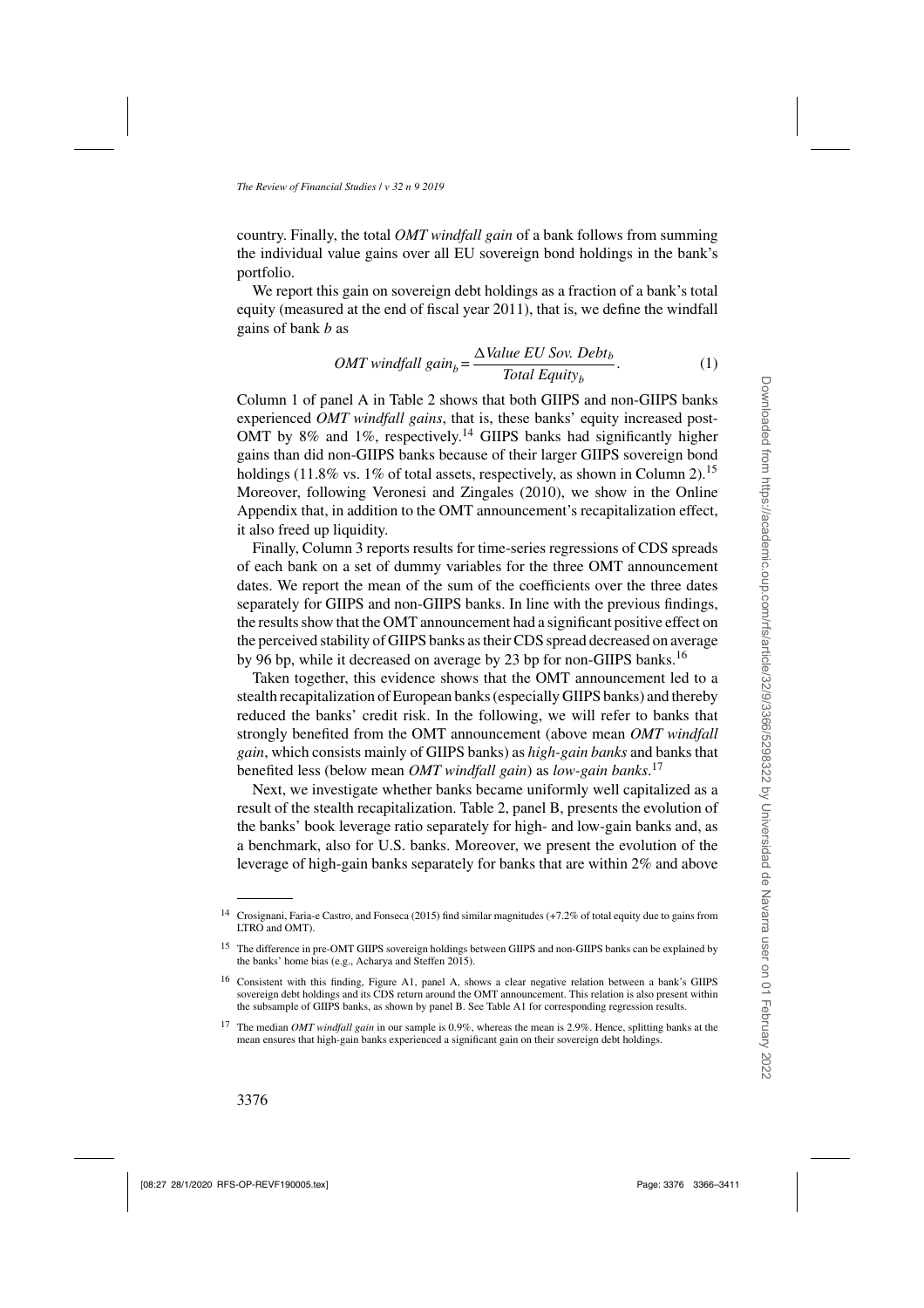## <span id="page-11-0"></span>**Table 2 Descriptive statistics of banks around OMT**

| A. Banks' reaction                 |                          |                              |                     |
|------------------------------------|--------------------------|------------------------------|---------------------|
|                                    | (1)<br>OMT windfall gain | (2)<br>GIIPS/assets          | (3)<br>CDS return   |
| Non-GIIPS banks                    | 0.011                    | 0.010<br>$-0.23$<br>$(-9.2)$ |                     |
| <b>GIIPS</b> banks                 | 0.08                     | 0.118                        | $-0.96$<br>$(-3.4)$ |
| $t$ -test for difference           | 5.69                     | 12.7                         | 7.8                 |
| B. Total assets/total equity ratio |                          |                              |                     |
|                                    | Precrisis                | Crisis/pre-OMT               | Post-OMT            |
| Weakly capitalized high-gain       | 15.3                     | 24.3                         | 19.6                |
| Well-capitalized high-gain         | 15.0                     | 16.1                         | 13.9                |
| Low-gain                           | 20.8                     | 17.1                         | 16.7                |
| U.S. banks                         | 12.7                     | 9.3                          | 8.7                 |
| C. Quasi-leverage ratio            |                          |                              |                     |
|                                    | Precrisis                | Crisis/pre-OMT               | Post-OMT            |
| Weakly capitalized high-gain       | 22.3                     | 71.1                         | 40.4                |
| Well-capitalized high-gain         | 19.2                     | 26.2                         | 17.9                |
| Low-gain                           | 14.4                     | 31.8                         | 28.6                |
| U.S. banks                         | 8.5                      | 10.1                         | 9.9                 |

Panel A presents descriptive statistics about banks' *OMT windfall gain*, their GIIPS sovereign debt holdings, and their CDS spread reaction to the OMT announcements. Banks included in the analysis are part of the EBA capital exercise prior to the OMT announcement (June 2012) and must be active in the syndicated loan market during the sample period. GIIPS banks include banks incorporated in Italy, Portugal, and Spain. *OMT windfall gain* is the value gain on banks' sovereign debt holdings as a fraction of total equity. GIIPS/Assets is the banks' GIIPS sovereign debt holdings as a fraction of total assets. Panel B presents the book leverage ratio for different groups of banks, and panel C presents the quasi-leverage, which is defined as market value of equity plus the book value of debt divided by the market value of equity. Precrisis is defined as the average assets/equity ratios for the years 2004–2006. Crisis/pre-OMT is defined as the assets/equity ratio in the year before the OMT announcement, whereas post-OMT is defined as the assets/equity ratio in the year after the OMT announcement. A bank is classified as high-gain (low-gain) bank if its equity capital increase due to the OMT announcement is above (below) the sample mean. A bank is classified as weakly capitalized (well capitalized) if its leverage ratio is less (more) than 2% above the regulatory threshold post-OMT. *<sup>t</sup>*-statistics are reported in parentheses.

2% of EBA's regulatory capital requirement post-OMT (9% Tier 1 capital to risk-weighted assets ratio). In the following, we call banks below and above this threshold *weakly capitalized* and *well capitalized*, respectively.<sup>18</sup> Results are robust to using other cutoff points (e.g., 1.5% or 2.5%).

Before the start of the financial and sovereign debt crisis (Column *precrisis*), both well and weakly capitalized high-gain banks had a lower leverage than low-gain banks (which consist predominantly of non-GIIPS banks). However, while the leverage ratio decreased significantly over time for low-gain banks, it increased dramatically for high-gain banks classified as weakly capitalized (peaking in the year prior to the OMT announcement at 24.3) and increased slightly for well-capitalized high-gain banks over the sovereign debt crisis period (see Column *Crisis/pre-OMT*).

<sup>18</sup> From the banks that experienced high (low) *OMT windfall gains*, 10 (8) are classified as weakly capitalized and 9 (22) are classified as well capitalized when using the 2% buffer split.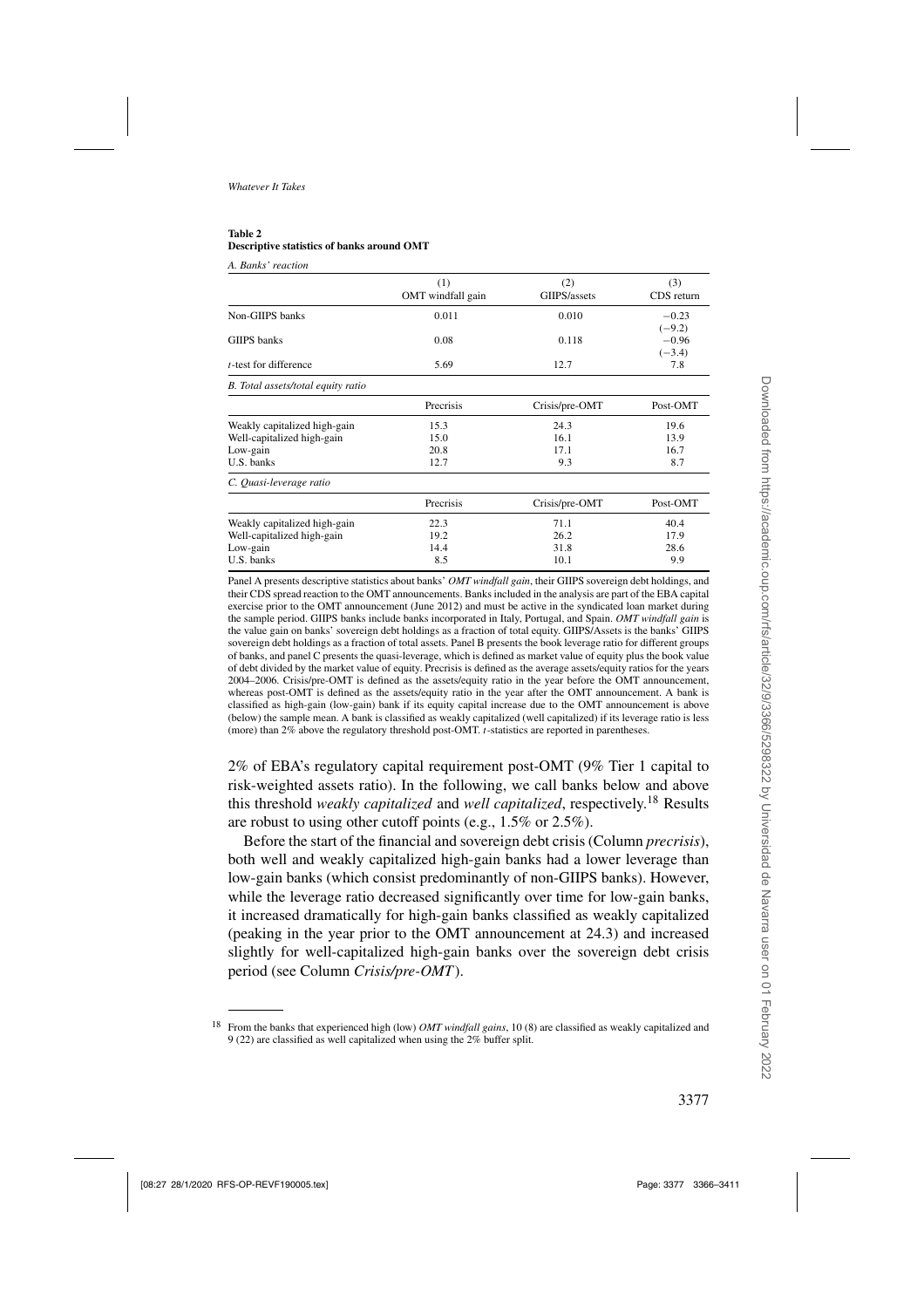<span id="page-12-0"></span>Importantly, while the leverage ratio of weakly capitalized high-gain banks improved post-OMT, these banks still remained highly leveraged. Wellcapitalized high-gain banks, on the other hand, were below their precrisis leverage post-OMT (see Column *post-OMT*). Even more striking is the change of the banks' quasi-leverage ratio, defined as market value of equity plus book value of debt divided by market value of equity (see panel C of Table [2\)](#page-11-0). Because of the significant decrease of European banks' market-to-book ratio during the crisis (especially for weakly capitalized banks), their quasi-leverage ratio was seven times higher than that of U.S. banks post-OMT. Hence, although the OMT announcement increased the banks' capitalization (and raised most banks above the regulatory minimum of 9%), some banks still remained weakly capitalized post-OMT as they still had a very high "risk unweighted" leverage ratio.<sup>19</sup>

# **3.2 Bank lending**

To investigate whether and how the OMT announcement affected bank lending, we employ the same methodology as [Acharya et al.](#page-43-0) [\(2018\)](#page-43-0), that is, a modified [Khwaja and Mian](#page-45-0) [\(2008\)](#page-45-0) bank lending regression. More precisely, we track the loan volume of different banks (which benefited to a different degree from the OMT announcement) to a certain firm "cluster," thereby controlling for loan demand and any observed and unobserved borrower characteristics shared by firms in the same cluster that might influence loan outcomes.

This approach generates slightly more time-series bank lending heterogeneity than employing firm fixed effects, which allows us to analyze lending on a quarterly basis and thus better identify the effect of the OMT announcement.<sup>20</sup> This firm clustering approach also has been used by [Degryse et al.](#page-44-0) [\(2017](#page-44-0)), who show that it leads to very similar results as the firm fixed effects approach, and, importantly, does not create any bias in the estimation.

We form firm clusters based on three criteria, which capture important drivers of loan demand and firm quality: (1) the country of incorporation; (2) the industry; and  $(3)$  the firm rating.<sup>21</sup> The first two criteria are motivated by the fact that firms in a particular industry and country share many characteristics and were thus affected similarly by macroeconomic developments. Forming clusters based on ratings follows from studies that shows that credit quality affects a firm's loan demand (e.g., [Diamond 1991\)](#page-44-0). This clustering generates relatively small and homogenous clusters with on average only 2.8 firms per cluster (the median firm cluster size is 2).

<sup>&</sup>lt;sup>19</sup> This can be explained by the fact that banks met the minimum capital requirement mainly by reducing their risk-weighted assets, instead of increasing their equity capital (see [Gropp et al. forthcoming](#page-44-0)).

<sup>20</sup> The quarter-to-quarter change in bank-firm lending relationships tends to be relatively low in DealScan as syndicated loans typically have long maturities and DealScan contains information at the time of the loan origination only.

<sup>21</sup> Because only a small fraction of all firms in our sample have a rating from one of the rating agencies, we assign ratings estimated from 3-year median IC ratio by rating category provided by Standard & Poor's.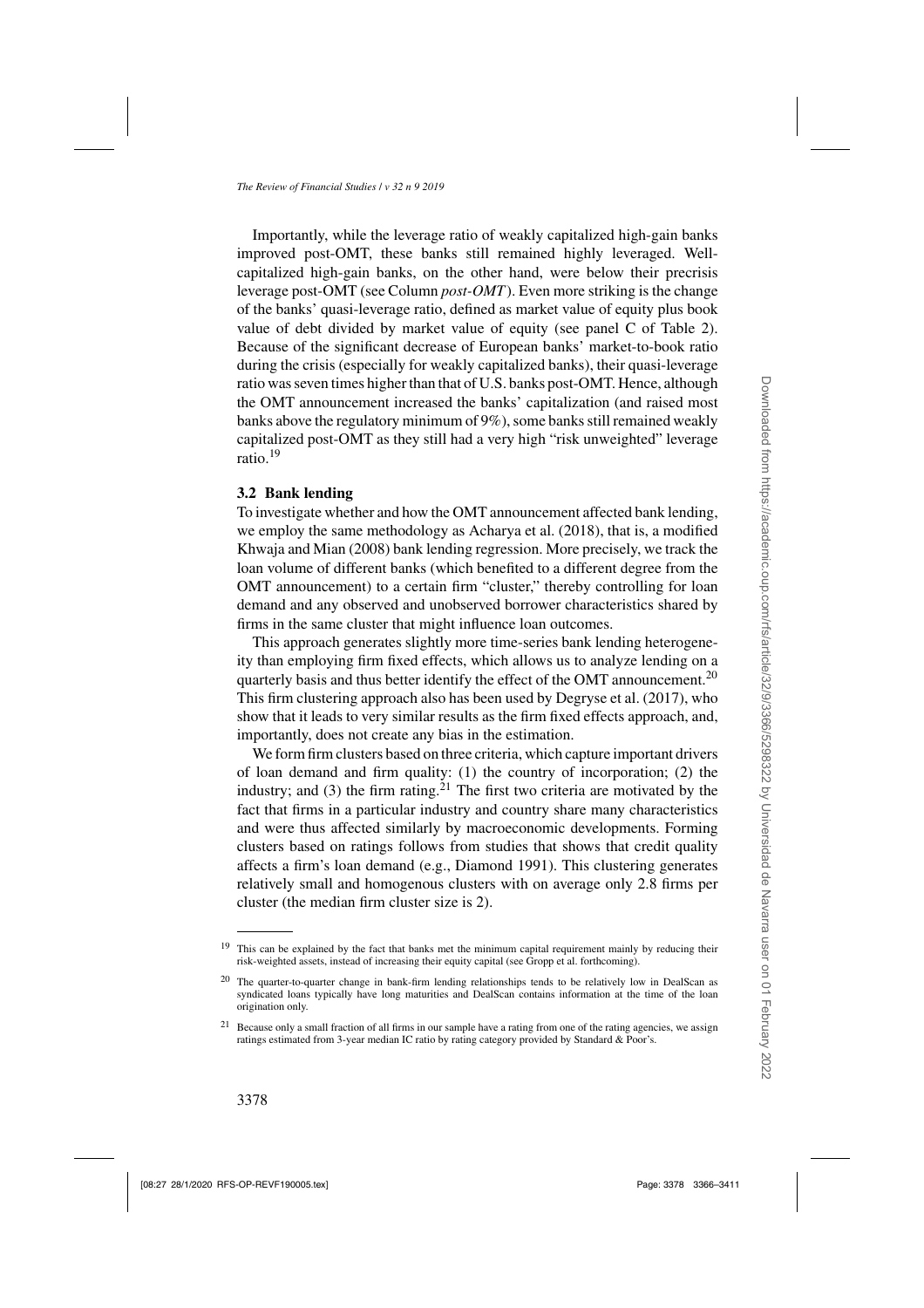<span id="page-13-0"></span>

#### **Figure 1**

#### **Evolution of loan volume**

This figure shows the log-ratio of total loans in a given quarter relative to the quarter of the OMT announcement; that is, the *<sup>y</sup>*-axis is normalized to 0 at the time of the OMT announcement, controlling for firm-cluster fixed effects. For each quarter, we aggregate all loans to firms borrowing from banks that are covered by the EBA's June 2012 capital exercise. A bank is classified as high-gain (low-gain) bank if its equity capital increase due to the OMT announcement is above (below) the sample mean. The vertical line represents the OMT announcement period in 2012Q3.

**3.2.1 Loan volume.** Figure 1 plots the log of the total quantity of loans provided by high- and low-gain banks in a given quarter, respectively. While banks that strongly benefited from the OMT announcement significantly increased their loan supply after 2012Q3, the loan supply provided by low-gain banks remained at roughly the same level.

Next, we formally investigate whether banks with higher *OMT windfall gains* increased their loan supply to existing borrowers (intensive margin) and/or to firms with which no relation existed pre-OMT (extensive margin) more than banks with a relatively low *OMT windfall gain*. Our preferred specification to estimate the quarterly loan volume change  $\Delta Volume_{bmt+1}$  by bank *b* to existing borrowers in firm cluster *m* in quarter *t* is borrowers in firm cluster *m* in quarter *t* is

$$
y_{bmt+1} = \beta_1 \cdot OMT \; windfall \; gain_b \cdot PostOMT_t + \gamma \cdot X_{bt}
$$
  
+ *Firm Cluster<sub>m</sub> \cdot Quarter-Year<sub>t+1</sub> + *Firm Cluster<sub>m</sub> \cdot Bank\_b*  
+  $u_{bmt+1}$ , (2)*

where the firm clusters only consist of firms that had a pre-OMT relation with a bank.  $\Delta Volume$  is the difference in the log loan volume and is calculated based on asset-weighted shares provided by the lead arrangers.<sup>22</sup> Our main variable

 $22$  Our results are also robust to employing equal weights.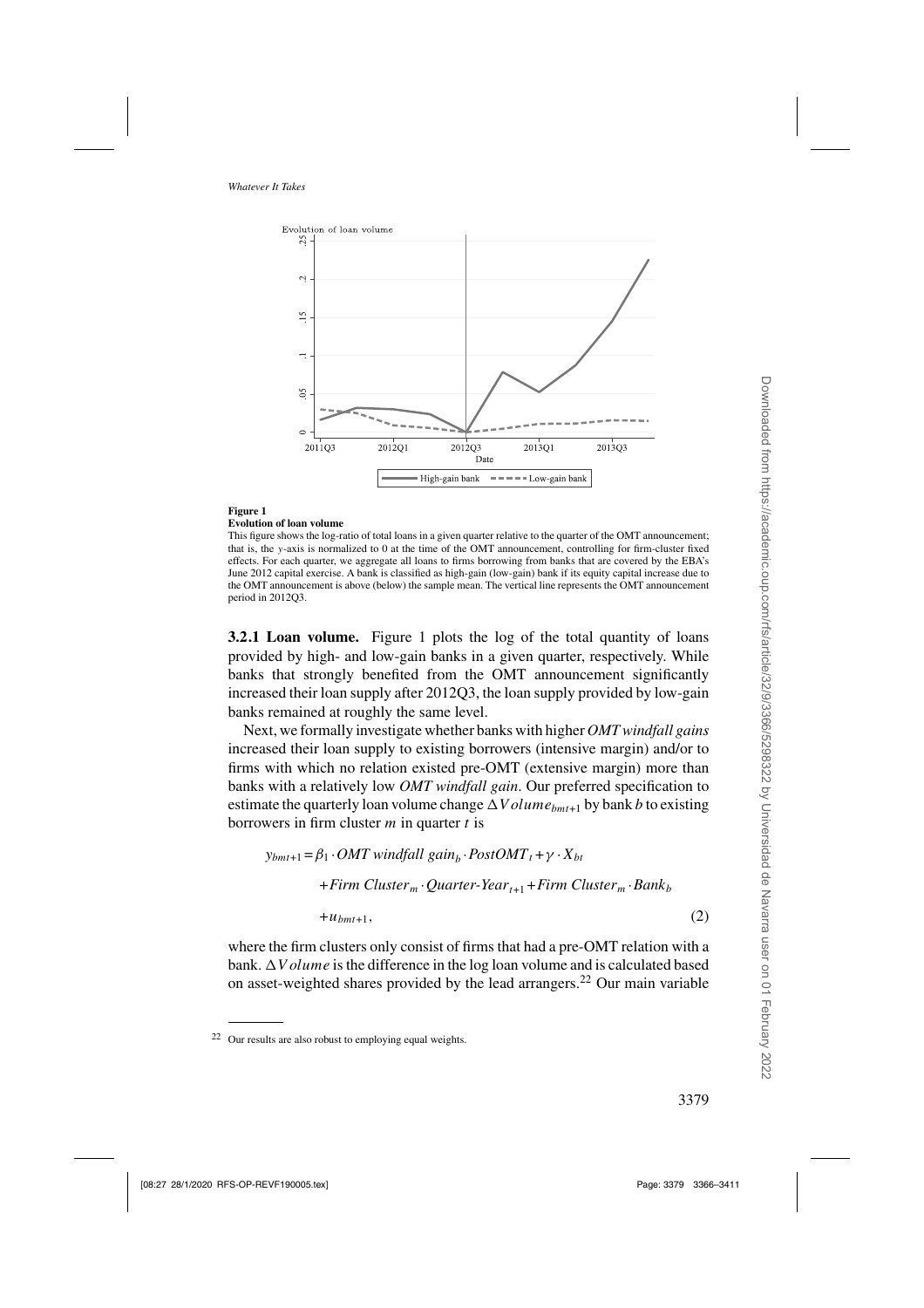<span id="page-14-0"></span>of interest is *OMT windfall gain* interacted with a dummy variable *PostOMT*, which is equal to one when the quarter is in the post-OMT period.

For the extensive margin, our dependent variable is the indicator  $New Loan_{bmt+1}$ , which is equal to one if the bank issued a new loan to a firm cluster to which no relation existed pre-OMT. Our preferred specification for the extensive margin is the same used in Equation [\(2\)](#page-13-0), where now the firm clusters consist of firms with no prior relation (pre-OMT) with the respective lender.

We present the results of this empirical analysis in Table 3, where, for brevity, we only report the results for our main variable of interest, the *OMT windfall gain*. The results in panel A show that banks with higher windfall gains from the OMT announcement significantly increased their loan supply to existing borrowers (intensive margin) post-OMT. This result holds across all specifications (Columns 1–3), which control for different sets of fixed effects.

In our least restrictive specification, we control for firm-cluster, time, bank fixed effects, and time varying bank control variables (see Column 1). Column

#### **Table 3 Loan volume regressions**

*A. Intensive margin: All firms*

| (1)<br>(2)<br>(3)<br>(4)<br>(5)<br>(6)<br>All banks<br>All banks<br>All banks<br>All banks<br>All banks<br>Loan inc.<br>$\Delta$ Loans<br>$\Delta$ Loans<br>$\Delta$ Loans<br>$\Delta$ Loans<br>$\Delta$ Loans<br>$0.287***$<br>$0.241***$<br>$0.253**$<br>$0.227**$<br>$0.276**$<br>OMT windfall gain*PostOMT<br>(4.03)<br>(2.17)<br>(2.76)<br>(2.57)<br>(2.16)<br>$R^2$<br>.098<br>.736<br>.774<br>.702<br>.763<br>15,930<br>15,930<br>6,518<br>15,930<br>15,930<br>N<br>B. Extensive margin: All firms<br>New loan<br>New loan<br>New loan<br>New loan<br>OMT windfall gain*PostOMT<br>0.086<br>0.020<br>0.022<br>$-0.009$<br>(1.12)<br>(0.65)<br>(0.74)<br>$(-0.19)$<br>$R^2$<br>.048<br>.594<br>.627<br>.669<br>18,291<br>$\boldsymbol{N}$<br>18,291<br>18,291<br>8,655<br>Bank-level controls<br>Yes<br>Yes<br>Yes<br>Yes<br>Yes<br>Firm-cluster fixed effects<br>N <sub>o</sub><br>No.<br>No.<br>Yes<br>N <sub>o</sub><br>Time fixed effects<br>N <sub>o</sub><br>N <sub>o</sub><br>N <sub>o</sub><br>Yes<br>No<br>Bank fixed effects<br>N <sub>o</sub><br>Yes<br>Yes<br>N <sub>o</sub><br>N <sub>o</sub><br>Firm-cluster-bank fixed effects<br>N <sub>o</sub><br>N <sub>o</sub><br>Yes<br>Yes<br>Yes<br>Firm-cluster-time fixed effects<br>Yes<br>N <sub>0</sub><br>Yes<br>Yes<br>Yes<br>C. Intensive margin: Quality split<br>All banks<br>All banks<br>All banks<br>All banks<br>All banks<br>$\Delta$ Loans<br>$\Delta$ Loans<br>$\Delta$ Loans<br>$\Delta$ Loans<br>Loan inc.<br>$\Delta$ Loans<br>OMT windfall gain*PostOMT<br>0.039<br>$-0.064$<br>$-0.045$<br>(0.56)<br>$(-1.04)$<br>$(-1.01)$<br>$0.286**$<br>$0.251***$<br>$0.348**$<br>$0.309**$<br>$0.319**$<br>OMT windfall gain*PostOMT<br>*Low-IC<br>(2.50)<br>(2.07)<br>(2.12)<br>(2.30)<br>(2.25)<br>(3.16)<br>$R^2$<br>.706<br>.098<br>.737<br>.778<br>.772<br>.778<br>15,930<br>15,930<br>15,930<br>15,930<br>6,518<br>N<br>15,930 |  |  |  |                    |
|--------------------------------------------------------------------------------------------------------------------------------------------------------------------------------------------------------------------------------------------------------------------------------------------------------------------------------------------------------------------------------------------------------------------------------------------------------------------------------------------------------------------------------------------------------------------------------------------------------------------------------------------------------------------------------------------------------------------------------------------------------------------------------------------------------------------------------------------------------------------------------------------------------------------------------------------------------------------------------------------------------------------------------------------------------------------------------------------------------------------------------------------------------------------------------------------------------------------------------------------------------------------------------------------------------------------------------------------------------------------------------------------------------------------------------------------------------------------------------------------------------------------------------------------------------------------------------------------------------------------------------------------------------------------------------------------------------------------------------------------------------------------------------------------------------------------------------------------------------------------------------------------------------------|--|--|--|--------------------|
|                                                                                                                                                                                                                                                                                                                                                                                                                                                                                                                                                                                                                                                                                                                                                                                                                                                                                                                                                                                                                                                                                                                                                                                                                                                                                                                                                                                                                                                                                                                                                                                                                                                                                                                                                                                                                                                                                                              |  |  |  | <b>GIIPS</b> banks |
|                                                                                                                                                                                                                                                                                                                                                                                                                                                                                                                                                                                                                                                                                                                                                                                                                                                                                                                                                                                                                                                                                                                                                                                                                                                                                                                                                                                                                                                                                                                                                                                                                                                                                                                                                                                                                                                                                                              |  |  |  |                    |
|                                                                                                                                                                                                                                                                                                                                                                                                                                                                                                                                                                                                                                                                                                                                                                                                                                                                                                                                                                                                                                                                                                                                                                                                                                                                                                                                                                                                                                                                                                                                                                                                                                                                                                                                                                                                                                                                                                              |  |  |  |                    |
|                                                                                                                                                                                                                                                                                                                                                                                                                                                                                                                                                                                                                                                                                                                                                                                                                                                                                                                                                                                                                                                                                                                                                                                                                                                                                                                                                                                                                                                                                                                                                                                                                                                                                                                                                                                                                                                                                                              |  |  |  |                    |
|                                                                                                                                                                                                                                                                                                                                                                                                                                                                                                                                                                                                                                                                                                                                                                                                                                                                                                                                                                                                                                                                                                                                                                                                                                                                                                                                                                                                                                                                                                                                                                                                                                                                                                                                                                                                                                                                                                              |  |  |  |                    |
|                                                                                                                                                                                                                                                                                                                                                                                                                                                                                                                                                                                                                                                                                                                                                                                                                                                                                                                                                                                                                                                                                                                                                                                                                                                                                                                                                                                                                                                                                                                                                                                                                                                                                                                                                                                                                                                                                                              |  |  |  |                    |
|                                                                                                                                                                                                                                                                                                                                                                                                                                                                                                                                                                                                                                                                                                                                                                                                                                                                                                                                                                                                                                                                                                                                                                                                                                                                                                                                                                                                                                                                                                                                                                                                                                                                                                                                                                                                                                                                                                              |  |  |  |                    |
|                                                                                                                                                                                                                                                                                                                                                                                                                                                                                                                                                                                                                                                                                                                                                                                                                                                                                                                                                                                                                                                                                                                                                                                                                                                                                                                                                                                                                                                                                                                                                                                                                                                                                                                                                                                                                                                                                                              |  |  |  |                    |
|                                                                                                                                                                                                                                                                                                                                                                                                                                                                                                                                                                                                                                                                                                                                                                                                                                                                                                                                                                                                                                                                                                                                                                                                                                                                                                                                                                                                                                                                                                                                                                                                                                                                                                                                                                                                                                                                                                              |  |  |  |                    |
|                                                                                                                                                                                                                                                                                                                                                                                                                                                                                                                                                                                                                                                                                                                                                                                                                                                                                                                                                                                                                                                                                                                                                                                                                                                                                                                                                                                                                                                                                                                                                                                                                                                                                                                                                                                                                                                                                                              |  |  |  | <b>GIIPS</b> banks |
|                                                                                                                                                                                                                                                                                                                                                                                                                                                                                                                                                                                                                                                                                                                                                                                                                                                                                                                                                                                                                                                                                                                                                                                                                                                                                                                                                                                                                                                                                                                                                                                                                                                                                                                                                                                                                                                                                                              |  |  |  | $0.399***$         |
|                                                                                                                                                                                                                                                                                                                                                                                                                                                                                                                                                                                                                                                                                                                                                                                                                                                                                                                                                                                                                                                                                                                                                                                                                                                                                                                                                                                                                                                                                                                                                                                                                                                                                                                                                                                                                                                                                                              |  |  |  |                    |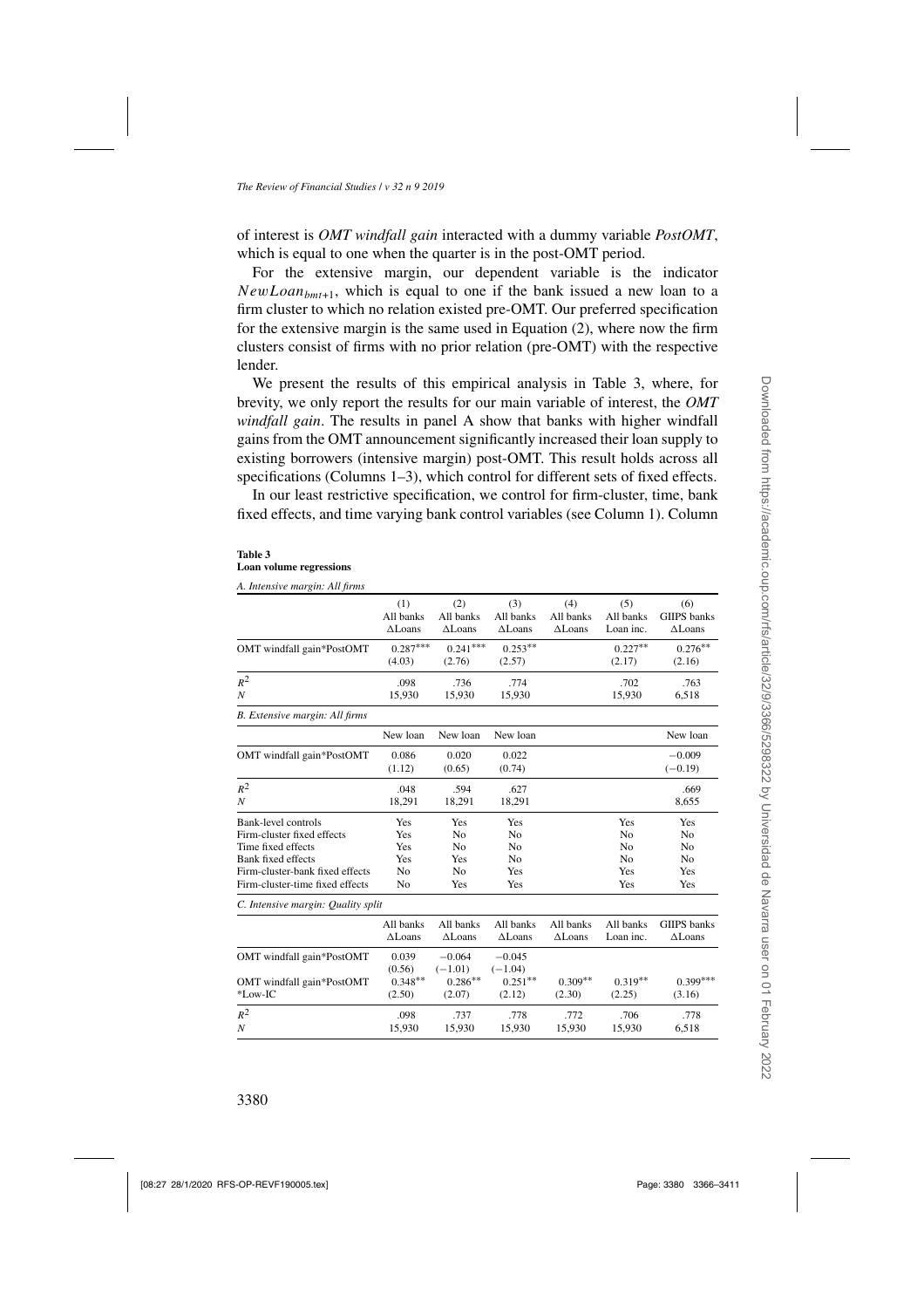#### **Table 3 Continued**

|  | D. Extensive margin: Quality split |  |  |  |
|--|------------------------------------|--|--|--|
|--|------------------------------------|--|--|--|

|                                            | New loan       | New loan       | New loan       | New loan       |                | New loan       |
|--------------------------------------------|----------------|----------------|----------------|----------------|----------------|----------------|
| OMT windfall gain*PostOMT                  | 0.068          | 0.059          | 0.053          |                |                |                |
|                                            | (0.77)         | (0.80)         | (0.68)         |                |                |                |
| OMT windfall gain*PostOMT                  | 0.040          | $-0.058$       | $-0.053$       | $-0.034$       |                | $-0.023$       |
| $*$ Low-IC                                 | (0.53)         | $(-0.56)$      | $(-0.48)$      | $(-0.30)$      |                | $(-1.08)$      |
| $R^2$                                      | .048           | .595           | .627           | .633           |                | .676           |
| N                                          | 18,291         | 18,291         | 18,291         | 18,291         |                | 8,655          |
| Bank-level controls                        | <b>Yes</b>     | Yes            | Yes            | N <sub>0</sub> | N <sub>0</sub> | N <sub>0</sub> |
| Firm-cluster fixed effects                 | Yes            | N <sub>0</sub> | N <sub>o</sub> | No             | No             | No             |
| Time fixed effects                         | Yes            | N <sub>0</sub> | N <sub>o</sub> | N <sub>0</sub> | No             | No.            |
| Bank fixed effects                         | Yes            | Yes            | N <sub>o</sub> | N <sub>o</sub> | No             | No.            |
| Firm-cluster-bank fixed effects            | No             | N <sub>0</sub> | Yes            | Yes            | Yes            | N <sub>0</sub> |
| Firm-cluster-time fixed effects            | N <sub>o</sub> | Yes            | Yes            | Yes            | Yes            | Yes            |
| Bank-time fixed effects                    | N <sub>o</sub> | N <sub>0</sub> | N <sub>o</sub> | Yes            | Yes            | Yes            |
| Mean dependent variable<br>(panels $A&C$ ) | 0.023          | 0.023          | 0.023          | 0.023          | 0.135          | 0.029          |
| SD dependent variable<br>(panels $A&C$ )   | 0.108          | 0.108          | 0.108          | 0.108          | 0.329          | 0.131          |
| Mean dependent variable<br>(panels B&D)    | 0.038          | 0.038          | 0.038          | 0.038          |                | 0.036          |
| SD dependent variable<br>(panels B&D)      | 0.151          | 0.151          | 0.151          | 0.151          |                | 0.157          |
| Mean OMT windfall gain                     | 0.029          | 0.029          | 0.029          | 0.029          | 0.029          | 0.080          |
| SD OMT windfall gain                       | 0.060          | 0.060          | 0.060          | 0.060          | 0.060          | 0.054          |

This table presents the results of a modified Khwaja and Mian (2008) bank lending channel regression. The unit of observation is a firm cluster-bank-quarter year. In panels A and C, the dependent variable is the change in loan volume of a firm cluster-bank relation in a given quarter. In panels B and D, the dependent variable is a dummy equal to 1 if a new loan is issued to a firm cluster with which no prior relation existed. Firm clusters are formed based on a firm's country of incorporation, industry, and rating. *OMT windfall gain* is the value gain on banks' sovereign debt holdings as a fraction of total equity. *PostOMT* is an indicator variable equal to 1 starting in quarter four of 2012 and 0 before. A firm is classified as high-IC (low-IC) ratio firm if its 2009–2011 median IC ratio is above (below) the country-specific 2009–2011 median IC ratio. Bank-level controls include the logarithm of total assets, equity/assets, impaired loans/equity, and return on assets. Standard errors are clustered at the bank-level. *t*-statistics are reported in parentheses. \*  $p < 0.10$ ; \*\*  $p < 0.05$ ; \*\*\*  $p < 0.01$ .

2 shows the regression results for the case in which we also include firm-clustertime fixed effects, which allow us to control for any observed and unobserved time-varying characteristics that are shared by firms in the same cluster. In Column 3, we additionally interact firm-cluster and bank fixed effects, which exploits the variation within the same firm-cluster-bank relationship over time. This controls for any unobserved characteristics common to firms in the same cluster, bank heterogeneity, and for relationships between firms in a given cluster and the respective bank. The coefficient in Column 3 suggests that a 1-standard-deviation higher *OMT windfall gain* led to a 1.5 pp loan volume increase at the intensive margin.

To further test the robustness of these results, we follow [Peek and Rosengreen](#page-45-0) [\(2005\)](#page-45-0) and [Giannetti and Simonov](#page-44-0) [\(2013\)](#page-44-0) and employ the probability of a loan increase instead of the loan amount change as dependent variable. Column 5 of Table [3,](#page-14-0) panel A, confirms that our results are robust to using this alternative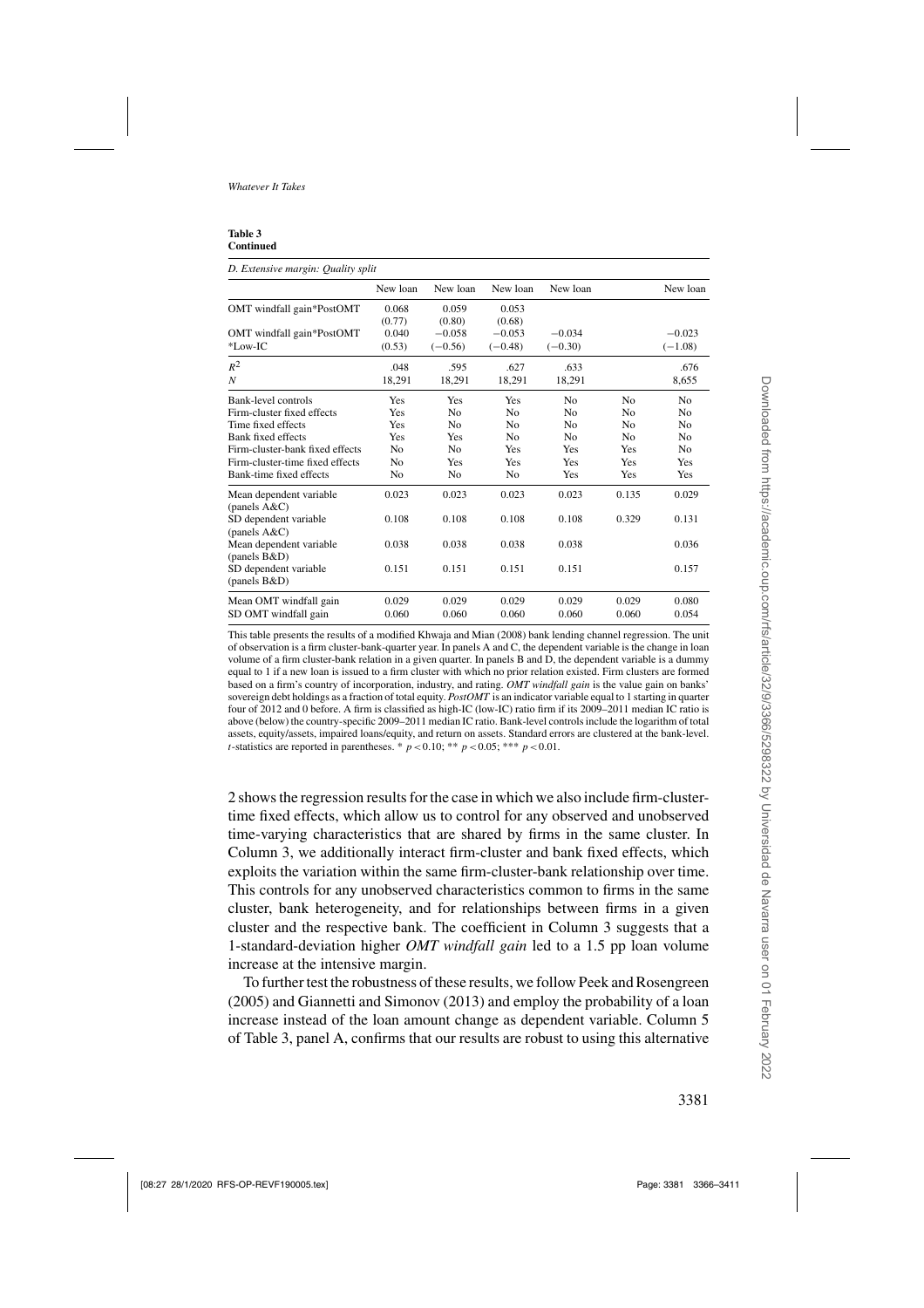lending supply measure. Finally, in Column 6 of Table [3](#page-14-0) we restrict our sample to GIIPS banks. Recall that especially GIIPS banks benefited from the OMT announcement because of their large GIIPS sovereign debt exposures. The results show that also within the subsample of GIIPS banks, those banks with higher windfall gains increased lending to existing borrowers more. Finally, in Table A3 we replace the *OMT windfall gain* with the CDS announcement return for the OMT program for each bank, which measures the extent to which banks benefited from the OMT announcement based on market price reactions. In addition to the OMT's recapitalization effect, the banks' CDS return also captures the OMT's broad positive impact on the GIIPS economies. All results continue to hold with this alternative measure.

Finally, to mitigate concerns that other factors or shocks could have affected the banks' lending behavior, Figure A3 presents placebo tests that show the absence of treatment effects for placebo program dates and for randomly reassigned levels of treatment intensity. In particular, panel A plots the coefficient for the effect of the *OMT windfall gains* on the loan volume change for each quarter and shows that *OMT windfall gains* do not have a significantly positive effect on the banks' loan supply pre-OMT. Post-OMT, however, the effect is persistently positive, significant. For the second placebo test we reassign the *OMT windfall gains* randomly to banks. Panel B shows that in none of the quarters there is a significant relation between the randomly assigned *OMT windfall gains* and the change in bank lending.

For lending at the extensive margin, panel B of Table [3](#page-14-0) shows that across all specifications there is no significant relation between a bank's *OMT windfall gain* and its propensity to issue a new loan to firms with which it did not have a prior relation. These results suggest that only existing borrowers benefited from the OMT-induced loan supply increase.

**3.2.2 Borrower quality.** To determine whether banks that benefited from the OMT announcement targeted their loan supply increase toward a particular type of borrower, we analyze whether they lent more to low- or high-quality borrowers. We identify low-quality (high-quality) borrowers as firms with a below (above) country median 3-year IC ratio in the crisis years 2009 to 2011 and refer to them in the following as *low-IC* ratio (*high-IC* ratio) firms.

The general picture that emerges from Table [3,](#page-14-0) panel C, is that the loan volume increase (at the intensive margin) post-OMT was primarily driven by lending to low-IC ratio borrowers because only the triple interaction term of *OMT windfall gain*, post-OMT, and low-IC is significantly positive. This result holds even after controlling for bank-time fixed effects, which absorb any time varying bank characteristics that could drive our results (see Column 4). In particular, including bank-time fixed effects addresses the concern that sovereign bond holdings could be endogenous to bank characteristics in a way that could bias the estimated treatment effect. Table [3,](#page-14-0) panel D, shows that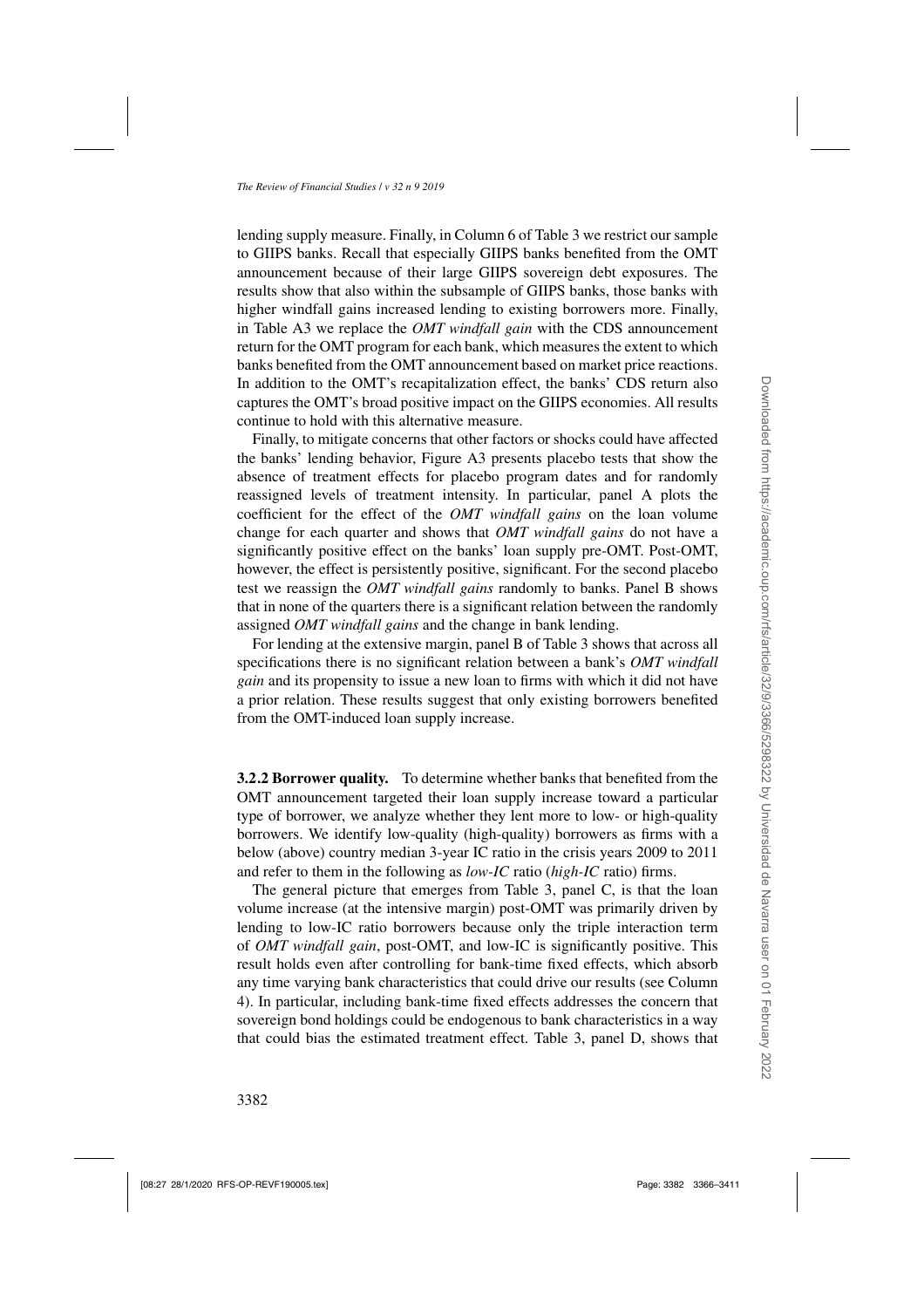even if we split the firms according to their IC ratio there are no significant loan supply effects at the extensive margin.

**3.2.3 Contemporaneous shocks.** A concern is that bank lending could have been affected by contemporaneous bank-level shocks that were correlated with our *OMT windfall gain* variable.

The first measure that potentially could have led to interfering effects is the ECB's LTRO, which was allotted in December 2011 (LTRO1) and February 2012 (LTRO2) to provide more liquidity to the European banking system. Its distinctive feature compared to preexisting liquidity facilities was its longer (3-year) maturity, while interest rate and haircut did not differ.

However, while the LTRO program improved the banks' liquidity, we do not see a credit expansion between the LTRO launch and the OMT announcement (see Figure [1\)](#page-13-0). In line with this evidence, [Carpinelli and Crosignani](#page-43-0) [\(2017\)](#page-43-0) find that, even though the LTRO program helped to limit the lending contraction, the loan supply nevertheless decreased post-LTRO. A likely explanation is that banks had to use the LTRO-induced liquidity to safeguard against massive deposit withdrawals as, in early 2012, the European financial markets were characterized by high uncertainty and even small negative events could have had potentially large consequences.<sup>23</sup> Following [Veronesi and Zingales](#page-45-0) [\(2010\)](#page-45-0), the Online Appendix shows that, indeed, the bank run risk was sizable pre-OMT especially for GIIPS banks, but significantly decreased post-OMT for banks with higher *OMT windfall gains*. This evidence suggests that the OMT announcement helped the affected banks to free up the liquidity acquired under the LTRO program to grant new loans.

A second contemporaneous shock that potentially affected banks' loan supply is EBA's 2011 capital exercise, which required a subset of European banks to increase their Tier 1/risk-weighted assets ratio to 9% by the end of June 2012 (i.e., 1-month pre-OMT). One distinct feature of this capital exercise was that it included a surcharge for the banks' sovereign bond holdings, which implies that its effect is likely correlated with our *OMT windfall gain* variable. However, [Gropp et al.](#page-44-0) [\(forthcoming](#page-44-0)) document that the affected banks increased their risk-weighted capital ratio mainly by reducing their risk-weighted asset (as opposed to an equity increase), which led to a credit supply reduction. Our bank lending results are thus conservative as the effect of the capital exercise, if any, acted in the opposite direction of the OMT announcement and thus biases our results downward.

Finally, our results could have been influenced by two EU policy responses to the eurozone crisis, the European Stability Mechanism (ESM) and the European

<sup>&</sup>lt;sup>23</sup> Between 20% to 50% of bank deposits are held overnight and thus can be withdrawn at short notice. For example, British customers withdrew 200 million pounds the day after the rating downgrade of Banco Santander in May 2012, and some analysts estimated that banks would have lost up to 10% of their deposit base if Greece had left the eurozone in 2012. See [Enrich, Schaefer Munoz, and Charles Forelle](#page-45-0) [\(2012\)](#page-45-0).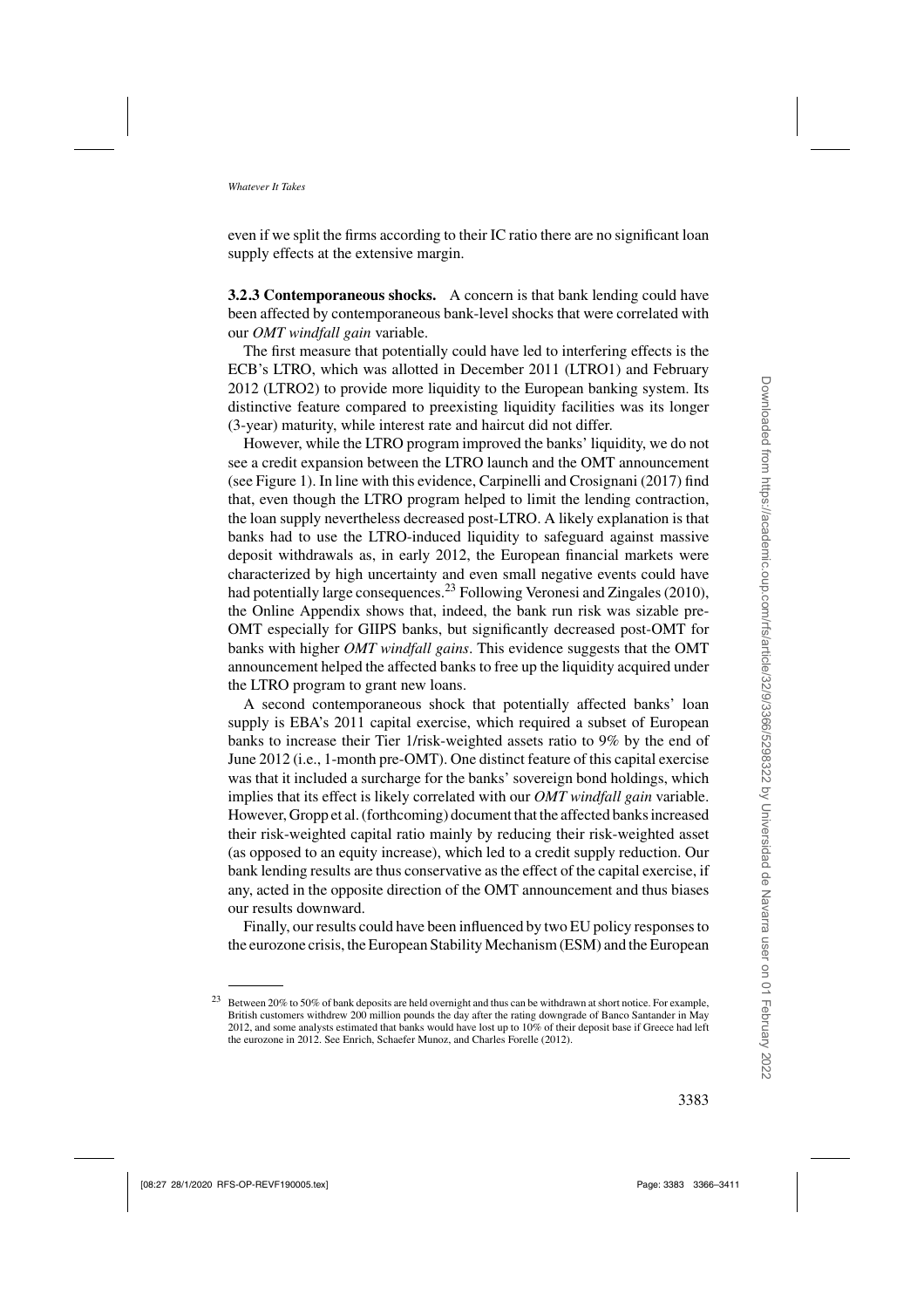Financial Stability Facility (EFSF).<sup>24</sup> In particular, in December 2012, the ESM approved a support package for the recapitalization of Spanish banks (the main recipients were Banco de Valencia, Bankia, Catalunya Banc, and NCG Banco). However, none of the recipient banks was part of the EBA's capital exercise from June 2012 and thus included in our sample, which rules out that this measure affects our results. Moreover, in May 2011, a financial assistance package for Portugal was approved under the umbrella of the EFSF. Using 3.8bn Euro from this bailout package, Millennium bcp was rescued in June 2012. While this bank was part of EBA's capital exercise and thus is part of our sample, all our results hold when we exclude Millennium bcp from our analysis.

# **4. Zombie Lending**

Weak firms with preexisting lending relationships benefiting from the increased loan suppl[y is consistent with both, the firm balance-sheet channel \(](#page-43-0)Bernanke and Gertler [1995\)](#page-43-0) and zombie lending [\(Caballero, Hoshi, and Kashyap 2008](#page-43-0)). According to the firm balance-sheet channel, the OMT-induced positive macro shock increased the credit quality of the banks' borrower pool by improving the outlook of their investment opportunities, net worth, and collateral. In turn, extending new loans to these borrowers at appropriately priced loan rates was again a positive net present value (NPV) investment.

In contrast, according to the zombie lending channel, banks that remained weakly capitalized post-OMT had an incentive to extend subsidized (negative NPV) loans at advantageous interest rates to existing distressed borrowers to avoid (or at least defer) having to declare outstanding loans nonperforming. This reclassification would have lowered the banks' net operating income, required them to raise provisioning levels, and also would have tied up even more equity capital due to higher risk weights on impaired assets (see [Aiyar et al. 2015](#page-43-0) and [Jassaud and Kang 2015](#page-44-0)). In turn, regulatory scrutiny and pressure from market forces would have been more intense, which would have further deteriorated the banks' situation.

In the following, we use these distinguishing features to determine which channel triggered the banks' lending increase to low-quality borrowers. First, we check whether these loans had subsidized interest rates post-OMT, which would be a strong indication for zombie lending. Second, we track the borrowers' financial and real outcomes pre- and post-OMT. If the firms' weak performance pre-OMT was due to fundamental economic problems, their performance should have remained poor even after banks increased their loan supply (evidence for zombie lending). If, however, the poor performance was caused by financial constraints, these firms should have recovered after they

<sup>24</sup> Recall that we are not able to calculate the *OMT windfall gain* for Greek and Irish banks because their sovereign debt is mostly domestic, and Greek and Irish sovereign yields are mostly missing (see also [Krishnamurthy et al.](#page-45-0) [2018](#page-45-0)).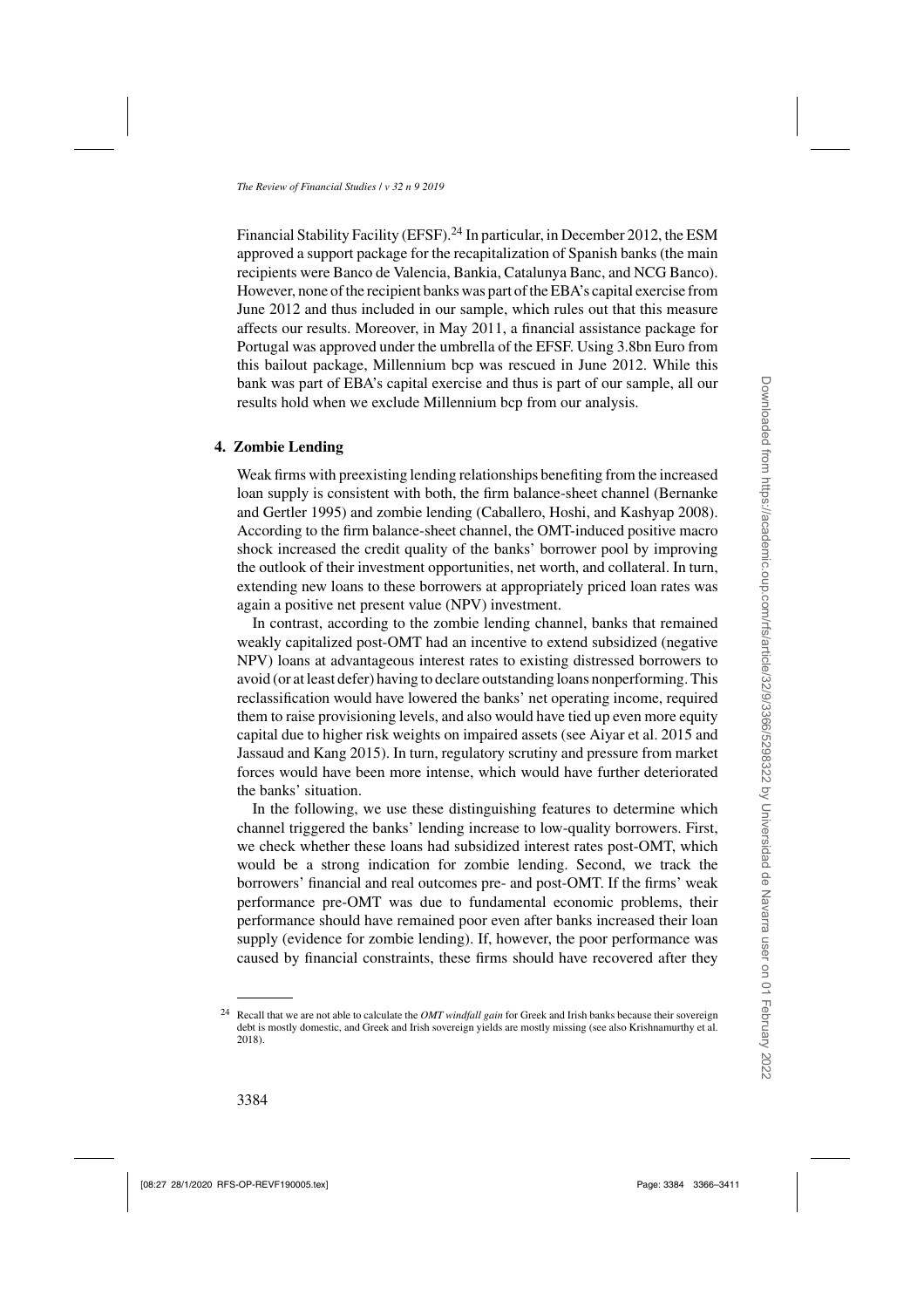regained access to bank financing post-OMT (evidence for the firm balance sheet channel).

Accordingly, we first investigate whether and how banks adjusted their interest rates post-OMT. Table A4 shows that weakly capitalized banks with high *OMT windfall gains*significantly reduced the interest rates for low-quality firms, while leaving the rates for high-quality firms unchanged. In contrast, wellcapitalized banks slightly reduced the interest rate charged to high-quality firms and did not significantly change their lending rates to low-quality firms. This lending pattern is a first indication for zombie lending by weakly capitalized banks.

To d[etect subsidized zombie lending, we follow](#page-43-0) Caballero, Hoshi, and Kashyap [\(2008](#page-43-0)) and [Giannetti and Simonov](#page-44-0) [\(2013\)](#page-44-0) and check whether distressed firms obtained loans at below-market interest rates. More precisely, a firm is considered to have received subsidized credit (i.e., loans at advantageous interest rates) if in a given year the firm's interest expense is below the expense paid by the most creditworthy firms in the economy. As benchmark firms, we use AAA-rated (inferred from ICs) public firms incorporated in non-GIIPS countries.<sup>25</sup> These firms were least affected by the sovereign debt crisis, because they were less exposed to the downturn in the European periphery and were able to substitute a potential lack of bank financing with other funding sources [\(Acharya et al. 2018\)](#page-43-0).

For our main zombie definition, we calculate the interest rate benchmark based on information from Amadeus (index  $A$ ).<sup>26</sup> In what follows we use  $r$  for interest rates and *R* for interest expenses. Amadeus reports the total interest payments of firm *i* in country *j* and industry *h* in year *t*,  $R_{i}$ <sub>*iht*</sub>, as well as its total outstanding debt, *Debt<sub>ijht</sub>*. The average interest rate paid by firm *i* thus can be calculated by dividing  $R_{i}$  by  $Debt_{i}$ . While we are not able to distinguish between the interest paid on different maturities in the Amadeus data, it provides information about the firms' reliance on short- and long-term debt which we use to divide firms into two groups. The benchmark rates for firms that rely mostly on short- and long-term debt, respectively, are derived from AAA-rated public firms with a similar debt maturity structure. That is, the interest rate benchmark for a given firm,  $r_{gt}^A$  (with  $g \in \{s, l\}$ ) where *s* is short-<br>term and *l* is long-term) is calculated using the median interest rate paid by all term and *l* is long-term), is calculated using the median interest rate paid by all public AAA-rated firms incorporated in non-GIIPS countries in a given year, split according to their reliance on short versus long-term debt.

Given this benchmark, we calculate the threshold  $R_{ijht}^{A^*}$  below which the erest payment of firm *i* in country *i* and industry *h* in year *t* is considered interest payment of firm *i* in country *j* and industry *h* in year *t* is considered

<sup>25</sup> Significant differences exist in the pricing of syndicated loans between U.S. and European loans (U.S. firms pay significantly higher spreads; see [Berg et al. 2016](#page-43-0)), so we have to rely on creditworthy European firms and cannot use U.S. firms to calculate the benchmark interest rate.

<sup>26</sup> Alternatively, we use loan information from DealScan to calculate the benchmark rate (denoted with index *D*). Doing so yields very similar results. See the Online Appendix for a detailed explanation.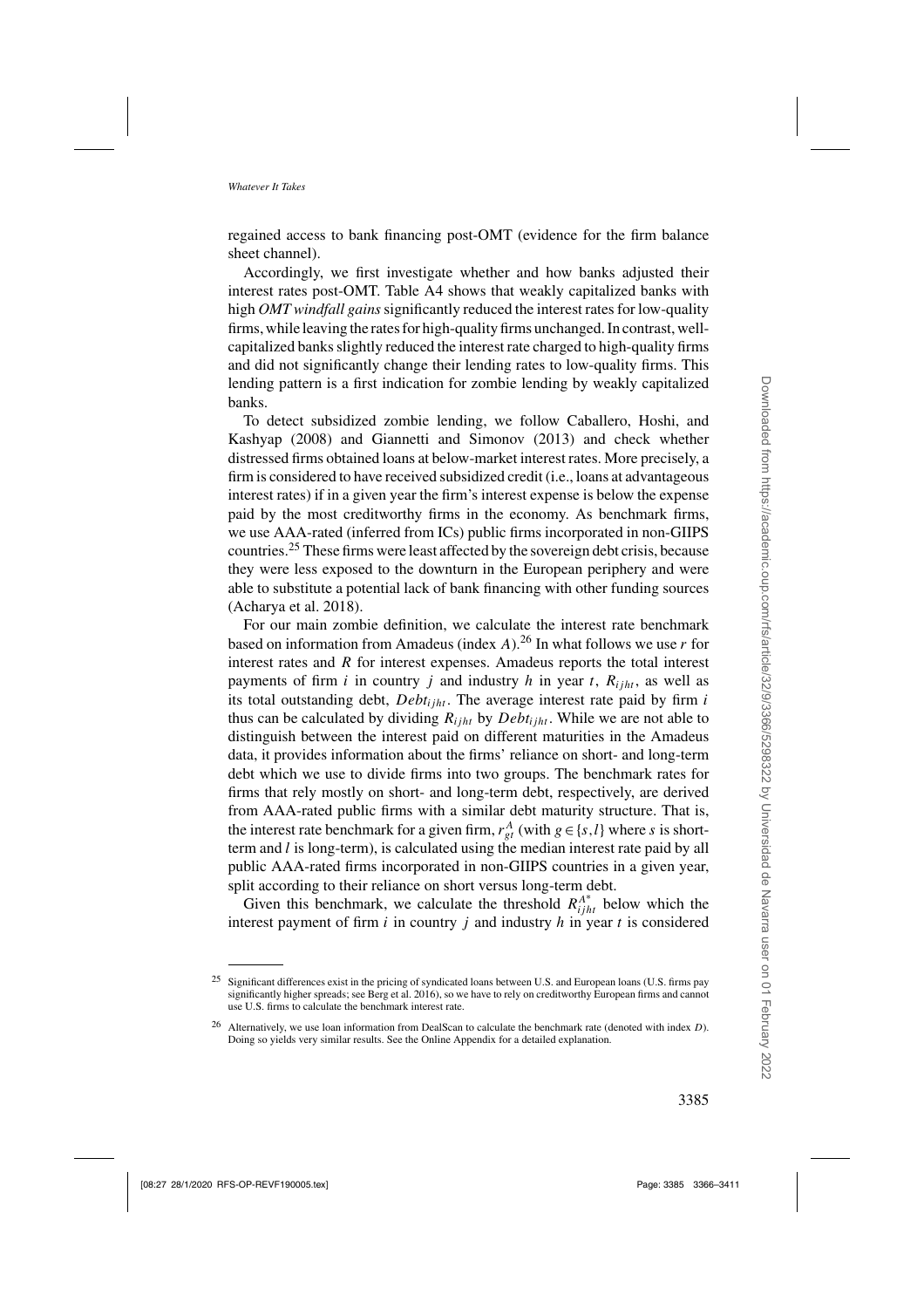subsidized as

$$
R_{ijht}^{A^*} = r_{gt}^A \cdot Debt_{ijht}.
$$
 (3)

Figure [2,](#page-21-0) panel A, plots the evolution of the benchmark interest rates over time, as well as, the median interest payment of zombie firms.

We then compare the actual interest payments of the borrowers in our sample with the hypothetical interest payments to calculate the interest expense gap:

$$
x_{ijht}^{A^*} = R_{ijht} - R_{ijht}^{A^*}.
$$
\n<sup>(4)</sup>

Finally, a firm *i* is classified as zombie if it meets the following three criteria: (a) its  $x_{ijh}^{A*}$  is negative, (b) its rating (derived from 3-year median ICs) is BB or lower and  $(c)$  the syndicate composition has either remained constant or or lower, and (c) the syndicate composition has either remained constant, or banks that left the syndicate were not replaced by new participants, that is, the same syndicate has already provided a loan to the firm.<sup>27</sup> By imposing the second criterion on zombies, we reduce the risk of misclassifying high-quality borrowers as zombies because these firms may pay low interest rates on their debt for reasons unrelated to zombie lending. By requiring zombies to fulfill the last criterion, we ensure that all involved banks have zombie lending incentives, that is, all banks have a stake in the company from a prior loan.

To ensure the robustness of our results with respect to the zombie classification, we employ various alternative zombie definitions in the Online Appendix. First, instead of a crisp zombie definition, we employ fuzzy zombie measures where a firm can be a zombie "to a certain degree." Second, we do not require a firm to be of low-quality to be classified as zombie. Third, we replace the unique interest rate benchmark across all industries with an industry-specific benchmark interest rate. All results remain similar when using these alternative zombie classifications.

# **4.1 Evolution and characteristics of zombie firms**

Table [4,](#page-22-0) panel A, presents a breakdown of the number of zombie firms by country. The table documents that the zombie problem is particularly severe in the periphery of Europe, with Spain and Italy having around 18% to 20% of zombie firms, while Germany, France, and the UK only have between 7% and 12% zombie firms.<sup>28</sup>

Figure [2,](#page-21-0) panel B, plots the fraction of zombie firms in our sample over time. The figure shows that the asset-weighted fraction of zombie firms significantly increased in the post-OMT period. This "rise of the zombies" can be explained by several mutually reinforcing factors. The number of impaired borrowers

<sup>&</sup>lt;sup>27</sup> Given that (a) and (b) are satisfied, (c) holds in 95% of the cases.

<sup>&</sup>lt;sup>28</sup> The zombie prevalence by country in our sample is also in line with anecdotal evidence from the financial press, which stated that "the zombie problem is chiefly focused in the peripheries of Europe rather than the core." See [Stothard](#page-45-0) [\(2013](#page-45-0)).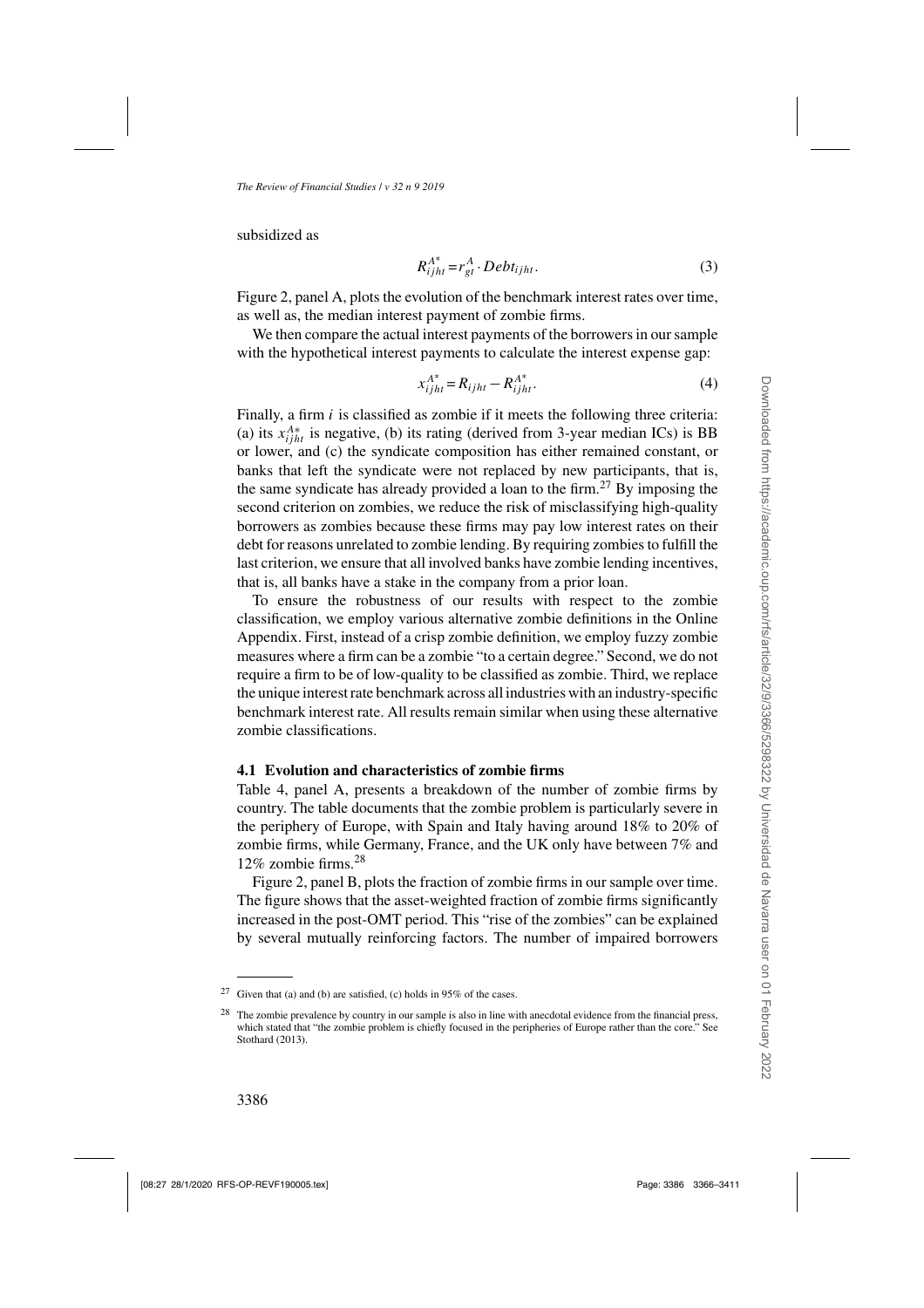<span id="page-21-0"></span>

#### **Figure 2**

#### **Benchmark interest rates and fraction of zombie firms**

Panel A shows the average benchmark interest rate (blue-dotted line) and the median interest rate paid by zombie firms (red-dashed line). Panel B shows the asset-weighted fraction of zombie firms in our sample. Panel C shows the average interest rate gap for firms that only became a zombie post-OMT. We classify a firm as zombie if it meets the following three criteria: (1) the firm received subsidized credit, (2) its rating (derived from 3-year median ICs) is BB or lower, and (3) the syndicate composition has either remained constant, or banks that left the syndicate were not replaced by new participants; that is, the same syndicate has already provided a loan to the firm. The vertical line represents the OMT announcement period in 2012Q3.

strongly increased during the crisis, which increased the pool of borrowers needing subsidized credit to stay afloat. While weakly capitalized banks likely already had zombie lending incentives pre-LTRO/OMT, they were not able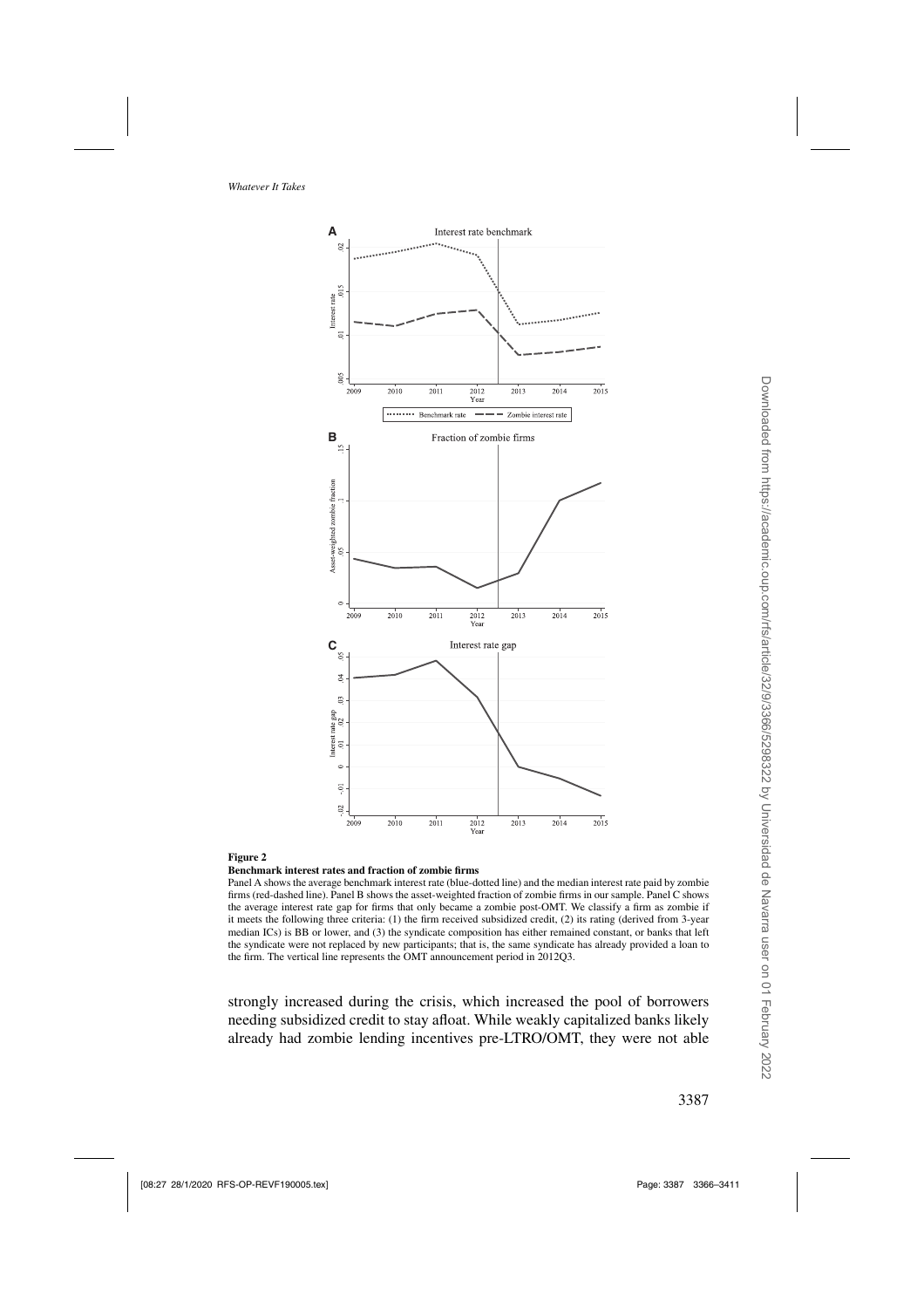### <span id="page-22-0"></span>**Table 4 Descriptive statistics**

*A. Breakdown of zombie firms by country*

| Country        | Zombie firms/<br>Total borrowers | # of firms<br>in sample |  |
|----------------|----------------------------------|-------------------------|--|
| Germany        | 11 $(7%)$                        | 167                     |  |
| Spain          | 37(18%)                          | 201                     |  |
| France         | $20(10\%)$                       | 203                     |  |
| United Kingdom | $33(12\%)$                       | 286                     |  |
| Italy          | $40(20\%)$                       | 198                     |  |

*B. Difference in group of firms*

|                                 | High-IC ratio | Low-IC ratio no zombie | Zombie | Difference $(2)-(3)$           |
|---------------------------------|---------------|------------------------|--------|--------------------------------|
| Total assets (mn)               | 3,130         | 2,820                  | 2,110  | $710**$                        |
| Tangibility                     | 0.556         | 0.598                  | 0.491  | (2.05)<br>$0.107***$           |
| Int. cov.                       | 6.645         | 1.790                  | 0.230  | (6.68)<br>$1.56***$            |
| Net worth                       | 0.309         | 0.223                  | 0.186  | (8.28)<br>$0.037***$           |
| <b>EBITDA/Assets</b>            | 0.134         | 0.077                  | 0.030  | (2.91)<br>$0.047***$           |
| Leverage                        | 0.602         | 0.709                  | 0.742  | (11.92)<br>$-0.033***$         |
| Loan amount/Total assets $(\%)$ | 21.25         | 18.80                  | 21.92  | $(-2.84)$<br>$-3.12$           |
| Maturity (months)               | 60.03         | 63.35                  | 61.39  | $(-1.48)$<br>1.96              |
| Term $\text{loan}(\%)$          | 53.31         | 51.76                  | 54.38  | (0.58)<br>$-2.62$<br>$(-0.58)$ |

Panel A presents a breakdown of the number of zombie firms by country where the fraction of all sample firms in a given country is shown in parentheses. Panel B presents a test for the difference in means between low-IC nonzombie firms and zombie firms. A firm is classified as high-IC (low-IC) ratio firm if its 2009–2011 median IC ratio is above (below) the country-specific 2009–2011 median IC ratio. For the definition of a zombie firm see the caption of Figure [2.](#page-21-0) \*  $p < 0.10$ ; \*\*  $p < 0.05$ ; \*\*\*  $p < 0.01$ .

to act on these incentives on a large scale due to bank run risk and lack of liquidity and capital (see Section A1 in the Online Appendix). Post-LTRO, weakly capitalized banks had sufficient liquidity but no capital to lend. Post-OMT, banks then had both, sufficient liquidity and capital, to significantly increase lending (see Figure [1\)](#page-13-0). However, a significant fraction of banks had still zombie lending incentives post-OMT as they remained weakly capitalized (Table [2,](#page-11-0) panels B and C), but now they had the lending capacity to fully act on these incentives.

A potential concern is that this growth in the number of zombies was driven by the economic downturn in GIIPS countries and a subsequent deterioration in firm quality as opposed to an increase in zombie lending at subsidized interest rates. More precisely, our results could be driven by the possibility that many firms already received subsidized credit pre-OMT, thereby satisfying zombie criterion (a), but are classified as zombies only after their IC deteriorated enough during the economic downturn to also satisfy the low-quality zombie criterion (b). In this case the increase in the number of zombies would not have been caused by an active decision of the banks.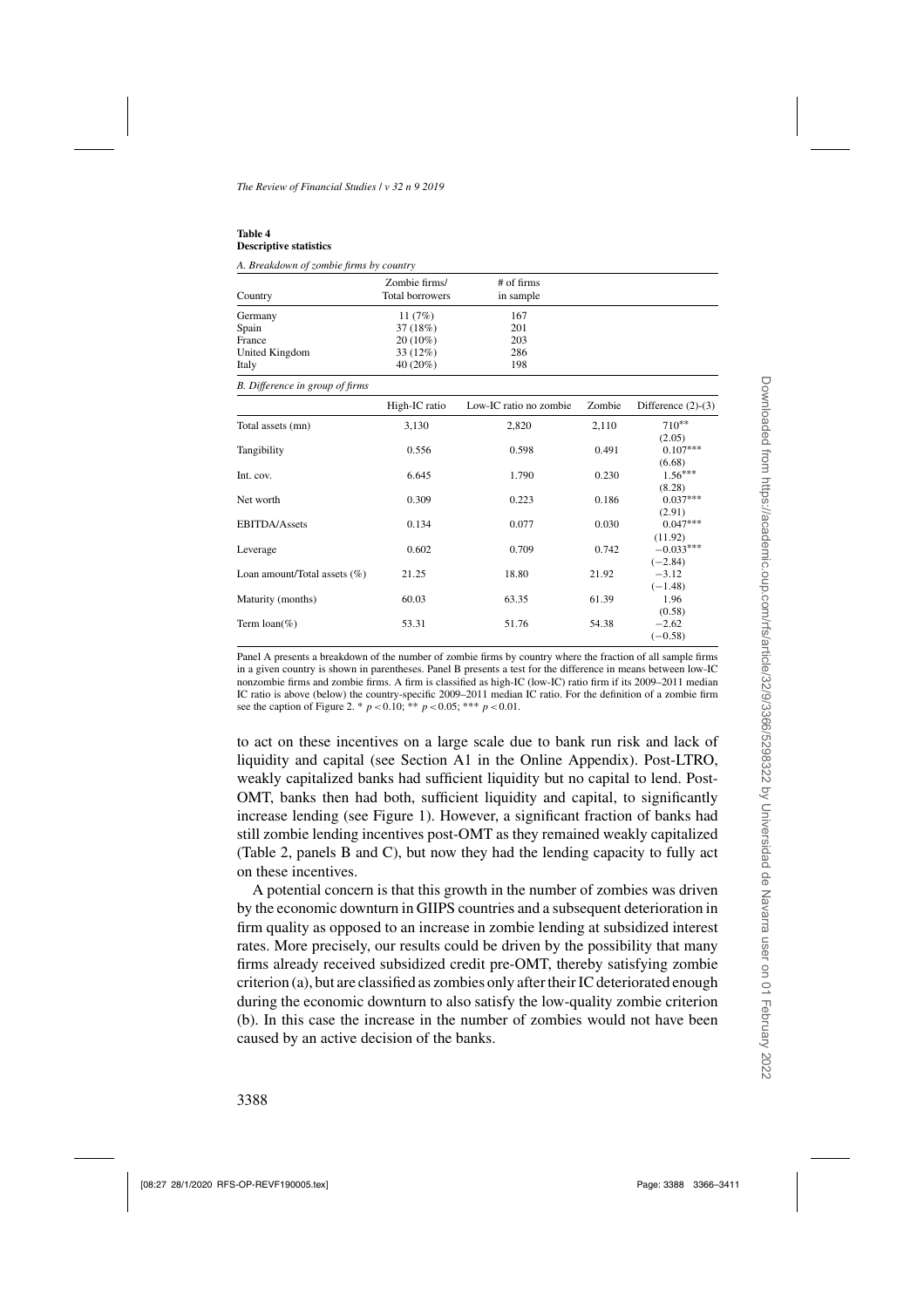To mitigate this concern, we again plot the evolution of the asset-weighted fraction of zombies in Figure B1, but without requiring firms to be of low-quality to be classified as zombie (i.e., we drop criterion b). We denote this zombie definition *Zombie3*. <sup>29</sup> The figure shows that the zombie prevalence follows the same trend when using this alternative zombie definition as compared to using our main definition. This evidence indicates that the increase in the zombie prevalence was indeed driven by more firms getting subsidized credit and not a deterioration in firm quality.

Figure [2,](#page-21-0) panel C, shows that firms that only became zombies post-OMT (i.e., firms that contributed to the zombie increase) paid pre-OMT interest rates which have been between 1–5 pp above the rates paid by the benchmark firms. Hence, these firms only satisfied the subsidized lending zombie criterion post-OMT. This evidence shows, first, that these firms did not always receive subsidized loans, mitigating concerns that some time-invariant firm fundamentals allow them to pay low interest rates on their debt in general. Second, it indicates that the drop in interest rates played an important role for the zombie prevalence increase.

Table [4,](#page-22-0) panel B, which compares the characteristics of zombie to nonzombie firms, shows that, on average, zombie firms have a significantly higher leverage, and lower net worth and profitability (EBITDA/Assets) ratios.<sup>30</sup> Most importantly, zombie firms only have an IC ratio of 0.23 as opposed to 1.79 for other low-IC ratio firms. Hence, these firms were unable to meet their current interest payments from the earnings generated. To avoid default events, banks thus had to either provide them with additional cheap liquidity through new subsidized loans and/or lower the interest rates of their preexisting loans to below market-rate levels (which led to a spike in loan amendments post-OMT, as shown in the Online Appendix).

Finally, a potential concern could be that other loan characteristics of zombie firms, besides the cost of borrowing, are significantly different. Even though we derive the benchmark interest rates separately for short- and long-term loans, it could still be that within these two maturity brackets, loans to zombie firms are, for example, of significantly shorter maturity. This could justify a reduction in their borrowing costs. However, when comparing the loan characteristics of zombie and other nonzombie firms with low-IC ratios we do not find any significant differences (see Table [4,](#page-22-0) panel B). More precisely, these loans are of similar size and have a similar maturity. Moreover, there is also no significant difference in the loan type (term loan vs. revolver) extended to these firms that could lead to loan pricing differences.<sup>31</sup> Hence, the lower

 $29$  Table B1 provides an overview over all alternative zombie definitions.

These results show that even within the group of low-IC ratio firms, zombie firms are of significantly worse quality compared to nonzombie firms on observable solvency and liquidity ratios.

<sup>31</sup> We cannot observe covenants for our loan contracts, because this information is missing for most loans in DealScan.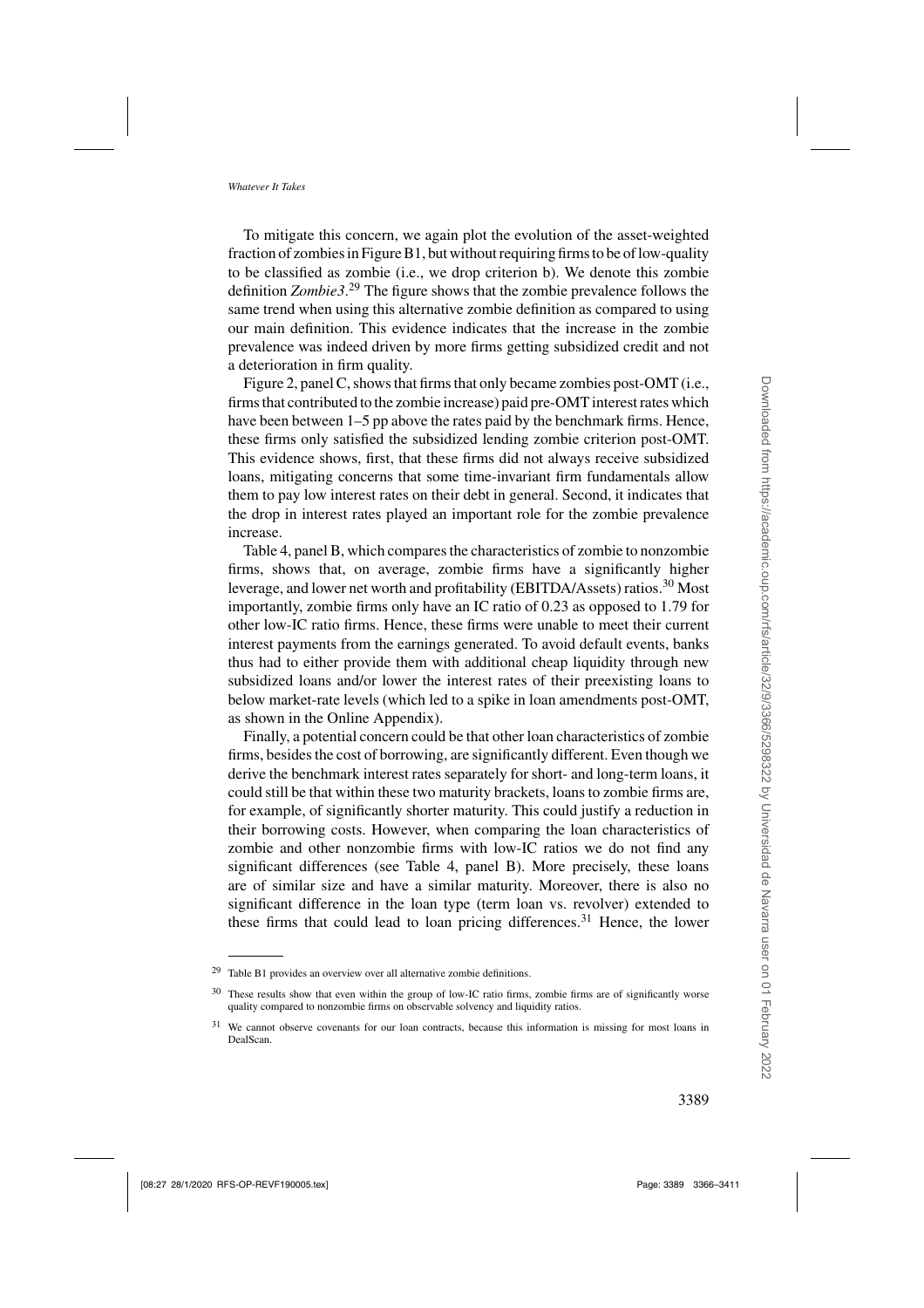borrowing costs for zombie firms do not seem to be due to differences in loan characteristics.

## **4.2 Lending to zombie firms**

Figure [3,](#page-25-0) panel A, shows that banks that regained some lending capacity due to their windfall gains from the OMT announcement (high-gain banks), but which still remained weakly capitalized, show a strong increase in their zombie loan volume relative to their total assets post-OMT. Panel B shows that this significant increase is mainly driven by weakly capitalized banks located in GIIPS countries. Conversely, well-capitalized high-gain banks significantly reduced their zombie lending as fraction of total asset post-OMT.

To formally test for the difference in post-OMT zombie lending behavior as a function of bank capitalization, we estimate the quarterly change in loan volume provided by bank *b* to firm cluster *m* in quarter *t* by employing the following panel regression:

 $\Delta Volume_{bmt+1} =$ 

 $\beta_1 \cdot OMT$  windfall gain<sub>b</sub> · PostOMT<sub>t</sub>

<sup>+</sup>*β*<sup>2</sup> ·*OMT windfall gainb* ·*PostOMT<sup>t</sup>* ·*Weakly capitalizedb*

<sup>+</sup>*β*<sup>3</sup> ·*OMT windfall gainb* ·*PostOMT<sup>t</sup>* ·*Zombiemt*

<sup>+</sup>*β*<sup>4</sup> ·*OMT windfall gainb* ·*PostOMT<sup>t</sup>* ·*Zombiemt* ·*Weakly capitalizedb*

 $+\gamma \cdot X_{bt} + Firm Cluster_m \cdot Quarterly_{t+1}$ 

 $+Firm \; Cluster_m \cdot Bank_b + u_{bmt+1}.$  (5)

Note that we also control for all other pairwise and triple interaction terms if they are not absorbed by the fixed effects, but omit them in Equation (5) for brevity. Moreover, in addition to the criteria used to form firm clusters in Section [3.2,](#page-12-0) we add the criterion whether firms are classified as zombie for this analysis. This extra criterion leads to a larger number of firm clusters than in our loan volume analysis. That is, the firm clusters consisting of zombies have on average only 1.3 firms per cluster with a median of 1. Finally, note that, for our regression analysis, we lag the *Zombie* indicator by one period like in [Giannetti and Simonov](#page-44-0) [\(2013](#page-44-0)), because the nonlagged zombie dummy itself would constitute an outcome of a bank's willingness to extend credit.

Importantly, two factors generate sufficient cross-sectional heterogeneity in the banks' *OMT windfall gains* and their post-OMT capitalization that allow us to gauge the effects of these two bank characteristics. First, there is no significant relation between banks' precrisis capitalization and GIIPS sovereign debt holdings (Spearman's rank correlation coefficient is only 0.21 and insignificant). Second, the rank correlation between the banks' precrisis GIIPS sovereign debt holdings and their equity change between precrisis and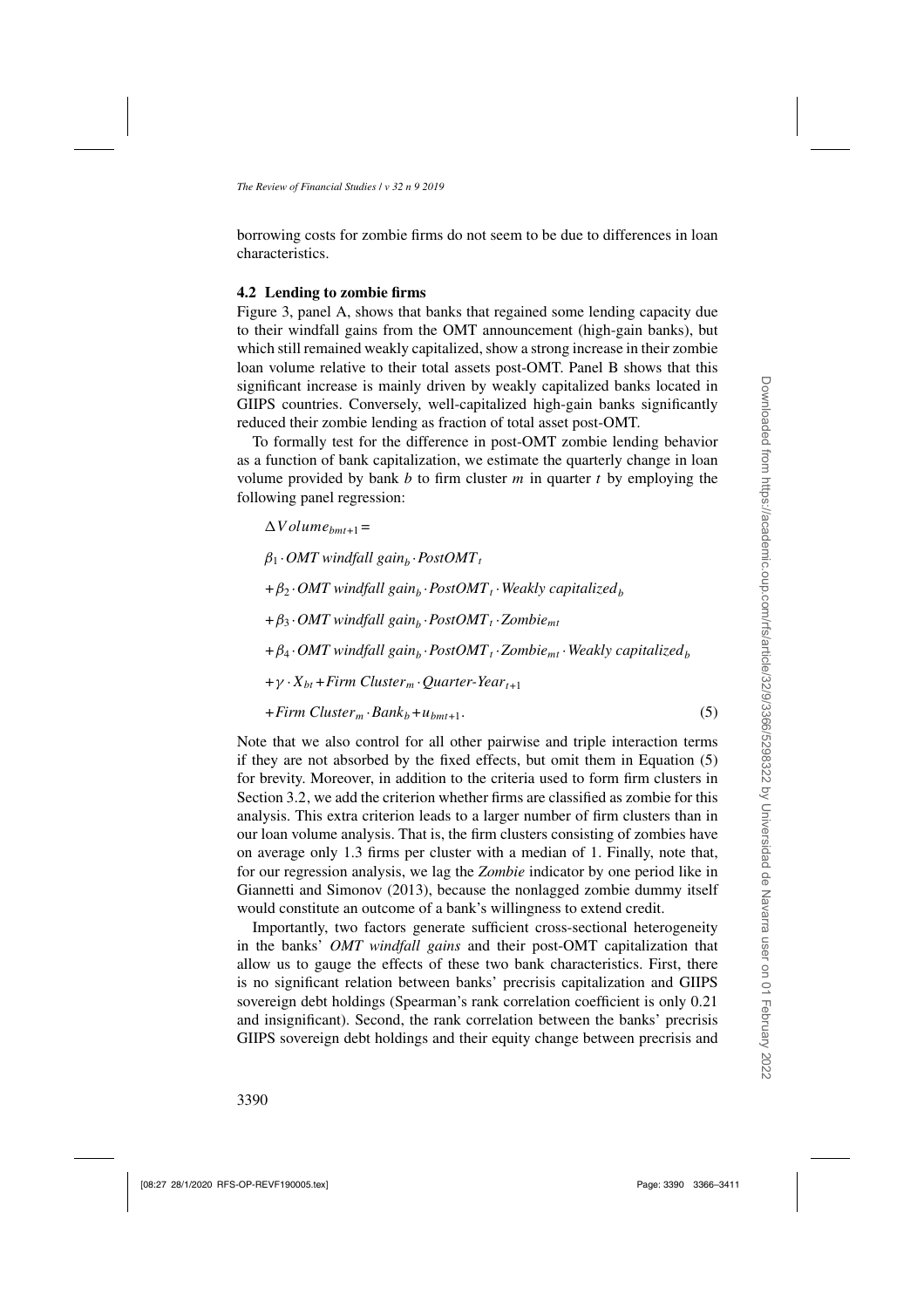<span id="page-25-0"></span>

**Figure 3**

#### **Fraction of zombie loans: High-gain and GIIPS banks**

The figure presents the ratio of zombie loans to total assets separately for the subsample of high-gain banks (panel A) and GIIPS banks (panel B). A bank is classified as high-gain (low-gain) bank if its equity capital increase due to the OMT announcement is above (below) the sample mean. A bank is classified as weakly capitalized (well capitalized) if its leverage ratio is less (more) than 2% above the regulatory threshold post-OMT. See the caption of Figure [2](#page-21-0) for the definition of a zombie firm. The vertical line represents the OMT announcement period in 2012Q3.

post-OMT is –0.49, which implies that their equity change is also driven by other factors (differences in credit exposure, etc.).

Table [5](#page-26-0) presents the results.<sup>32</sup> Several findings are noteworthy. First, even before the OMT announcement, weakly capitalized banks already engaged in significantly more zombie lending than well-capitalized banks (see *Weakly capitalized\*Zombie*).

<sup>&</sup>lt;sup>32</sup> Table [5](#page-26-0) clusters standard errors at the bank level. Tables A5 and A6 show that our results are robust to clustering standard errors at the firm-cluster level and to double clustering them at the bank and firm-cluster levels, respectively.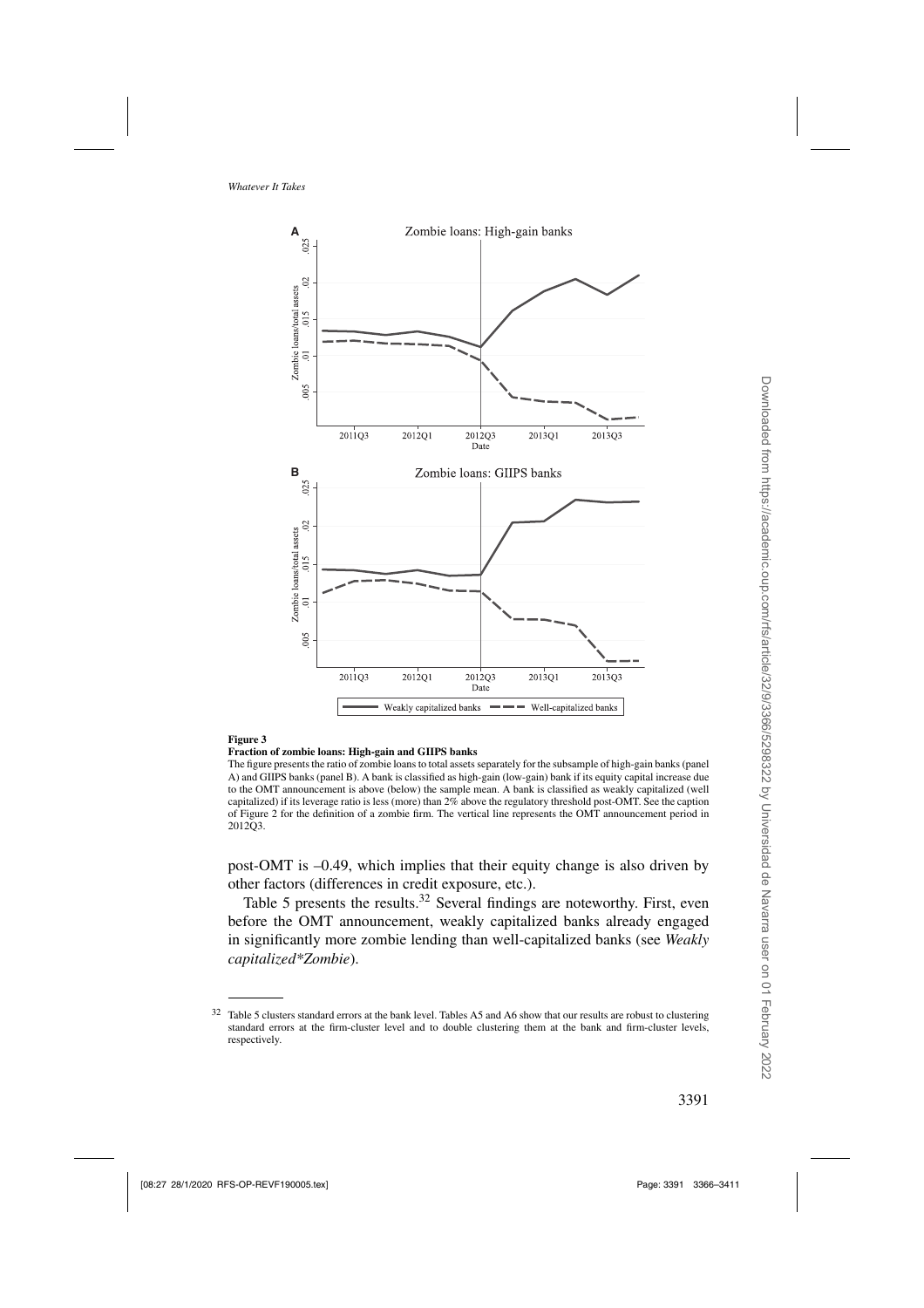### <span id="page-26-0"></span>**Table 5 Loan volume regressions - zombie lending**

|                                                                                 | (1)        | (2)            | (3)         | (4)            | (5)        | (6)                   |
|---------------------------------------------------------------------------------|------------|----------------|-------------|----------------|------------|-----------------------|
|                                                                                 | All banks  | All banks      | All banks   | All banks      |            | All banks GIIPS banks |
|                                                                                 | ∆Loans     | $\Delta$ Loans | ∆Loans      | $\Delta$ Loans | Loan inc.  | $\Delta$ Loans        |
| OMT windfall gain*PostOMT $(\widehat{\beta}_1)$                                 | $0.484***$ | $0.420**$      | $0.437**$   |                |            |                       |
|                                                                                 | (3.17)     | (2.30)         | (2.01)      |                |            |                       |
| Zombie*PostOMT                                                                  | 0.003      |                |             |                |            |                       |
|                                                                                 | (1.28)     |                |             |                |            |                       |
| OMT windfall gain*Zombie                                                        | $-0.061$   | 0.033          |             |                |            |                       |
|                                                                                 | $(-1.09)$  | (0.07)         |             |                |            |                       |
| Weakly capitalized*PostOMT $(\hat{\beta}_5)$                                    | 0.007      | 0.008          | 0.001       |                |            |                       |
|                                                                                 | (0.45)     | (0.35)         | (0.48)      |                |            |                       |
| Weakly capitalized*Zombie                                                       | $0.010**$  | $0.009**$      |             |                |            |                       |
|                                                                                 | (2.14)     | (1.98)         |             |                |            |                       |
| Weakly capitalized*PostOMT                                                      | $-0.006$   | $-0.009$       | $-0.003$    | 0.008          | $-0.023$   | $-0.007$              |
| *Zombie $(\beta_6)$                                                             | $(-0.16)$  | $(-1.13)$      | $(-0.13)$   | (0.36)         | $(-1.15)$  | $(-0.97)$             |
| OMT windfall gain*PostOMT                                                       | $-0.562*$  | $-0.511***$    | $-0.501***$ | $-0.546***$    | $-0.553**$ | $-0.684**$            |
| *Zombie $(\beta_3)$                                                             | $(-1.93)$  | $(-3.17)$      | $(-3.72)$   | $(-3.96)$      | $(-2.32)$  | $(-2.59)$             |
| OMT windfall gain*PostOMT                                                       | $-0.494**$ | $-0.445**$     | $-0.438**$  |                |            |                       |
| *Weaklycapitalized $(\beta_2)$                                                  | $(-2.48)$  | $(-2.10)$      | $(-2.04)$   |                |            |                       |
| OMT windfall gain*Weakly                                                        | $-0.042$   | $-0.062$       |             |                |            |                       |
| capitalized*Zombie                                                              | $(-0.56)$  | $(-1.37)$      |             |                |            |                       |
| OMT windfall gain*PostOMT                                                       | $0.792**$  | $0.733***$     | $0.699**$   | $0.661**$      | $0.804***$ | $0.980**$             |
| *Weaklycapitalized*Zombie $(\widehat{\beta}_4)$                                 | (2.32)     | (3.55)         | (2.38)      | (2.43)         | (2.92)     | (2.38)                |
|                                                                                 |            |                |             |                |            |                       |
| $R^2$                                                                           | .077       | .706           | .740        | .747           | .711       | .777                  |
| Ν                                                                               | 18,098     | 18,098         | 18,098      | 18,098         | 18,098     | 7,815                 |
| $\overline{\hat{\beta}_1+\hat{\beta}_3}$                                        | $-0.078$   | $-0.091$       | $-0.064$    |                |            |                       |
|                                                                                 | $(-0.98)$  | $(-1.14)$      | $(-0.85)$   |                |            |                       |
| $\widehat{\beta}_1 + \widehat{\beta}_2$                                         | $-0.010$   | $-0.025$       | $-0.001$    |                |            |                       |
|                                                                                 | $(-0.16)$  | $(-0.25)$      | $(-0.01)$   |                |            |                       |
| $\widehat{\beta}_2 + \widehat{\beta}_4$                                         | $0.298**$  | $0.288**$      | $0.261*$    |                |            |                       |
|                                                                                 | (1.97)     | (2.08)         | (1.76)      |                |            |                       |
| $\widehat{\beta}_1 + \widehat{\beta}_2 + \widehat{\beta}_3 + \widehat{\beta}_4$ | $0.220**$  | $0.197**$      | $0.197*$    |                |            |                       |
|                                                                                 | (2.17)     | (2.29)         | (1.79)      |                |            |                       |
| $\widehat{\beta}_5 + \widehat{\beta}_6$                                         | 0.001      | $-0.001$       | $-0.002$    |                |            |                       |
|                                                                                 | (0.02)     | $(-0.06)$      | $(-0.09)$   |                |            |                       |
|                                                                                 |            |                |             |                |            |                       |
| Mean dependent variable                                                         | 0.026      | 0.026          | 0.026       | 0.026          | 0.146      | 0.031                 |
| SD dependent variable                                                           | 0.121      | 0.121          | 0.121       | 0.121          | 0.343      | 0.152                 |
| Mean OMT windfall gain                                                          | 0.029      | 0.029          | 0.029       | 0.029          | 0.029      | 0.080                 |
| SD OMT windfall gain                                                            | 0.060      | 0.060          | 0.060       | 0.060          | 0.060      | 0.054                 |
| Bank-level controls                                                             | Yes        | Yes            | Yes         | No             | No         | No                    |
| Time fixed effects                                                              | Yes        | No             | No          | No             | No         | No                    |
| Firm-cluster fixed effects                                                      | Yes        | No             | No          | No             | No         | No                    |
| Bank fixed effects                                                              | Yes        | Yes            | No          | No             | No         | No                    |
| Bank-time fixed effects                                                         | No         | No             | No          | Yes            | Yes        | Yes                   |
| Firm-cluster-bank fixed effects                                                 | No         | No             | Yes         | Yes            | Yes        | No                    |
| Firm-cluster-time fixed effects                                                 | No         | Yes            | Yes         | Yes            | Yes        | Yes                   |

This table presents the results of a modified Khwaja and Mian (2008) bank lending channel regression used in Table [3.](#page-14-0) Firm clusters are formed based on a firm's country of incorporation, industry, rating, and whether the firm is a zombie. Hence, clusters consist entirely of zombie or nonzombie firms. *OMT windfall gain* is the value gain on banks' sovereign debt holdings as a fraction of total equity. *Weakly capitalized* is a dummy variable that equals one if a bank is less than 2% above the regulatory capital requirement post-OMT. *PostOMT* is an indicator variable equal to 1 starting in quarter four of 2012 and 0 before. See the caption of Figure [2](#page-21-0) for the definition of a zombie firm. Bank-level controls include the logarithm of total assets, equity/assets, impaired loans/equity, and return on assets. Standard errors are clustered at the bank level. *<sup>t</sup>*-statistics are reported in parentheses. \* *p <*0*.*10; \*\* *p <*0*.*05; \*\*\* *p <*0*.*01.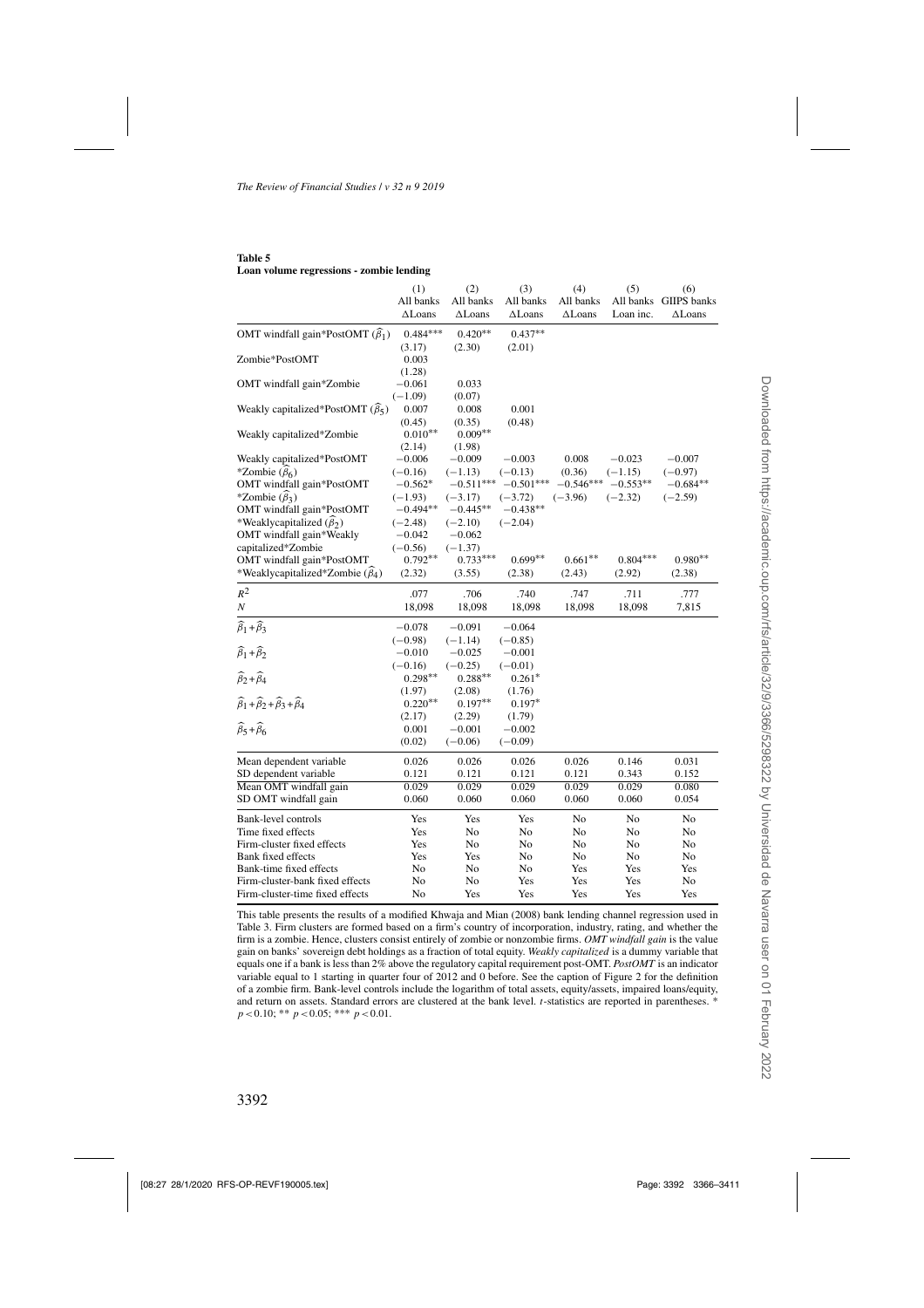Second, conditional on a bank's *OMT windfall gains*, there is a significant difference in the lending behavior of well versus weakly capitalized banks post-OMT. Banks that remained weakly capitalized show no significant increase in their loan supply to nonzombie firms (see  $\beta_1 + \beta_2$ ) and lent significantly less to nonzombie firms compared to well-capitalized banks (see  $\beta_2$ ). However, compared to well-capitalized banks, these banks lent significantly more to zombie firms (see  $\beta_4$ ). Based on the coefficients reported in Table [5,](#page-26-0) Column 3, a 1-standard-deviation higher *OMT windfall gain* for weakly capitalized banks implies a 1.2 pp loan volume increase to zombies.

Banks with high *OMT windfall gain* that were well capitalized post-OMT, on the other hand, increased the loan supply to nonzombie borrowers post-OMT (see  $\beta_1$ ). In particular, based on the specification in Column 3, a 1standard-deviation higher *OMT windfall gain* implies a loan supply increase to nonzombie firms by 2.6 pp. Moreover, in contrast to weakly capitalized banks, well-capitalized banks reduced their zombie lending activity as a fraction of total lending.

To analyze the zombie lending activity of well-capitalized banks in more detail, we plot the coefficient of  $\beta_1 + \beta_3$  (i.e., their lending to zombies post-OMT) for each quarter in panel A of Figure A4. This figure shows that, while well-capitalized banks did not cut back on zombie firms immediately, their loan volume reduction to zombies becomes statistically significant after 2013Q2. This pattern can be explained by the fact that banks cannot terminate their outstanding (zombie) loans immediately. Instead, to reduce their zombie exposure, they have to stop rolling over the respective loans once they mature, which results in a delay in their zombie exposure decrease. In line with this explanation, panel B of Figure A4 shows that a significant share of the zombie loans that were issued pre-OMT matured in 2013Q2, which coincides with the time when the sum of the two coefficients (i.e.,  $\beta_1 + \beta_3$ ) becomes negatively significant.

Third, conditional on the banks' post-OMT capitalization, they behaved differently depending on the magnitude of their *OMT windfall gains*. Weakly capitalized banks with high *OMT windfall gains* extended significantly more credit to zombie firms (see  $\beta_1 + \beta_2 + \beta_3 + \beta_4$  in Table [5\)](#page-26-0). In contrast, weakly capitalized banks with only low *OMT windfall gains* did not significantly change their lending to nonzombie and zombie firms after the OMT announcement (see *Weakly capitalized\*PostOMT* and *Weakly capitalized\*PostOMT\*Zombie*). This evidence supports the notion that the *OMT windfall gains* facilitated zombie lending by enhancing the weakly capitalized banks' lending capacity.

While the firm-cluster-time fixed effects absorb unobserved shocks to credit demand, our zombie lending results could still be biased by endogeneity of the banks' treatment levels as the exposure to the OMT shock is likely correlated with bank characteristics, such as country of incorporation, capitalization, and appetite for risk. We address this concern by employing two additional tests.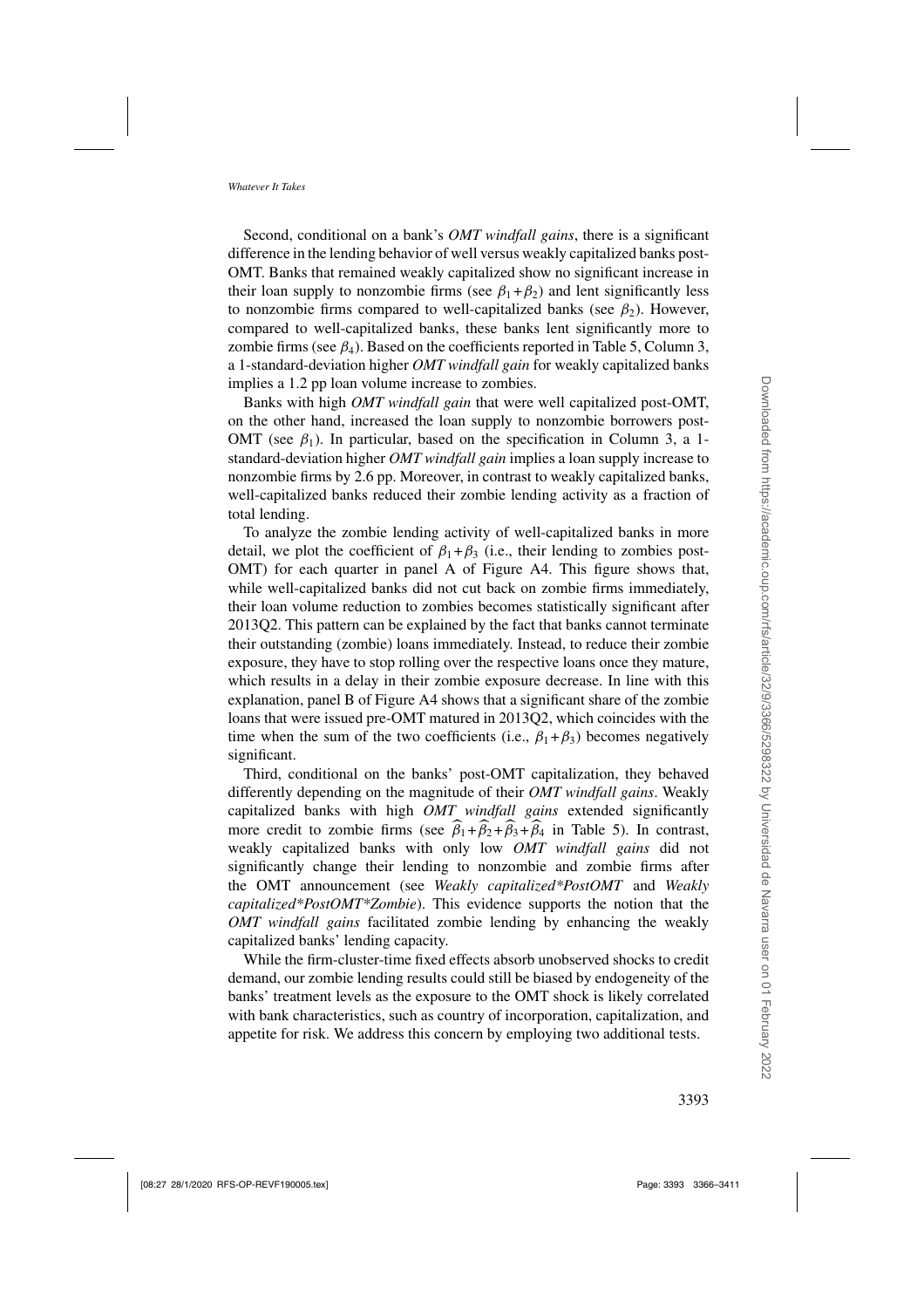First, we introduce additional interaction terms in Table A7 between *PostOMT*, *Weakly capitalized*, *Zombie*, and other bank characteristics that could be correlated with the banks' *OMT windfall gains*. <sup>33</sup> In particular, we add (1) a dummy for whether a bank has government ownership (*High Gov Own*; Columns 7–8); (2) a dummy for whether the bank has an above median size (*Large Bank*; Columns 9–10); (3) a proxy for the banks' business model, that is, commercial bank versus investment bank focused (*Loans/Assets*; Columns 11–12); and (iv) the fraction of cash from central banks over total assets (*Cash/Assets*; Columns 13–14), which is a proxy for the banks' funding model and the extent to which they borrowed from central banks over the crisis period. We then run horse races between the interactions with our main variable of interest (*OMT windfall gain*) and the interactions with these various bank characteristics. Across all horse races the quadruple interaction term on *OMT windfall gain\*PostOMT\*Weakly capitalized\*Zombie* remains significant.

Second, we add a more restrictive fixed effects setting with bank-time fixed effects to absorb any time varying bank characteristics that could drive our results (see Table [5,](#page-26-0) Column 4). Our key result that well-capitalized banks significantly reduced their zombie credit exposure as a fraction of their total lending post-OMT, whereas still weakly capitalized banks significantly increased their loan volume to zombie firms, continues to hold. We find similar results when we replace the change in loan volume with a dummy for whether the loan amount to a cluster actually increased (Table [5,](#page-26-0) Column 5) or when we restrict the analysis to GIIPS banks (Table [5,](#page-26-0) Column 6).<sup>34</sup>

Moreover, our results show that the treatment effects are similar across banks in different countries. This evidence supports the interpretation that the zombie incentive distortion is independent of local regulation and/or industry structure and is thus not driven by endogenously higher treatment exposure of GIIPS banks, which operate in an environment where baseline exposure to zombie firms and incentives for evergreening are endogenously higher.

Finally, similar to the placebo test presented for the results in Section [3.2.1,](#page-13-0) we again conduct tests with placebo program dates and randomly reassigned levels of treatment intensity. Figure A3, panel C, plots the coefficient for the zombie lending of weakly capitalized banks interacted with *OMT windfall gains* over time and shows that there is only a significantly positive effect on bank lending post-OMT. Panel D shows that there is no significant effect on bank lending when we randomly assign the *OMT windfall gains*.

<sup>33</sup> Table A7 clusters standard errors at the bank level. Tables A8 and A9 show that our results are robust to clustering standard errors at the firm-cluster level and to double clustering them at the bank and firm-cluster levels, respectively.

<sup>34</sup> Table A10, panel C, shows the robustness of these results for the case in which we use the CDS announcement return for the OMT program for each bank instead of *OMT windfall gain*.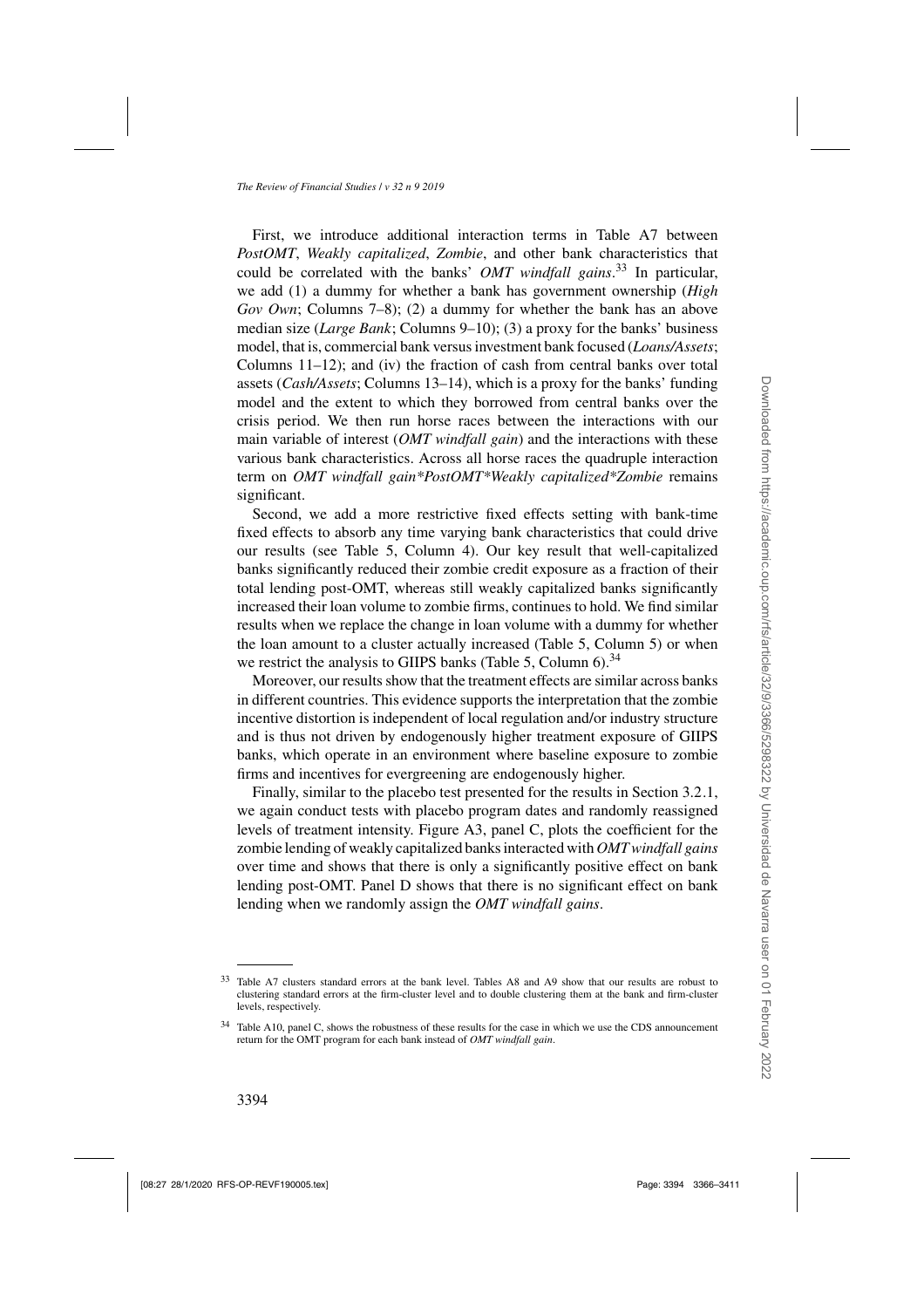# **4.3 Alternative explanations for subsidized lending**

The observed subsidized lending of weakly capitalized banks also could be driven by (1) government moral suasion and (2) a credit expansion to GIIPS borrowers by GIIPS banks.

At the peak of the crisis, GIIPS governments might have pressured domestic banks to redirect credit to weak firms at advantageous interest rates to avoid firm defaults and higher unemployment rates. Moreover, if the governments' ability to exert pressure was greater for weakly capitalized banks, then moral suasion could potentially drive our results as only these banks engaged in zombie lending, whereas well-capitalized banks significantly reduced their zombie exposure.<sup>35</sup>

Furthermore, our results could be driven by the possibility that weakly capitalized GIIPS banks cleared a credit backlog post-OMT and lent more to low-quality GIIPS firms at very low interest rates to rapidly expand their credit supply.

We employ four different tests to address these concerns. First, if GIIPS governments indeed exerted pressure, subsidized lending should have been more prevalent for government-owned banks. To investigate this hypothesis, we collect data on the government ownership of all banks in our sample from Bureau van Dijk's Orbis database and conduct a horse race between weakly capitalized and government-owned banks. Columns 1–2 of Table A7 provide the results. Across both specifications, we find that only banks that remained weakly capitalized post-OMT engaged in zombie lending, whereas government-owned banks do not seem to have engaged in zombie lending.

Second, if government moral suasion was widespread, especially government-owned firms should have received subsidized loans. To investigate this possibility, we use ownership information from Amadeus and rerun our lending regressions excluding firms with positive government ownership.<sup>36</sup> Table A11, panel A, shows that the results remain qualitatively unchanged.

Finally, if weakly capitalized GIIPS banks strongly increased their loan supply to low-quality GIIPS borrowers at advantageous interest rates due to either government moral suasion or a clearance of a credit supply backlog, we would expect a credit increase especially of domestic banks to domestic low-IC ratio firms. To test these hypotheses, we first rerun our main regression but limit the analysis to the (small) subsample of non-GIIPS firms that received funding from GIIPS banks.<sup>37</sup> Table A7, Columns 3 and 4, show that we obtain similar

<sup>35</sup> A potential link between the banks' capitalization and their proneness to moral suasion is that weak banks will more likely need a bailout than will well-capitalized banks and are hence more dependent on the government's goodwill.

We thank Vadym Volosovych for providing us with the ownership data. See [Kalemli-Ozcan et al.](#page-44-0) [\(2015\)](#page-44-0) for details on the construction of these data.

<sup>37</sup> [Acharya et al.](#page-43-0) [\(2018\)](#page-43-0) document that these bank relationships primarily emerged through precrisis bank merger and acquisition (M&A) transactions, for example, a German bank is taken over by an Italian bank and the German firm borrowing from the German bank before the M&A transaction is now borrowing from the Italian bank.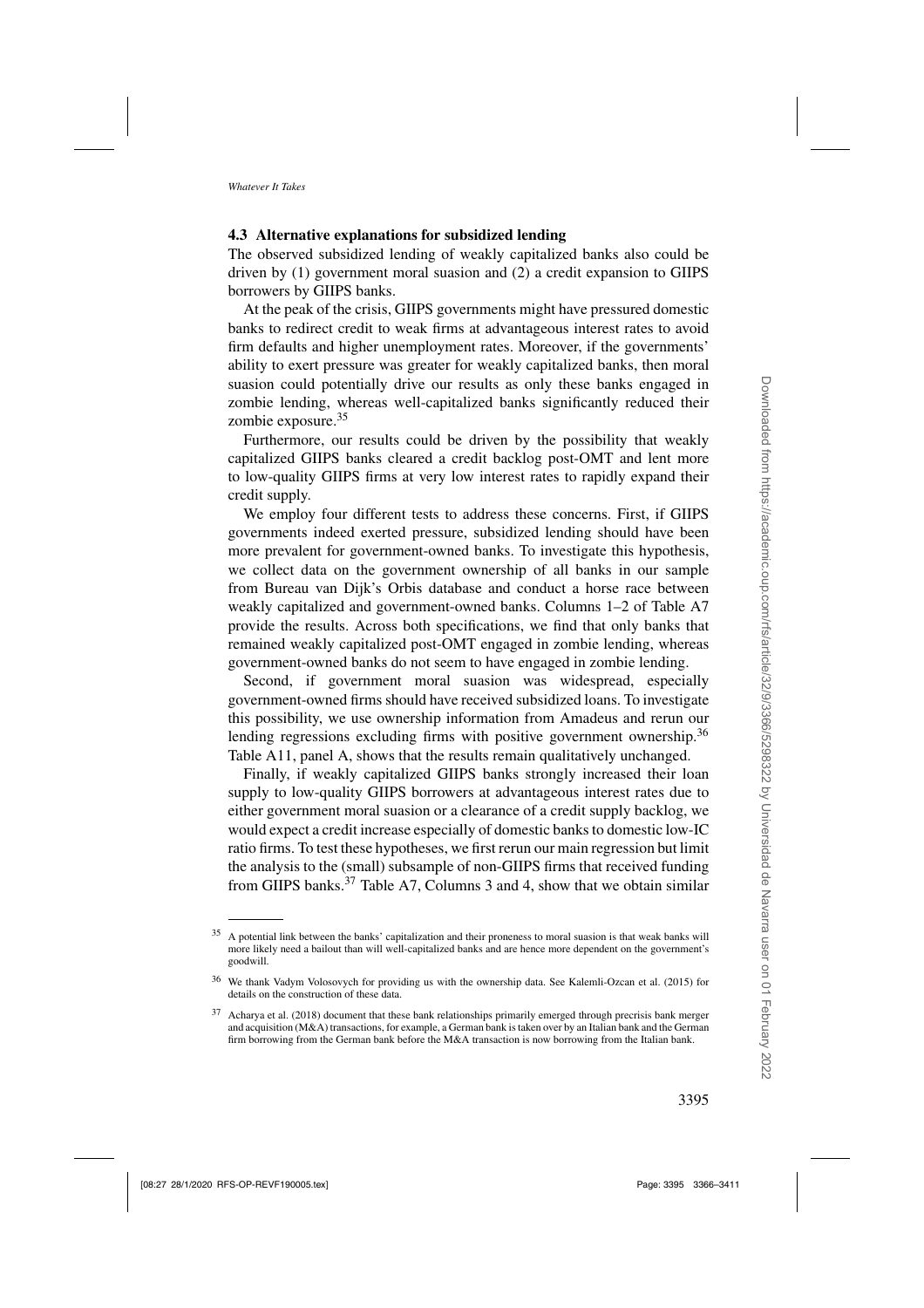results when focusing on this subsample. In a second test, we limit the analysis to non-GIIPS banks. Again, while the economic significance decreases, the results remain qualitatively unchanged, as shown by Columns 5 and 6.

Taken together, our findings suggest that the loan supply increase to low-IC ratio borrowers was indeed caused by zombie lending incentives of weakly capitalized banks.

The Online Appendix confirms that banks that remained weakly capitalized post-OMT indeed had incentives to "evergreen" loans to zombie borrowers by calculating for each bank what its regulatory capital ratio would have been if it had pulled the plug on these borrowers. Moreover, we test the robustness of our results with regard to two alternative measures of bank capitalization: (1) a continuous measure and (2) a measure that incorporates a capital adjustments required by the EBA for risky sovereign debt holdings. All results continue to hold.

## **5. Real and Financial Outcomes**

To analyze whether there are differences between the behavior and performance of zombie and nonzombie firms pre- and post-OMT, we closely follow the approach in [Acharya et al.](#page-43-0) [\(2018\)](#page-43-0) and divide the financial information reported in Amadeus into the pre-OMT period (fiscal years 2009 to 2011) and the post-OMT period (fiscal years 2012 to 2014). The indicator variable *PostOMT* is now equal to one if the financial information reported in Amadeus falls in the post-OMT period.

To proxy the extent to which firms benefited from the OMT announcement through their bank relationships, we construct the variable *Indirect OMT windfall gain*. First, we use the *OMT windfall gain* of each bank, as defined in Equation [\(1\)](#page-10-0), and compute the average *OMT windfall gain* of all banks that act as lead arranger in a given syndicate. We denote this variable *Average OMT windfall gain*. Second, we calculate a firm's indirect gains from its lending relationships by weighting the *Average OMT windfall gain* of each of its loan syndicates by the fraction of its total outstanding syndicated loan amounts. This yields the following measure for firm *i* in country *j* in industry *h* at time *t*:

> *Indirect OMT windfall gainijht* <sup>=</sup> *<sup>l</sup>*∈*Lijht Average OMT windfall gainlijh* ·*Loan Amountlijht Total Loan Amountijht ,* (6)

where  $L_{ijht}$  are all of the firm's loans outstanding at time  $t^{38}$ . We use five different measures for the firms' policies. In particular, we analyze changes in different measures for the firms' policies. In particular, we analyze changes in

<sup>38</sup> We measure the dependence on banks that benefited from the OMT announcement as the average dependence on these banks over the 2009–2011 period. Results are qualitatively similar when using the 2006–2008 average.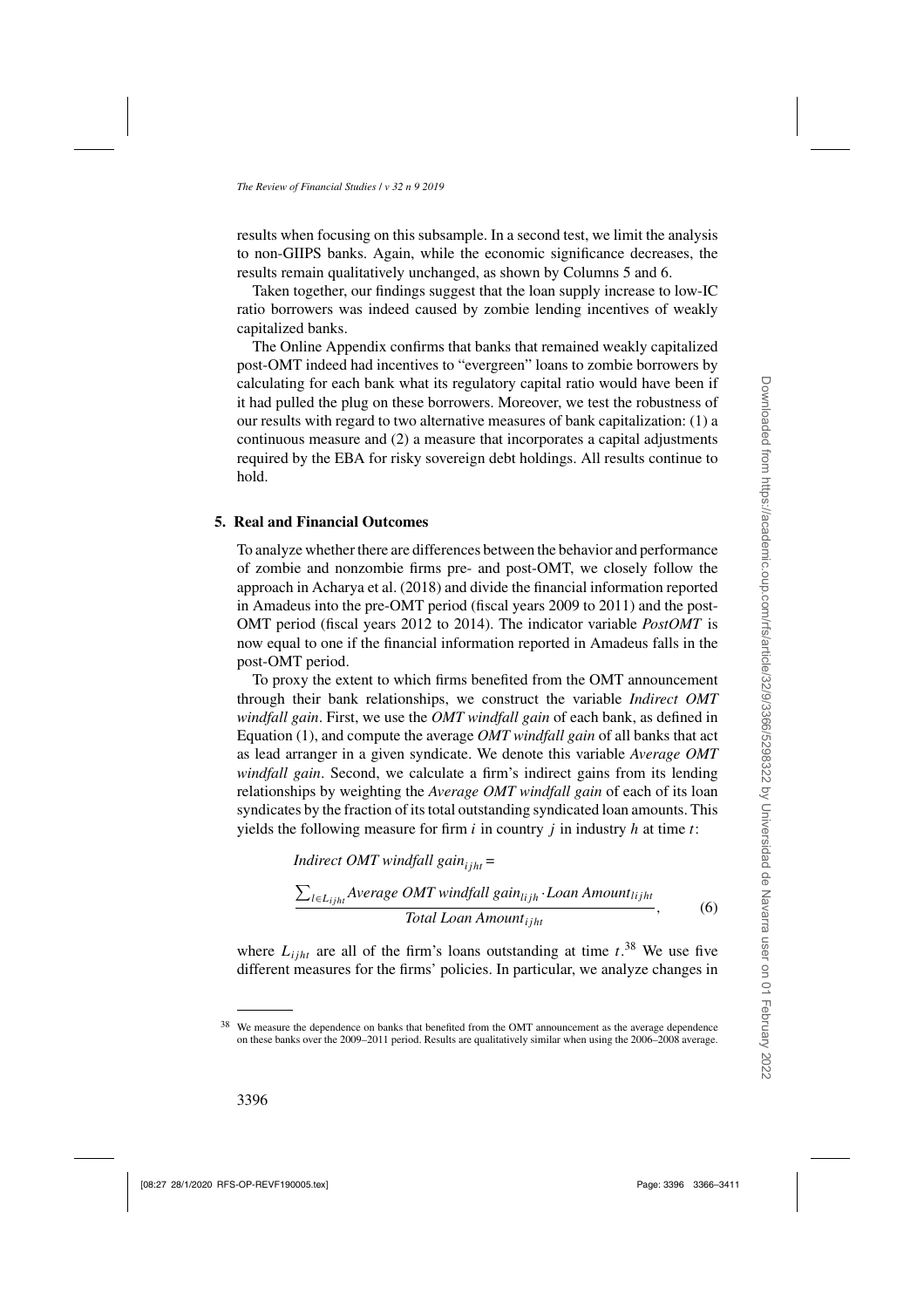cash holdings ( $(cash_{t+1}-cash_t)/total$  assets<sub>t</sub>) and debt ((*total liabilities*<sub> $t+1$ −*total liabilities<sub>t</sub></sub>*)/*total assets<sub>t</sub>*) to investigate changes in the firms' financial policies. To analyze nonfinancial firm policies, we consider employment growth ( $\triangle$ log *Employment*), investment (*CAPX/Tangible Assets*), and the return on assets (*ROA*) assets (*ROA*).

We begin by exploring the effect of the OMT announcement on firm outcomes graphically. Figure [4](#page-32-0) plots the time series of the cash holdings, leverage, employment growth, investment, and ROA, respectively, for high *Indirect OMT windfall gain* firms (i.e., firms with an above median *Indirect OMT windfall gain*), further split into high-IC ratio, low-IC ratio nonzombie, and zombie firms. The figure shows that low-IC ratio nonzombie firms significantly increased leverage and cash holdings post-OMT (panels A and B). Zombies, however, were not able to raise their cash holdings, despite the strong increase in leverage resulting from the inflow of new bank credit. Panels C–E show that none of the three firm groups show a significant increase in employment, investment, or ROA post-OMT. Moreover, the performance of zombie firms appears to be the worst of all firms.

To formally investigate whether borrowing firms with tight lending relationships to banks that benefited from the OMT announcement altered their corporate policies, we employ the following specification for firm *i* in country *j* , and industry *h* in year *t*:

$$
y_{ijht+1} = \beta_1 \cdot Indirect\ OMT\ windfall\ gain_{ijh} \cdot Post\ OMT_t
$$
  
+  $\gamma \cdot X_{ijht} + Firm_{ijh} + Industry_h \cdot Country_j \cdot Year_{t+1}$   
+  $u_{ijht+1}$ . (7)

Our baseline regression includes firm fixed effects, as well as firm-level control variables – firm size, leverage, net worth, the fraction of tangible assets, the IC ratio, and the EBITDA/total assets ratio – to capture other determinants of firms' corporate policies.<sup>39</sup> Additionally, we include interactions between industry, year, and country fixed effects to capture unobserved time-varying shocks to an industry in a given country in a given year that may affect credit demand of borrowing firms as well as their real outcomes. Importantly, these fixed effects also absorb all shocks at the national level (changes in tax rates, regulations, etc.) that could affect investment and employment creation.

Table [6,](#page-33-0) panel A, presents the results for the full sample. A firm-year is the unit of observation. For ease of exposition, we only report the results for our key variable of interest, the interaction of *Indirect OMT windfall gain* with the *PostOMT* dummy. For the financial variables, we find a significant increase post-OMT in both cash and debt for the full sample of firms (Columns 1 and 2).

<sup>&</sup>lt;sup>39</sup> All results are qualitatively and quantitatively similar if we rerun these regressions using weighted least squares with firms' total assets as weights.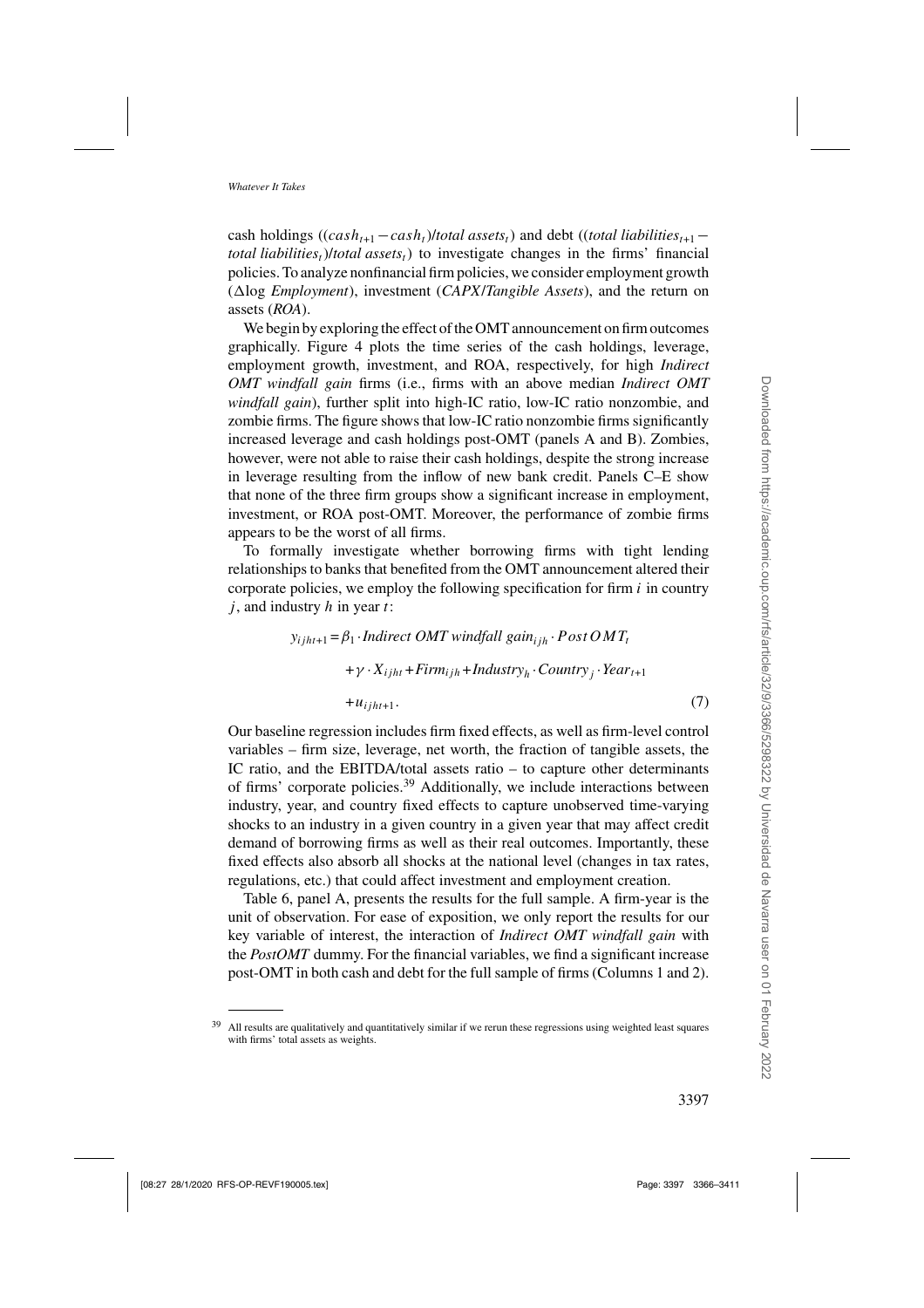<span id="page-32-0"></span>

#### **Figure 4**

#### **Financial and real effects**

Panel A shows the evolution of the asset-weighted cash holdings as a fraction of total assets, and panel B shows the evolution of the asset-weighted leverage as a fraction of total assets. Panel C shows the evolution of the assetweighted employment growth rates; panel D shows the evolution of the asset-weighted capital expenditures as a fraction of tangible assets; and panel E shows the evolution of the asset-weighted return on assets. All panels show high *Indirect OMT windfall gain* firms (i.e., firms with an above median *Indirect OMT windfall gain*), where we split these borrowers into three groups: High-IC ratio firms (blue-solid line), low-IC ratio nonzombie firms (red-dashed line), and zombie firms (green dotted line). A firm is classified as high-IC (low-IC) ratio firm if its 2009–2011 median IC ratio is above (below) the country-specific 2009–2011 median IC ratio. See the caption of Figure [2](#page-21-0) for the definition of a zombie firm. The vertical line represents the OMT announcement period in 2012Q3.

The difference of the coefficients for the change in cash and the change in debt regressions is small and statistically insignificant (see Column 3). This result suggests that debt and cash holdings increased by a similar amount, implying that firms used the liquidity inflow from bank credit primarily to increase their cash reserves. This finding is consistent with the fact that we do not find any significant effects for the real variables. Neither employment nor investment or ROA (Columns 4–6) change significantly for firms with a high *Indirect OMT windfall gain* in the post-OMT period. Hence, the primary objective of firms on average seems to be regaining financial stability by increasing their cash reserves to precrisis levels.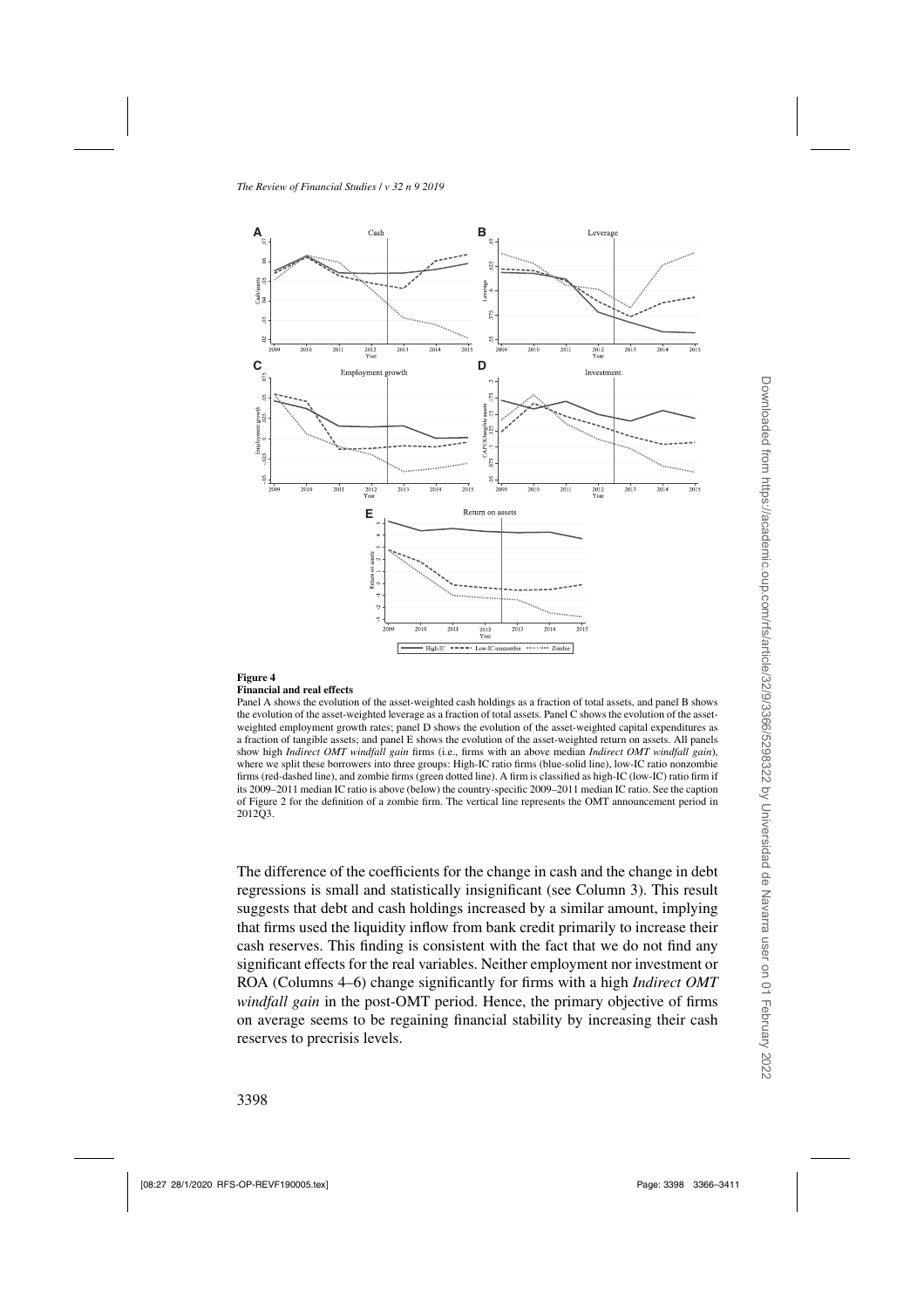#### <span id="page-33-0"></span>**Table 6 Financial and real effects** *A. All firms*

|                                                                                         | (1)<br>$\Delta$ Cash                    | (2)<br>$\triangle$ Debt                | (3)<br>$\Delta$ Cash- $\Delta$ Debt Emp. growth | (4)                                      | (5)<br><b>CAPX</b>                | (6)<br><b>ROA</b>                                  |
|-----------------------------------------------------------------------------------------|-----------------------------------------|----------------------------------------|-------------------------------------------------|------------------------------------------|-----------------------------------|----------------------------------------------------|
| Indirect OMT windfall gain                                                              | $0.315**$                               | $0.316**$                              | $-0.001$                                        | 0.061                                    | $-0.335$                          | 0.014                                              |
| *PostOMT                                                                                | (2.54)                                  | (2.36)                                 | $(-0.01)$                                       | (0.62)                                   | $(-1.07)$                         | (0.04)                                             |
| $R^2$                                                                                   | .522                                    | .605                                   |                                                 | .804                                     | .644                              | .587                                               |
| N                                                                                       | 5.324                                   | 6,599                                  |                                                 | 6,486                                    | 6,492                             | 5,544                                              |
| B. Quality classification 2009-2011                                                     |                                         |                                        |                                                 |                                          |                                   |                                                    |
| Indirect OMT windfall gain<br>*PostOMT<br>Indirect OMT windfall gain<br>*PostOMT*Low-IC | 0.136<br>(0.92)<br>$0.574***$<br>(2.85) | 0.108<br>(0.53)<br>$0.579**$<br>(2.09) | $-0.005$<br>$(-0.00)$                           | $-0.023$<br>$(-0.17)$<br>0.087<br>(0.56) | $-0.092$<br>$(-0.27)$<br>$-0.381$ | 0.185<br>(0.53)<br>$-0.498$<br>$(-0.83)$ $(-1.22)$ |
| $R^2$                                                                                   | .550                                    | .636                                   |                                                 | .806                                     | .644                              | .596                                               |
| N                                                                                       | 5,324                                   | 6,599                                  |                                                 | 6,486                                    | 6,492                             | 5,544                                              |
| C. Zombie firms                                                                         |                                         |                                        |                                                 |                                          |                                   |                                                    |
| Indirect OMT windfall gain                                                              | $0.543**$                               | $0.541**$                              | 0.002                                           | 0.030                                    | 0.007                             | $-0.194$ $-0.339$                                  |
| *PostOMT*Low-IC                                                                         | (2.41)                                  | (2.50)                                 | (0.01)                                          | (0.32)                                   |                                   | $(-0.71)$ $(-1.45)$                                |
| Indirect OMT windfall gain                                                              | $-0.548**$                              | $0.648***$                             | $-1.196***$                                     | 0.065                                    |                                   | $-0.255$                                           |
| *PostOMT*Low-IC*Zombie                                                                  | $(-2.02)$                               | (2.86)                                 | $(-3.38)$                                       | (0.57)                                   |                                   | $(0.01)$ $(-0.84)$                                 |
| $R^2$                                                                                   | .574                                    | .625                                   |                                                 | .772                                     | .592                              | .516                                               |
| N                                                                                       | 5,324                                   | 6,599                                  |                                                 | 6,486                                    | 6,492                             | 5,544                                              |
| Mean dependent variable                                                                 | 0.010                                   | $-0.005$                               |                                                 | 0.014                                    | 0.141                             | 0.035                                              |
| SD dependent variable                                                                   | 0.064                                   | 0.065                                  |                                                 | 0.07                                     | 0.175                             | 0.091                                              |
| Mean indirect OMT windfall gain                                                         | 0.022                                   | 0.022                                  |                                                 | 0.022                                    | 0.022                             | 0.022                                              |
| SD indirect OMT windfall gain                                                           | 0.032                                   | 0.032                                  |                                                 | 0.032                                    | 0.032                             | 0.032                                              |
| Firm-level controls                                                                     | Yes                                     | Yes                                    |                                                 | Yes                                      | Yes                               | Yes                                                |
| Firm fixed effects                                                                      | Yes                                     | Yes                                    |                                                 | Yes                                      | Yes                               | Yes                                                |
| Industry-country-year fixed effects                                                     | Yes                                     | Yes                                    |                                                 | Yes                                      | Yes                               | Yes                                                |

Table 6 presents firm-level regression results. The dependent variables are the change in cash holdings, change in leverage, employment growth, investments, and ROA, respectively. In panel B, a firm is classified as high-IC (low-IC) ratio firm if its 2009–2011 median IC ratio is above (below) the country-specific 2009–2011 median IC ratio. *Indirect OMT windfall gain* measures the firms' indirect gains on sovereign debt holdings through their lenders, that is, for each firm, we measure the exposure it has to the value increase in the sovereign debt holdings of the banks from which it received loans. *PostOMT* is an indicator variable equal to 1 starting at the end of fiscal year 2012 and 0 before. See the caption of Figure [2](#page-21-0) for the definition of a zombie firm. Firm control variables include the logarithm of total assets, leverage, tangibility, IC ratio, EBITDA as a fraction of total assets, and net worth. All firm-level control variables are lagged by one period. Standard errors are adjusted for heteroscedasticity and clustered at the firm level. *<sup>t</sup>*-statistics are reported in parentheses. \* *p <*0*.*10; \*\* *p <*0*.*05; \*\*\*  $p < 0.01$ .

In panel B of Table 6, we provide evidence on the relation between financial and real effects and the *Indirect OMT windfall gain* of firms classified based on their median IC ratio during the sovereign debt crisis (2009 to 2011). Recall that Table [3,](#page-14-0) panel C, shows that primarily low-IC firms benefited from the loan volume expansion induced by the post-OMT value appreciation of the banks' sovereign debt holdings. Consistent with this evidence, the general picture that emerges from Table 6, panel B, is that the financial effects (i.e., increase in cash holdings and leverage) are driven by low-IC firms, whereas neither high- nor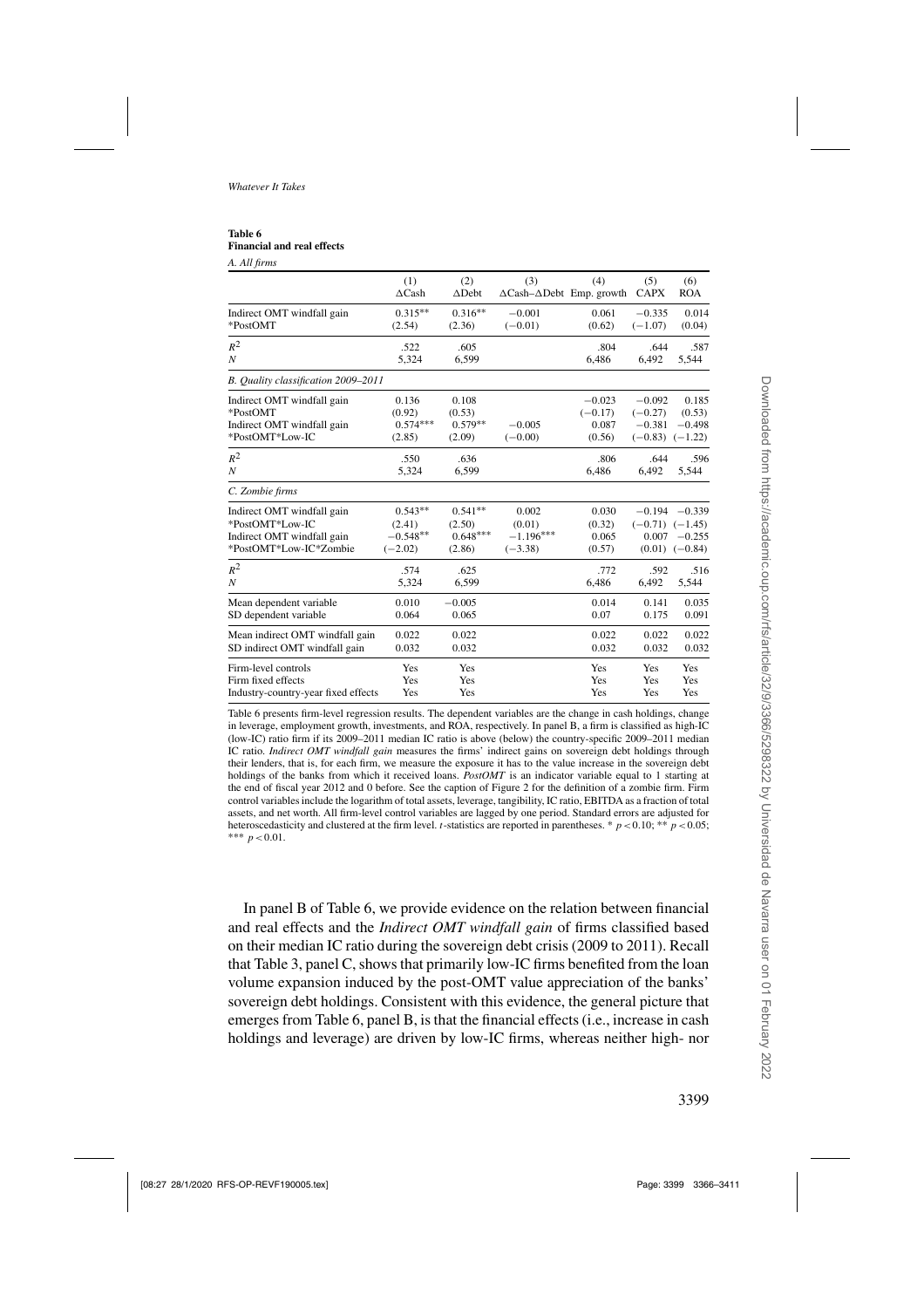low-IC firms show a significant relation between *Indirect OMT windfall gain* and real economic activity like employment and investment.

Moreover, Table [6,](#page-33-0) panel C, documents that zombies did not use their newly acquired credit to build cash reserves. For these firms, debt increased significantly more than cash holdings (Columns 1 and 2). A potential explanation is that these firms needed the liquidity to service interest payments on other existing loans. Consistent with this explanation, zombies only have an IC ratio of 0.23, implying that they are unable to service interest payments from earnings alone.

Finally, there are no significant effects of the increased loan supply on employment, investment, or ROA (Columns 4–6) for zombie firms, suggesting no improvement in economic activity.<sup>40</sup> The fact that the performance of zombie firms remained poor even after banks increased their loan supply is further evidence for zombie lending and against the firm balance sheet channel.

## **6. Long-Run Effects and Market Distortions**

Next, we analyze the long-run effects of zombie lending and whether it led to market distortions. First, we track the amount of NPLs of banks that engaged in zombie lending behavior and the long-run default propensity of zombie compared to nonzombie firms. Second, we determine the spillover effects of the increased zombie prevalence for nonzombie firms.

### **6.1 Long-run effects**

**6.1.1 Banks.** Figure [5,](#page-35-0) panel A, shows that for zombie lending banks, that is, banks that we identify as having extended an above-median share of zombie loans based on our syndicated loan data, the total NPLs/loans ratio (i.e., NPLs across all loan categories, not just syndicated loans) increased significantly in our sample period. In contrast, the NPLs/loans ratio for banks for which we do not find much evidence for zombie lending, shows only a slight increase. This suggests that zombie lending banks extended zombie loans also in other loan categories (e.g., loans to SMEs).

This graphical evidence is confirmed by the regression results presented in panel A of Table [7,](#page-36-0) where we formally compare the change in the banks'  $NPLs/total$  loans ratios from pre- to post-2014.<sup>41</sup> The results shows that for

As noted by the *Financial Times*, this raises the concern "[...] that these companies – which spend so much of their cash servicing interest payments that they are unable to invest in new equipment or future growth areas – could be at least partly to blame for the weak recovery in Europe, hogging resources that could go to more productive areas." See [Stothard](#page-45-0) [\(2013\)](#page-45-0).

<sup>41</sup> We take the average of this ratio in 2012–2013 and 2014–2015, respectively.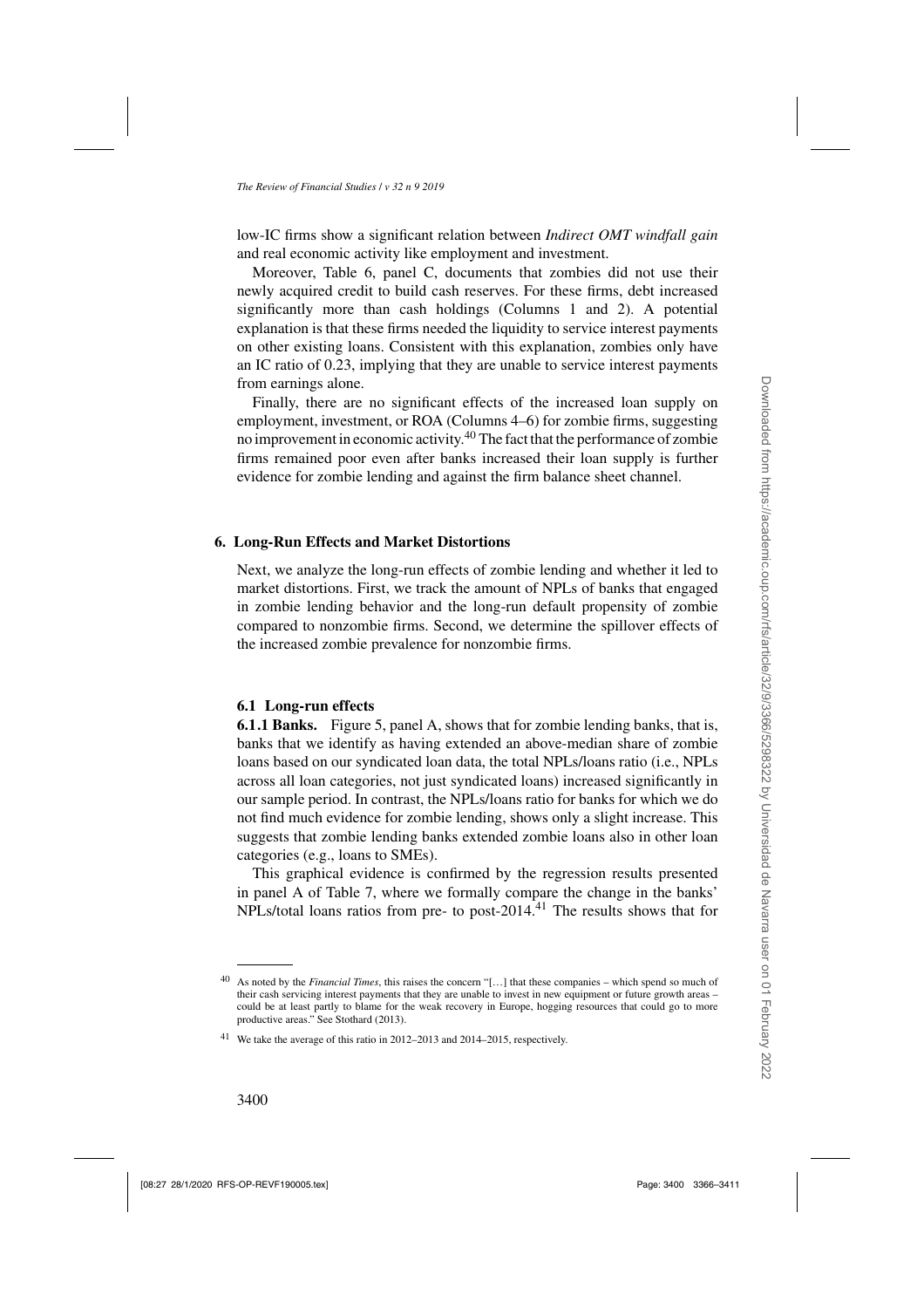<span id="page-35-0"></span>

#### **Figure 5**

**Evolution of nonperforming loans and firm default rates**

Panel A shows the asset-weighted fraction of NPLs to total loans (in %) for high and low zombie lending banks by the end of year *<sup>t</sup>*. The gray-dashed lines show 95% confidence intervals. A bank is classified as high (low) zombie lending bank if it has an above (below) median fraction of zombie loans/total assets. Panel B presents asset-weighted cumulative firm default rates, and panel C presents equally weighted cumulative firm default rates for zombie (blue-solid line) and nonzombie (red-dashed line) firms by the end of year *<sup>t</sup>*. See the caption of Figure [2](#page-21-0) for the definition of a zombie firm.

banks with zombie lending incentives (i.e., weakly capitalized banks with high *OMT windfall gains*), the NPLs/loans ratio increased significantly, while it did not change for well-capitalized banks.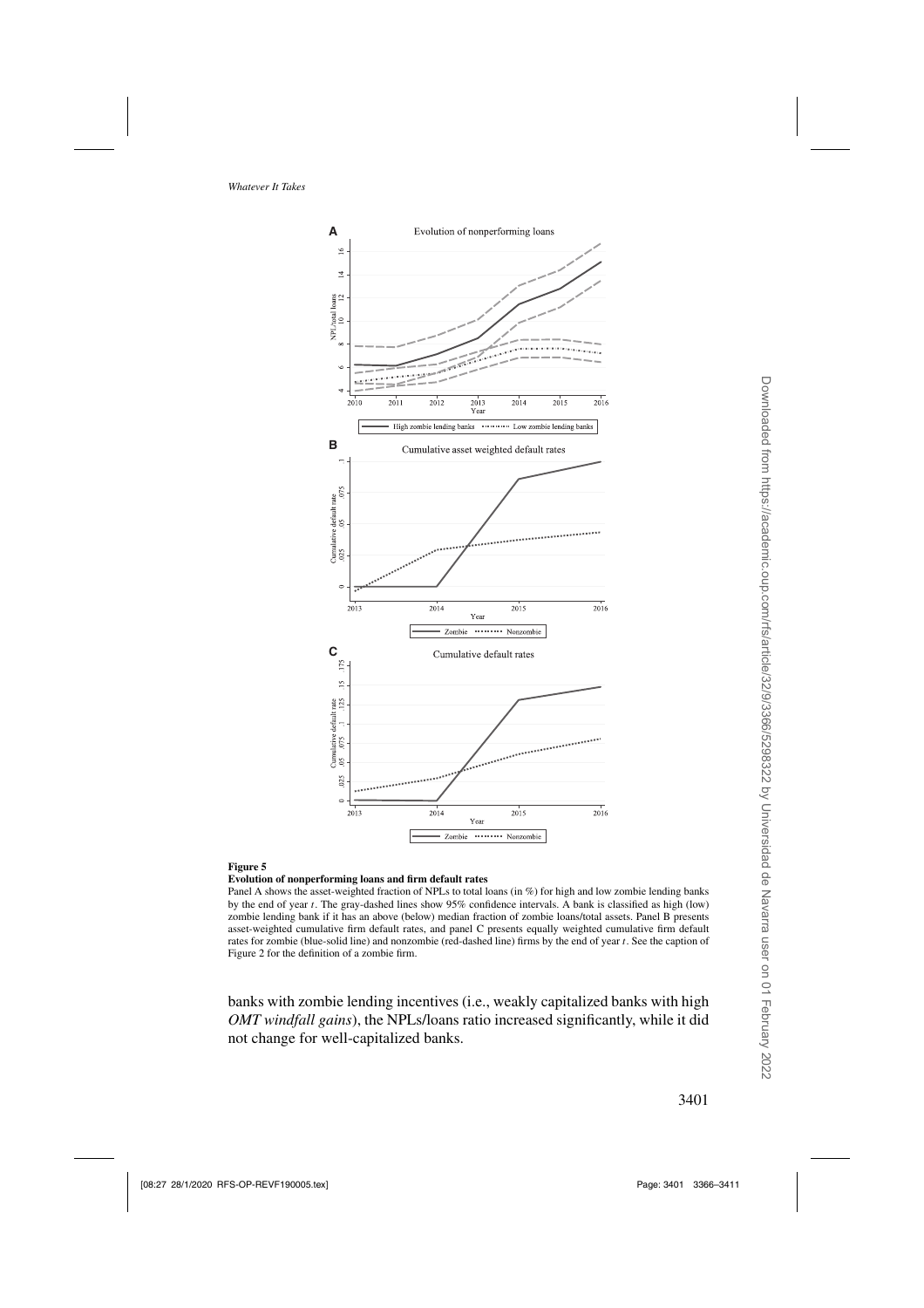#### <span id="page-36-0"></span>**Table 7 Long-run effects**

*A. Nonperforming loans*

|                                      | (1)<br>∆NPL | (2)<br>$\triangle$ NPL | (3)<br>$\triangle$ NPL | (4)<br>$\triangle$ NPL |
|--------------------------------------|-------------|------------------------|------------------------|------------------------|
| OMT windfall gain                    | 0.149       | 0.128                  | 0.227                  | 0.045                  |
|                                      | (0.76)      | (0.61)                 | (1.26)                 | (0.29)                 |
| Weakly capitalized                   | $0.017**$   | $0.016*$               | 0.012                  | $-0.002$               |
|                                      | (2.20)      | (2.05)                 | (1.32)                 | $(-0.22)$              |
| OMT windfall gain*Weakly capitalized | $0.980**$   | $1.014**$              | $0.792**$              | $0.714**$              |
|                                      | (2.85)      | (2.75)                 | (2.48)                 | (2.76)                 |
| log(A <sub>s</sub> )                 |             | $-0.001$               | 0.000                  | 0.002                  |
|                                      |             | $(-0.90)$              | (0.12)                 | (0.28)                 |
| RWA/TA                               |             |                        | $0.068*$               | $0.153**$              |
|                                      |             |                        | (1.91)                 | (2.91)                 |
| $R^2$                                | 0.594       | 0.595                  | 0.632                  | 0.771                  |
| $\boldsymbol{N}$                     | 49          | 49                     | 49                     | 49                     |
| Country fixed effects                | No          | No                     | N <sub>0</sub>         | Yes                    |
| <b>B.</b> Firm defaults              |             |                        |                        |                        |

|                                     | Default     | Default     | Default        |  |
|-------------------------------------|-------------|-------------|----------------|--|
| $Low-IC$                            | $0.026***$  | $0.024***$  | $0.029***$     |  |
|                                     | (4.03)      | (3.60)      | (3.58)         |  |
| Zombie                              | $-0.036***$ | $-0.034***$ | $-0.054*$      |  |
|                                     | $(-3.11)$   | $(-2.77)$   | $(-1.88)$      |  |
| Zombie*Post                         | $0.059**$   | $0.059**$   | $0.070**$      |  |
|                                     | (2.11)      | (1.98)      | (2.00)         |  |
| $Low-IC*Post$                       | 0.002       | 0.004       | 0.000          |  |
|                                     | (0.43)      | (0.97)      | (0.02)         |  |
| $R^2$                               | .067        | .085        | .195           |  |
| N                                   | 4,993       | 4,993       | 4,993          |  |
| Industry fixed effects              | Yes         | No          | N <sub>0</sub> |  |
| Country fixed effects               | Yes         | No          | N <sub>0</sub> |  |
| Time fixed effects                  | Yes         | No          | N <sub>0</sub> |  |
| Industry-time fixed effects         | No          | Yes         | N <sub>0</sub> |  |
| Country-time fixed effects          | No          | Yes         | N <sub>0</sub> |  |
| Industry-country-time fixed effects | No          | No          | Yes            |  |

Panel A presents cross-sectional bank regressions. The dependent variable is the change of a bank's NPLs to total loans ratio (average post- minus average pre-2014). *OMT windfall gain* is the value gain on banks' sovereign debt holdings as a fraction of total equity. *Weakly capitalized* is a dummy variable that equals 1 if a bank is less than 2% above the regulatory capital requirement post-OMT. Panel B presents firm panel regressions for the years 2012–2016. *Post* is an indicator variable equal to 1 starting at the end of fiscal year 2015 and 0 before. We classify a firm as defaulted if it is either no longer active or if insolvency proceedings have been opened. A firm is classified as high-IC (low-IC) ratio firm if its 2009–2011 median IC ratio is above (below) the country-specific 2009–2011 median IC ratio. For the definition of a zombie firm see the caption of Figure [2.](#page-21-0) Standard errors are clustered at the country of bank level in panel A and at the firm level in panel B. *<sup>t</sup>*-statistics are reported in parentheses. Significance levels: \*  $p < 0.10$ ; \*\*  $p < 0.05$ ; \*\*\*  $p < 0.01$ .

**6.1.2 Firms.** Next, we track whether the rise in NPLs is followed by a subsequent default propensity increase for zombies. For this analysis, we collect data on firm defaults from Amadeus and augment this information with an extensive news search on default events for our sample firms (see the Online Appendix for more details). We classify a firm as defaulted if it either entered bankruptcy or if insolvency proceedings have been opened. Figure [5,](#page-35-0) panel B, presents asset-weighted cumulative default rates separately for zombie and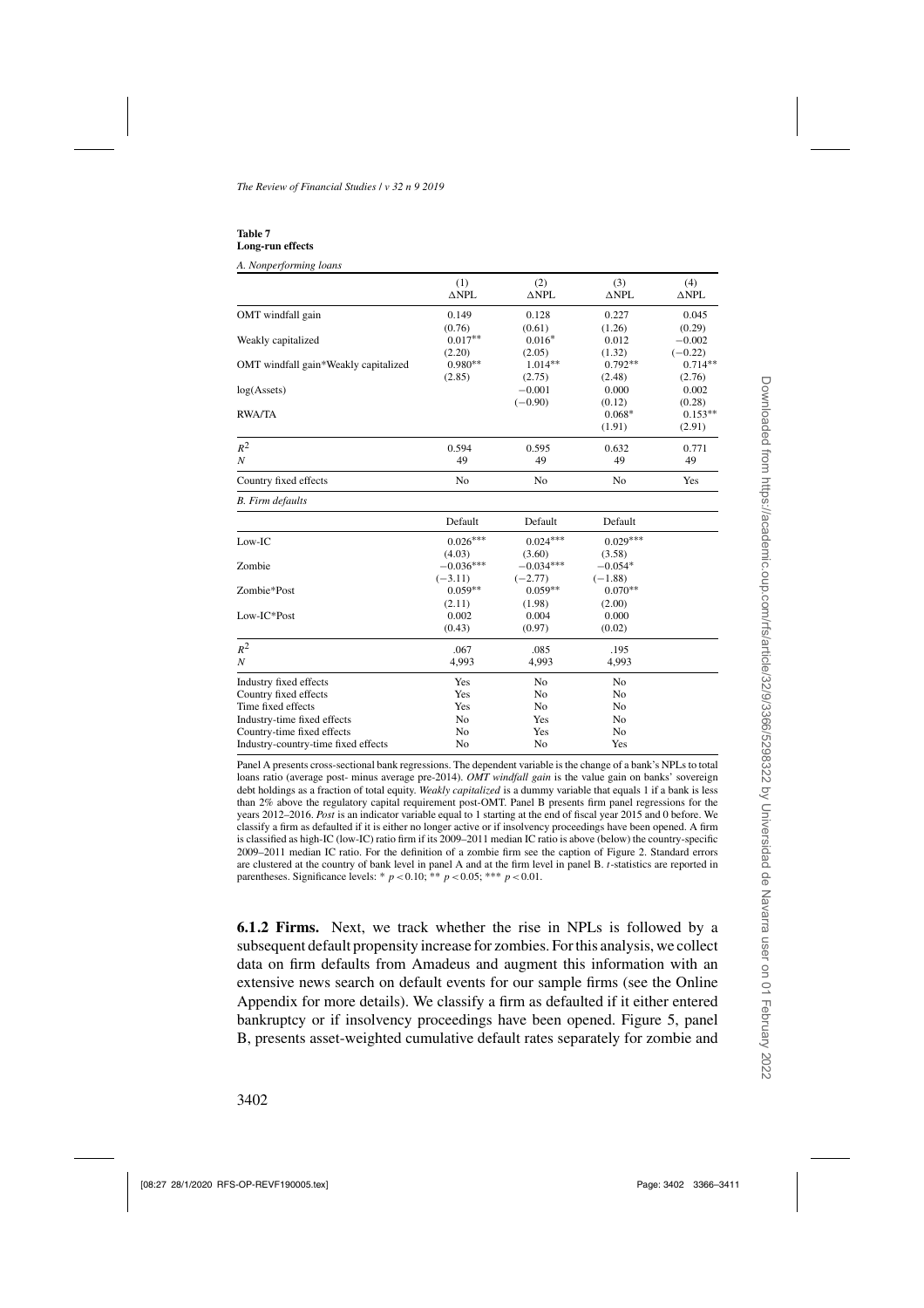nonzombie firms, and panel C shows equally weighted rates. The first 2 years post-OMT (i.e., in 2013 and 2014), zombies had a similar or even smaller default propensity than nonzombie firms. This result is remarkable as zombie firms are on average of much lower quality than nonzombie firms (see Table [4,](#page-22-0) panel B). However, the liquidity provided through zombie loans allowed many zombies to stay afloat (the intended purpose of these loans in the first place). Yet, starting in 2015, we see a sharp default rate increase for zombies, which is consistent with the rise in NPLs starting a year earlier.

To formally test whether the sharp default rate increase for zombies is also statistically significant, we run panel regressions for the post-OMT period until 2016. The dependent variable in these regressions is an indicator variable for whether a firm defaulted in year *t*. The results in Table [7,](#page-36-0) panel B, show that low-IC ratio firms in general have a higher default probability than high-IC ratio firms. Moreover, consistent with the evidence from panels B and C of Figure [5,](#page-35-0) zombie firms have a lower default propensity than other low-IC ratio firms immediately post-OMT (2012–2014) but a significantly higher default probability during 2015–2016.

# **6.2 Zombie distortions**

Nonzombie firms could have been negatively affected by the prevalence of zombies through two potential channels. First, banks with zombie lending incentives shift their lending toward existing borrowers that struggle to service their debt. This credit misallocation leads to a loan supply reduction and higher interest rates for productive, creditworthy firms operating in the same industry. Hence, these firms are potentially more financially constrained than firms in industries without such loan supply distortions.

Second, the zombie prevalence might lead to distorted market competition, which also negatively affects nonzombie firms competing in the same industries. The normal competitive outcome would be that impaired firms reduce employment and lose market share. But, zombie loans keep distressed borrowers artificially alive, which congests the respective markets. The resultant distorting effects on healthy firms in the same industries include, for example, depressed product market prices and increased market wages by hanging on to the workers whose productivity in the zombie firms declined. Because of these two channels, we expect that a high prevalence of congesting zombies in a particular industry resulted in larger distortions for healthy firms and thus a less vigorous recovery in these industries compared to industries with a low zombie prevalence (see also [Caballero, Hoshi, and Kashyap 2008](#page-43-0)).

We start by providing suggestive country-industry-level evidence of the distortions caused by the increased zombie prevalence. Similar in spirit to [Caballero, Hoshi, and Kashyap](#page-43-0) [\(2008\)](#page-43-0), we compare the average industry productivity for industries with a large and small increase in the zombie fraction. We follow [Caballero, Hoshi, and Kashyap](#page-43-0) [\(2008](#page-43-0)) and measure productivity as *Log(Sales)–2/3\*Log(Employment)–1/3\*Log(Fixed Assets)*. Figure A6 shows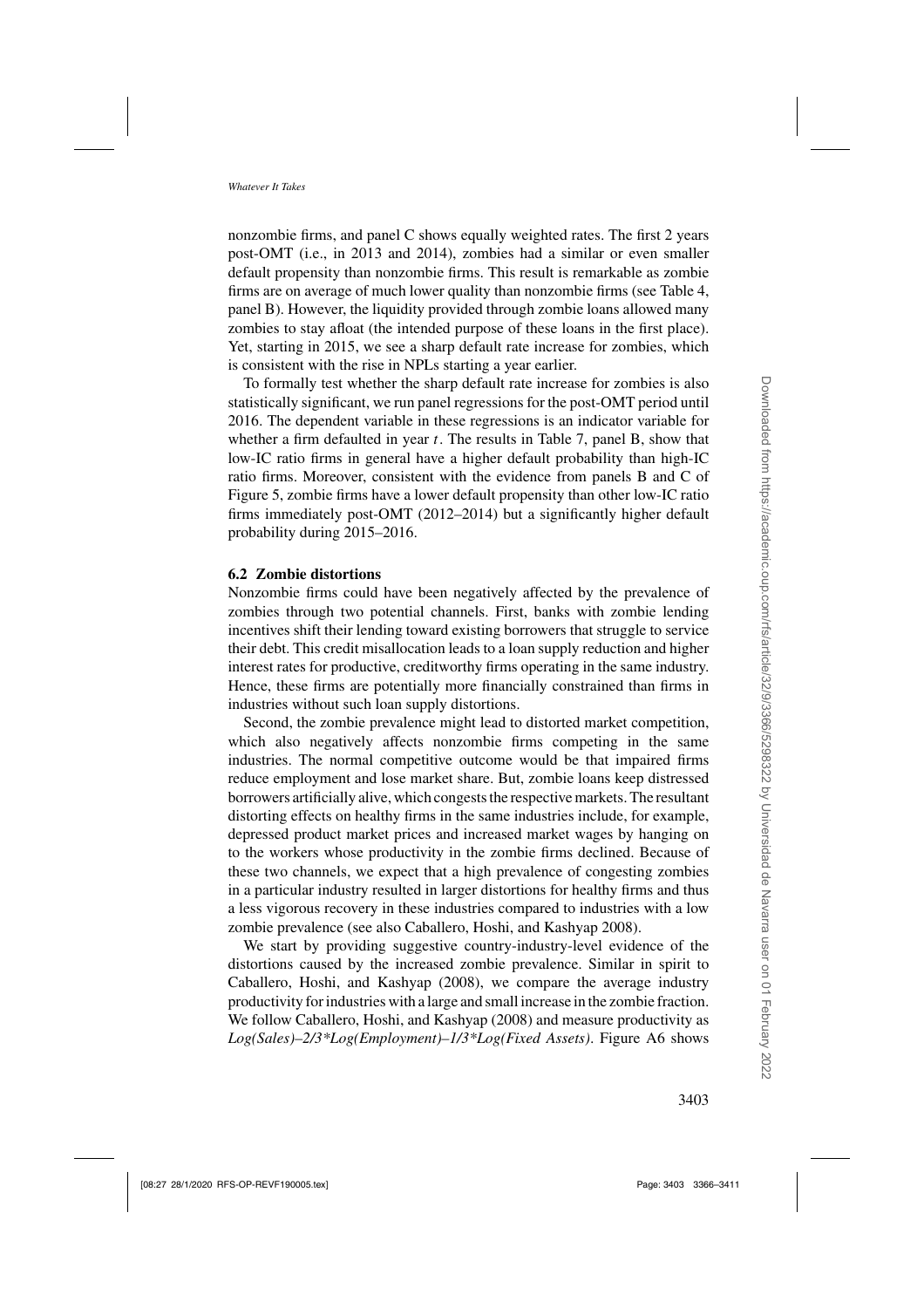that the productivity decreased in industries that faced a larger zombie increase post-OMT, whereas industries with a lower zombie increase experienced a productivity increase. This result is confirmed by the cross-sectional regressions at the country-industry level in Table A13. The table shows that industries with a larger zombie increase post-OMT had a significantly lower productivity growth, measured as average growth in the industry productivity from the pre-OMT period (2009–2011) to the post-OMT period (2012–2015).

To test whether a high zombie presence had negative spillover effects on nonzombie firms operating in the same industry, we estimate the following panel regression:

$$
y_{ijht+1} = \beta_1 \cdot Nonzombie_{ijht}
$$
  
+  $\beta_2 \cdot Nonzombie_{ijht} \cdot Industry Frac Zombie_{jht}$   
+  $\gamma \cdot X_{ijht} + Firm_{ijh} + Industry_h \cdot Country_j \cdot Year_{t+1}$   
+  $u_{ijht+1}$ , (8)

where *Industry Frac Zombiejht* measures the zombie fraction in industry *<sup>h</sup>* (SIC2) in country *j* at time *t* and the dependent variables are the interest rate, employment growth, investment, and productivity.<sup>42</sup> Our coefficient of interest is  $\beta_2$ , that is, whether nonzombie firms pay higher interest rates, invest less, have lower employment growth, or a higher average productivity due to a high zombie prevalence in their industry. We again include firm and industry-country-year fixed effects. The latter alleviate concerns that the zombie prevalence in an industry in a given country and year is correlated with its overall performance. Moreover, if industry-specific policies by the government were time-varying, this specification would control for the changes.<sup>43</sup>

Table [8,](#page-39-0) panel A, presents the results for this regression analysis. The results show that nonzombie firms pay higher interest rates ( $\beta_2$  > 0), invest less ( $\beta_2$  < 0), have lower employment growth rates ( $\beta$ <sub>2</sub> < 0), and higher average productivity  $(\beta_2 > 0)$  if they operate in industries with many zombie firms compared to firms in industries with a low zombie prevalence. Regarding the average productivity result, as argued by [Caballero, Hoshi, and Kashyap](#page-43-0) [\(2008](#page-43-0)), if nonzombie firms have to reduce their business because of competitive distortions, they primarily cut projects with a low productivity, which increases their average productivity.

The estimates in Table [8,](#page-39-0) Column 2 imply that nonzombie firms with an average increase in their industry's zombie fraction (which was 7 pp) invested around 12.6% of capital less post-OMT compared to a scenario in which the

<sup>42</sup> We use the universe of very large Amadeus firms to calculate the industry fraction of zombies because the competitive general equilibrium effects work in the aggregate through the full sample of firms receiving zombie credit.

<sup>43</sup> Hence, the only shocks that would bias our results are shocks correlated with *Industry Frac Zombie* and that differently affect zombie and nonzombie firms within the same industry.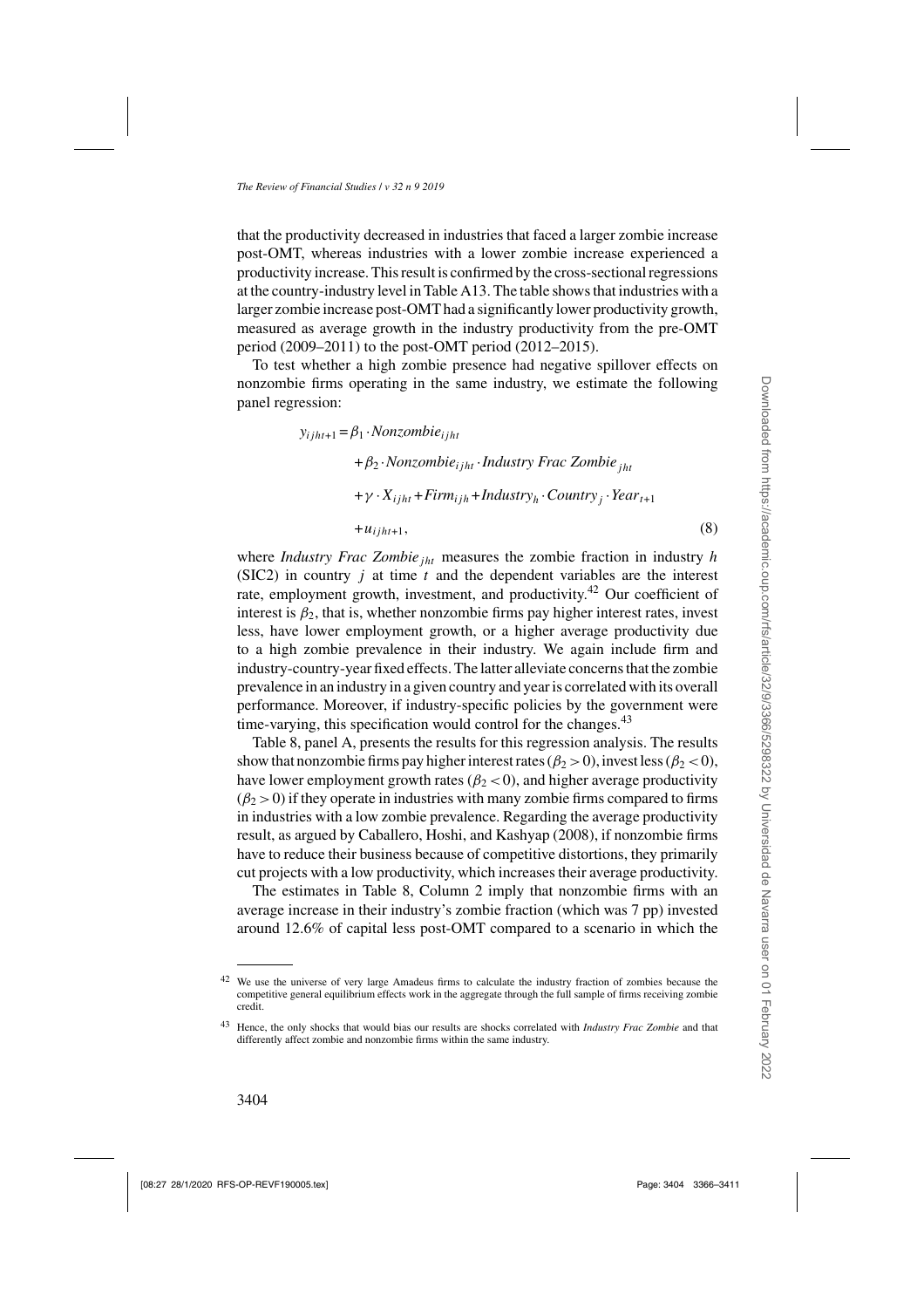## <span id="page-39-0"></span>**Table 8 Externalities**

|  |  | A. Entire sample |  |
|--|--|------------------|--|
|--|--|------------------|--|

|                                             | (1)          | (2)         | (3)         | (4)          |
|---------------------------------------------|--------------|-------------|-------------|--------------|
|                                             | Int. payment | <b>CAPX</b> | Emp. growth | Productivity |
| Industry frac zombie*Nonzombie              | $0.024***$   | $-0.018**$  | $-0.008***$ | $0.008**$    |
|                                             | (2.97)       | $(-2.03)$   | $(-2.99)$   | (2.32)       |
| $\mathbb{R}^2$                              | .825         | .572        | .504        | .935         |
| $\boldsymbol{N}$                            | 5,574        | 5,070       | 4,280       | 4,932        |
| <b>B.</b> Competitive industries            |              |             |             |              |
| Industry frac zombie*Nonzombie              | $0.032***$   | $-0.021**$  | $-0.009***$ | $0.010**$    |
|                                             | (3.43)       | $(-2.47)$   | $(-2.92)$   | (2.56)       |
| $R^2$                                       | .836         | .589        | .572        | .957         |
| $\cal N$                                    | 2,800        | 2,511       | 2,057       | 2,421        |
| C. Noncompetitive industries                |              |             |             |              |
| Industry frac zombie*Nonzombie              | $0.025*$     | $-0.008$    | $-0.001$    | 0.002        |
|                                             | (1.95)       | $(-1.15)$   | $(-0.46)$   | (1.07)       |
| $R^2$                                       | .852         | .617        | .656        | .926         |
| $\boldsymbol{N}$                            | 2,774        | 2,559       | 2,133       | 2,511        |
| D. External finance-dependent industries    |              |             |             |              |
| Industry frac zombie*Nonzombie              | $0.029***$   | $-0.020***$ | $-0.009**$  | $0.008**$    |
|                                             | (3.20)       | $(-2.84)$   | $(-2.11)$   | (2.35)       |
| $R^2$                                       | .821         | .583        | .521        | .920         |
| N                                           | 3,032        | 2,857       | 2,343       | 2,618        |
| E. Nonexternal finance-dependent industries |              |             |             |              |
| Industry frac zombie*Nonzombie              | $0.018*$     | $-0.003$    | $-0.001$    | 0.002        |
|                                             | (1.84)       | $(-1.30)$   | $(-1.45)$   | (1.25)       |
| $R^2$                                       | .832         | .553        | .544        | .950         |
| $\boldsymbol{N}$                            | 2,542        | 2,213       | 1,937       | 2,314        |
| Firm-level controls                         | Yes          | Yes         | Yes         | Yes          |
| Firm fixed effects                          | Yes          | Yes         | Yes         | Yes          |
| Industry-country-year fixed effects         | Yes          | Yes         | Yes         | Yes          |

This table presents firm-level regressions. The dependent variables are interest payments, investments, employment growth, and productivity, respectively. *Industry frac zombie* measures the asset-weighted fraction of zombie firms in a given industry and country in a given year (measured using the universe of very large Amadeus firms). *Nonzombie* is an indicator variable equal to 1 for firms not classified as zombie firms. See the caption of Figure [2](#page-21-0) for the definition of a zombie firm. To measure the competitiveness of an industry, we use the Herfindahl-Hirschman index (HHI) and split our sample at the median in competitive and noncompetitive industri[es \(panels B and C\). To determine an industry's dependence on external finance, we follow](#page-45-0) Rajan and Zingales [\(1998](#page-45-0)) and [Acharya and Xu](#page-42-0) [\(2017\)](#page-42-0) and consider an industry to be external finance dependent if the median fraction of capital expenditures not financed through internal cash flows of the firms in this industry is above the median of all industries (panels D and E). Firm control variables include the logarithm of total assets, leverage, tangibility, IC ratio, EBITDA as a fraction of total assets, and net worth. Standard errors are adjusted for heteroscedasticity and clustered at the firm level. *<sup>t</sup>*-statistics are reported in parentheses. \* *p <*0*.*10; \*\* *p <*0*.*05; \*\*\* *p <*0*.*01.

zombie fraction would have stayed at its pre-OMT level. An industry at the 95th percentile experienced a zombie increase of 18 pp, implying that nonzombie firms invested around 32% of capital less due to the zombie increase. When looking at employment growth (Column 3), we find that firms that experienced an average zombie fraction increase in their industry had around 5.6 pp lower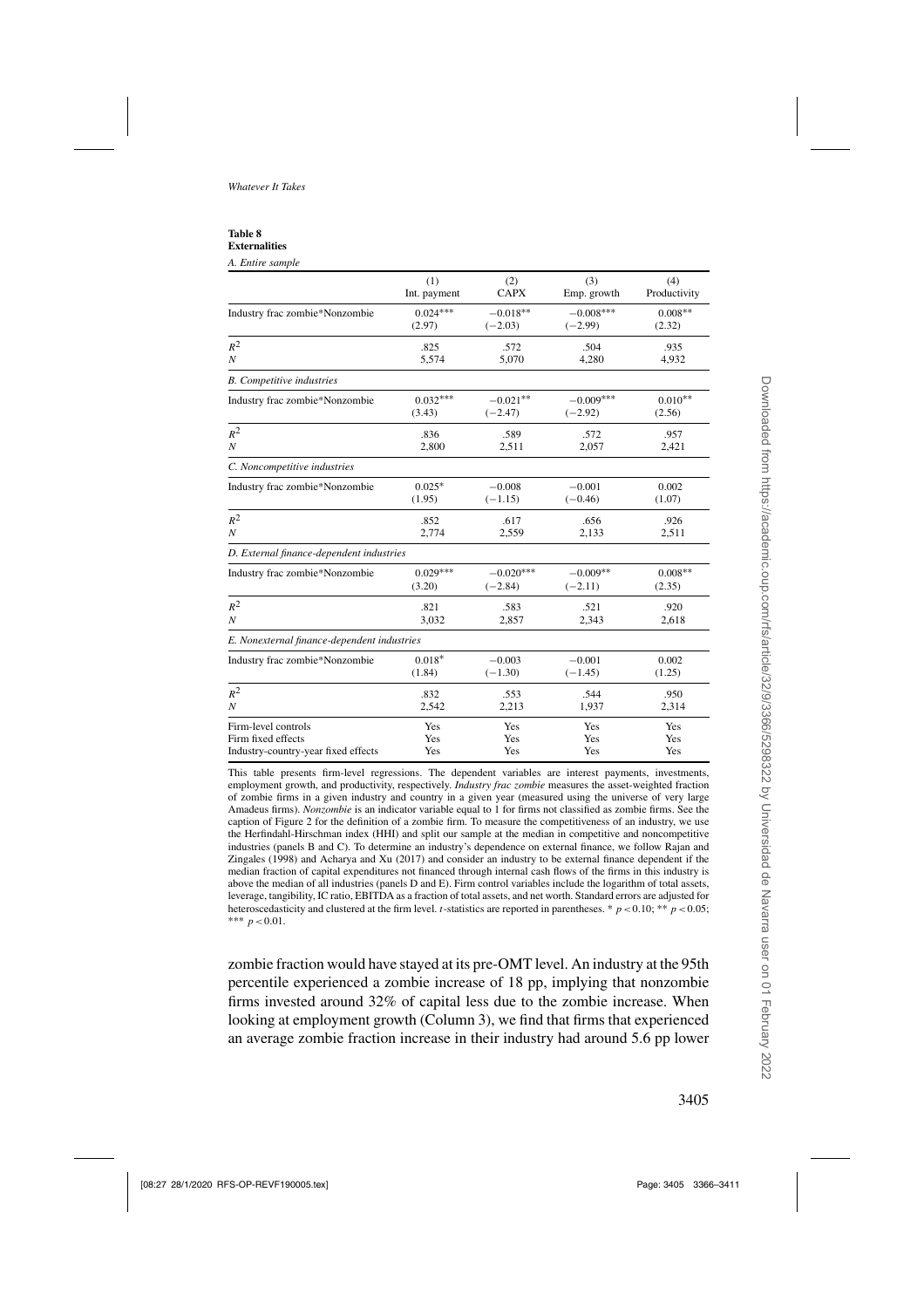| Table 9                           |
|-----------------------------------|
| <b>Effects on nonzombie firms</b> |

| A. Investment loss        |                                      |                             |                                      |                          |  |  |
|---------------------------|--------------------------------------|-----------------------------|--------------------------------------|--------------------------|--|--|
| Industry                  | Avg.<br>Investment<br>(% of capital) | $\Delta$ Fraction<br>Zombie | investment<br>loss<br>(% of capital) | Investment<br>years lost |  |  |
| Construction              | 9.48                                 | 13.59 pp                    | 24.4                                 | 2.6                      |  |  |
| Manufacturing             | 11.4                                 | $5.50$ pp                   | 9.9                                  | 0.9                      |  |  |
| Trade                     | 10.8                                 | 9.79 pp                     | 17.6                                 | 1.6                      |  |  |
| Service                   | 11.1                                 | 9.28 pp                     | 16.8                                 | 1.5                      |  |  |
| Other                     | 10.6                                 | 3.99 pp                     | 7.1                                  | 0.7                      |  |  |
| <b>B.</b> Employment loss |                                      |                             |                                      |                          |  |  |
| Industry                  | Avg. emp.<br>growth $(\% )$          | $\Delta$ Fraction<br>zombie | Employment<br>loss                   |                          |  |  |
| Construction              | $-2.1$                               | 13.59 pp                    | $10.8$ pp                            |                          |  |  |
| Manufacturing             | 0.55                                 | 5.50 pp                     | 4.4 pp                               |                          |  |  |
| Trade                     | 0.24                                 | 9.79 pp                     | 7.8 pp                               |                          |  |  |
| Service                   | $-1.0$                               | 9.28 pp                     | 7.4 pp                               |                          |  |  |
| Other                     | 0.5                                  | 3.99 pp                     | 3.1 pp                               |                          |  |  |

Panels A and B present estimates of the investment and employment losses, respectively, that result from the increased presence of zombie firms in an industry. See the caption of Figure [2](#page-21-0) for the definition of a zombie firm. The estimates are derived from a partial equilibrium analysis that compares the outcomes from the de facto fraction of zombie firms to an outcome if the fraction of zombie firms had stayed at its pre-OMT level.

employment growth rates. Considering again the 95th percentile, we find that nonzombie firms in this industry had 14.4 pp lower employment growth rates.

Table 9 provides an overview of the evolution of the fraction of zombie firms by sector for GIIPS countries. The average zombie fraction increase was largest in the construction sector with an increase of 13.59 pp. As panel A shows, given an average investment to capital rate of 9.48% in this sector, the rise in the zombie fraction implies an investment loss of 24.4% or the equivalent of 2.6 years of investment. Similarly, striking numbers can be found in the trade industry, where 1.6 investment years were lost. Panel B shows that the increase in zombie firms translated into an employment loss of 10.8 pp in the construction industry and a loss of 7.8 pp in the trade industry.

Finally, we investigate whether these distortionary effects are disproportionately larger in industries with certain baseline characteristics. In particular, we analyze whether these negative externalities were more intense in competitive versus noncompetitive industries and in external finance-dependent versus nondependent industries.

To measure an industry's competitiveness, we use the Herfindahl-Hirschman index (HHI) and split our sample at the median in competitive and noncompetitive industries. The results in Table [8,](#page-39-0) panels B and C, show that, due to a loan supply shift to zombie firms, nonzombie firms had to pay higher interest rates if the zombie prevalence in their industry was particularly high, irrespective of the industry's competitiveness. Yet only nonzombie firms in competitive industries suffered real effects from a high zombie prevalence (i.e., lower investments and employment growth).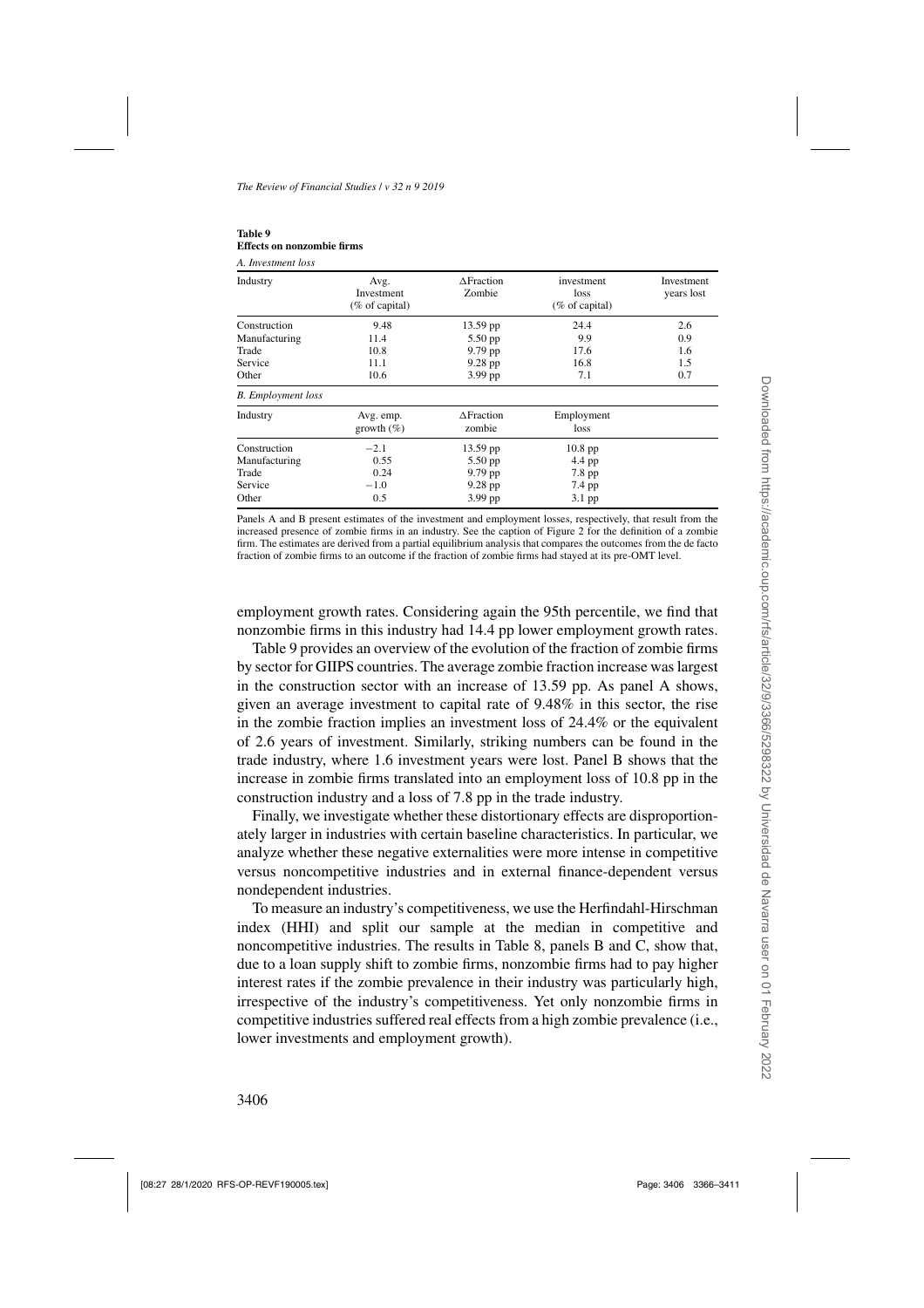To determ[ine](#page-45-0) [an](#page-45-0) [industry's](#page-45-0) [dependence](#page-45-0) [on](#page-45-0) [external](#page-45-0) [finance,](#page-45-0) [we](#page-45-0) [follow](#page-45-0) Rajan and Zingales [\(1998\)](#page-45-0) and [Acharya and Xu](#page-42-0) [\(2017\)](#page-42-0) and consider an industry to be external finance dependent if its firms' median fraction of capital expenditures not financed through internal cash flows is above the median of all industries. Table [8,](#page-39-0) panels D and E, show that, while again all nonzombie firms suffered higher interest rates when facing a large zombie presence, only nonzombie firms in external finance-dependent industries experienced negative real effects from a high zombie prevalence.

Finally, we employ two placebo tests to address concerns that other shocks on the real economic activity at the national level (changes in the corporate tax rate, regulations, etc.) might affect our results. First, Table A12, panel A, shows that there is no significant relation between randomly (across industry-country pairs) assigned *Industry Frac Zombie* and the firms' real economic activity. Second, panels B and C show that, while *Industry Frac Zombie* does not have a significant effect on the firms' real outcomes pre-OMT, there is a significant effect post-OMT.

Another potential concern with our zombie distortions analysis is that the Stable-Unit-Treatment-Value-Assumption (SUTVA, see [Rubin 1978](#page-45-0)) could be violated due to spillover effects between industries, which would bias our estimates.<sup>44</sup> In particular, as banks only have a finite amount of credit to allocate among industries, industries that are not directly affected by zombie lending could still suffer a lower credit supply as lending is shifted toward zombie industries. If the SUTVA is violated due to this spillover, our estimated effect of a zombie prevalence increase for nonzombie firms would be biased downward as the average treatment on the treated effect would be higher than the estimated difference between treatment and control group.

# **7. Conclusion**

In this paper, we show that the OMT announcement improved the health of banks in the periphery of the eurozone. By increasing the prices of periphery sovereign bonds, banks holding these assets realized significant windfall gains, and this improved their capitalization. On the aggregate level, this bank health improvement translated into an increased loan supply to the corporate sector. However, these loans were mainly extended to low-quality borrowers with whom the respective banks already had a preexisting lending relationship. We show that this lending pattern was mainly caused by zombie lending motives of banks that regained some lending capacity post-OMT but remained weakly capitalized. These undercapitalized banks had an incentive to evergreen loans to their struggling borrowers to avoid having to declare outstanding loans nonperforming.

<sup>&</sup>lt;sup>44</sup> The SUTVA implies that treatments received by one unit do not affect outcomes for another unit.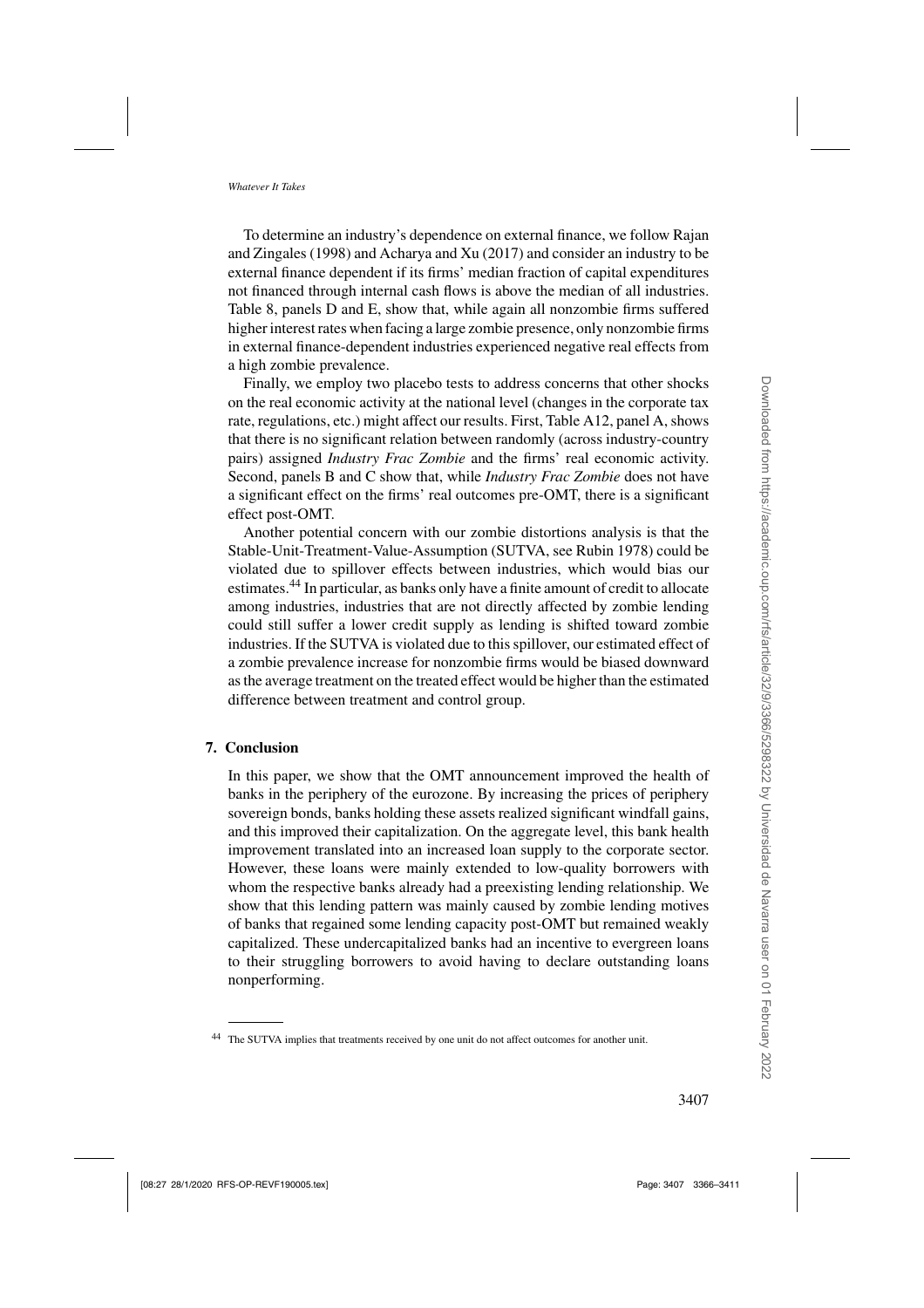<span id="page-42-0"></span>We find that nonzombie firms that regained access to bank financing post-OMT used the cash inflow from new loans primarily to build cash reserves. In contrast, zombie firms that received new loans only used a fraction of the cash inflow to build cash reserves, likely spending the rest on interest payments on outstanding loans. Finally, neither zombie nor nonzombie firms showed a significant increase in real activity, that is, an increase in employment or investment. Over time, zombie firms experienced greater default rates and weakly capitalized banks that we identify as banks that engaged in zombie lending suffered a stronger increase in nonperforming loans.

Finally, we find that, due to credit misallocation and the resultant market distortions, creditworthy firms were negatively affected if they operated in industries with a high zombie prevalence. Both their employment growth and investments were lower than that of nonzombie firms in industries without a zombie problem.

More broadly, our paper shows that central banks can indirectly recapitalize their banking sector by influencing the prices of assets that banks hold in their portfolios. By increasing the value of these assets banks can realize significant windfall gains and this improves their equity positions. However, authorities need to pay close attention to the magnitude of these gains. If the gains are too low to adequately recapitalize (some) banks, zombie lending incentives might arise as banks that remain weakly capitalized have an incentive to evergreen loans to troubled firms. This can lead to significant market distortions in industries with a high zombie firm prevalence.

Our analysis thus highlights the importance of a well-capitalized banking sector for an effective transmission of unconventional monetary policy measures (such as the OMT) to the real economy. While the OMT program helped to avert a collapse of the eurozone by stabilizing sovereign bond yields and (partially) restoring financial stability, combining the program with a targeted recapitalization program and/or forced bank closures would most likely have induced a stronger economic recovery. Instead, low bank capitalization and uncertainty about the health of the banks' balance sheets remain significant issues as evidenced by the malaise in the Italian banking sector 3 years post-OMT, where 19% of loans are classified as nonperforming. As noted by the Financial Times, "the growing fear is that the continent could be following the path of Japan, where low interest rates, looser government policy and the failure of the big banks to foreclose on unprofitable and highly indebted companies is thought to have contributed to two decades of weak growth."<sup>45</sup>

#### **References**

Acharya, V., and Z. Xu. 2017. Financial dependence and innovation: The case of public versus private firms. *Journal of Financial Economics* 124:223–43.

<sup>45</sup> See [Stothard](#page-45-0) [\(2013\)](#page-45-0).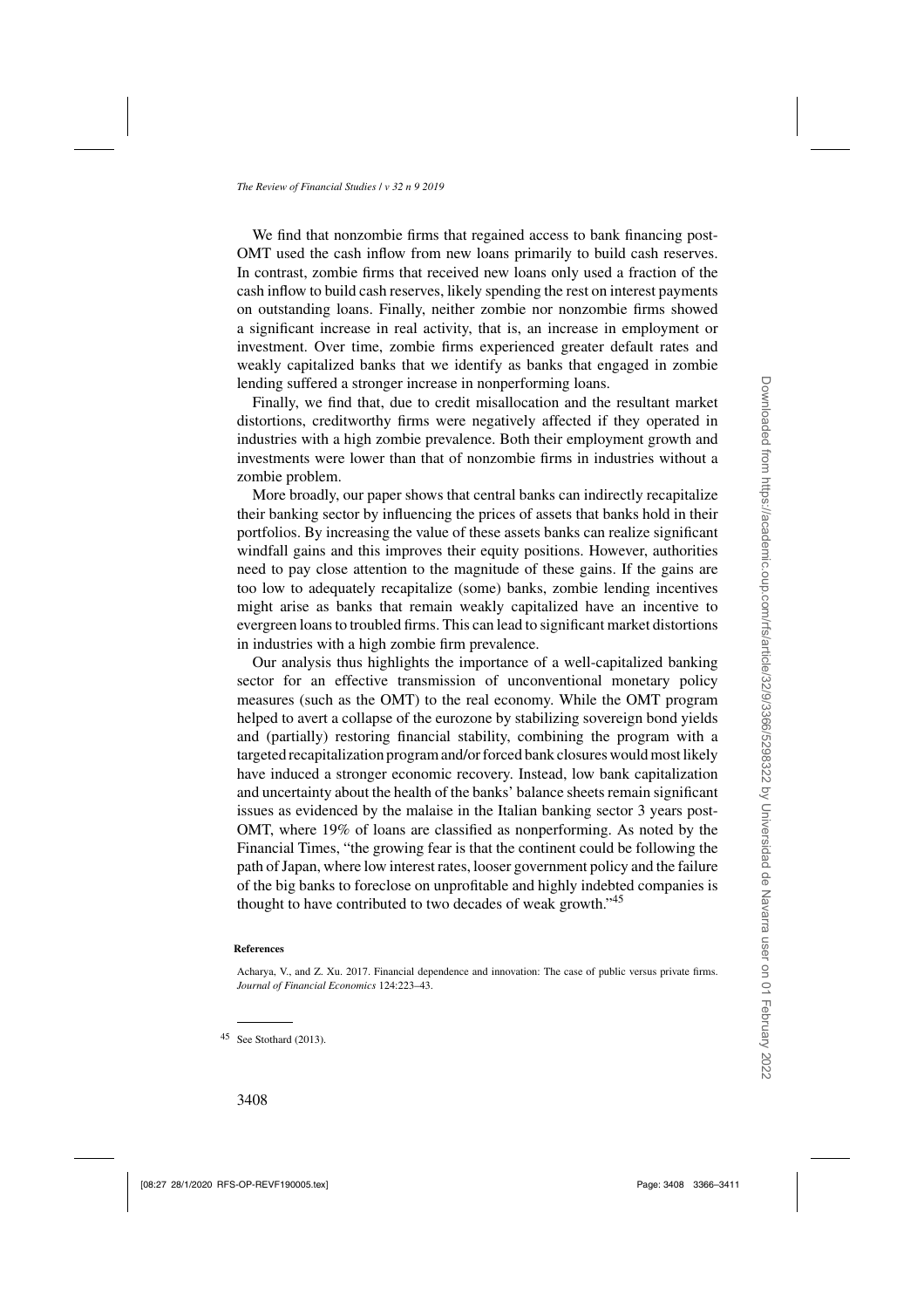<span id="page-43-0"></span>Acharya, V. V., T. Eisert, C. Eufinger, and C. Hirsch. 2018. Real effects of the sovereign debt crisis in Europe: Evidence from syndicated loans. *Review of Financial Studies* 31:2855–96.

Acharya, V. V., B. Imbierowicz, S. Steffen, and D. Teichmann. 2015. Does the lack of financial stability impair the transmission of monetary policy? Working Paper.

Acharya, V. V., D. Pierret, and S. Steffen. 2015. Lender of last resort versus buyer of last resort - evidence from the European sovereign debt crisis. Working Paper.

Acharya, V. V., and S. Steffen. 2015. The greatest carry trade ever? Understanding eurozone bank risks. *Journal of Financial Economics* 115:215–36.

Agarwal, S., S. Chomsisengphet, N. Mahoney, and J. Stroebel. 2017. Do banks pass through credit expansions to consumers who want to borrow? *Quarterly Journal of Economics* 133:129–90.

Aiyar, S., A. Banerji, B. Barkbu, W. Bergthaler, P. Berkmen, J. Bluedorn, J. Garrido, A. Jobst, J. John, K. Kang, T. Kinda, H. Lin, Y. Liu, D. Monaghan, M. Moretti, S. Saksonovs, H. Schoelermann, and T. Wu. 2015. IMF: Euro Area Policies. Policy Paper.

Aiyar, S., C. W. Calomiris, J. Hooley, Y. Korniyenko, and T. Wieladek. 2014. The international transmission of bank capital requirements: Evidence from the UK. *Journal of Financial Economics* 113:368–82.

Aiyar, S., C. W. Calomiris, and T. Wieladek. 2014. Does macro-prudential regulation leak? Evidence from a UK policy experiment. *Journal of Money, Credit and Banking* 46:181–214.

———. 2016. How does credit supply respond to monetary policy and bank minimum capital requirements? *European Economic Review* 82:142–65.

Altavilla, C., D. Giannone, and M. Lenza. 2014. The financial and macroeconomic effects of OMT announcements. *International Journal of Central Banking* 12:29–57.

Bassett, W., S. Demiralp, and N. Lloyd. 2017. Government support of banks and bank lending. *Journal of Banking & Finance*. Advance Access published July 29, 2017, 10.1016/j.jbankfin.2017.07.010.

Berg, T., A. Saunders, and S. Steffen. 2015. The total cost of corporate borrowing in the loan market: Don't ignore the fees. *The Journal of Finance* 71:1357–92.

Berg, T., A. Saunders, S. Steffen, and D. Streitz. 2016. Mind the gap: The difference between U.S. and European loan rates. *Review of Financial Studies* 30:948–87.

Berger, A. N., C. H. Bouwman, T. Kick, and K. Schaeck. 2016. Bank liquidity creation following regulatory interventions and capital support. *Journal of Financial Intermediation* 26:115–41.

Berger, A. N., T. Makaew, and R. A. Roman. 2018. Do borrowers benefit from bank bailouts? The effects of TARP on loan contract terms. *Financial Management*. Advance Access published April 10, 2018, 10.1111/fima.12222.

Bernanke, B. S., and M. Gertler. 1995. Inside the black box: The credit channel of monetary policy transmission. *The Journal of Economic Perspectives* 9:27–48.

Black, L. K., and L. N. Hazelwood. 2013. The effect of TARP on bank risk-taking. *Journal of Financial Stability* 9:790–803.

Blattner, L., L. Farinha, and F. Rebelo. 2017. When losses turn into loans: The cost of undercapitalized banks. Working Paper.

Brei, M., L. Gambacorta, and G. Von Peter. 2013. Rescue packages and bank lending. *Journal of Banking & Finance* 37:490–505.

Brunnermeier, M. K., and Y. Sannikov. 2016. The I theory of money. Working Paper.

Caballero, R. J., T. Hoshi, and A. K. Kashyap. 2008. Zombie lending and depressed restructuring in Japan. *American Economic Review* 98:1943–77.

Carpinelli, L., and M. Crosignani. 2017. The effect of central bank liquidity injections on bank credit supply. Working Paper.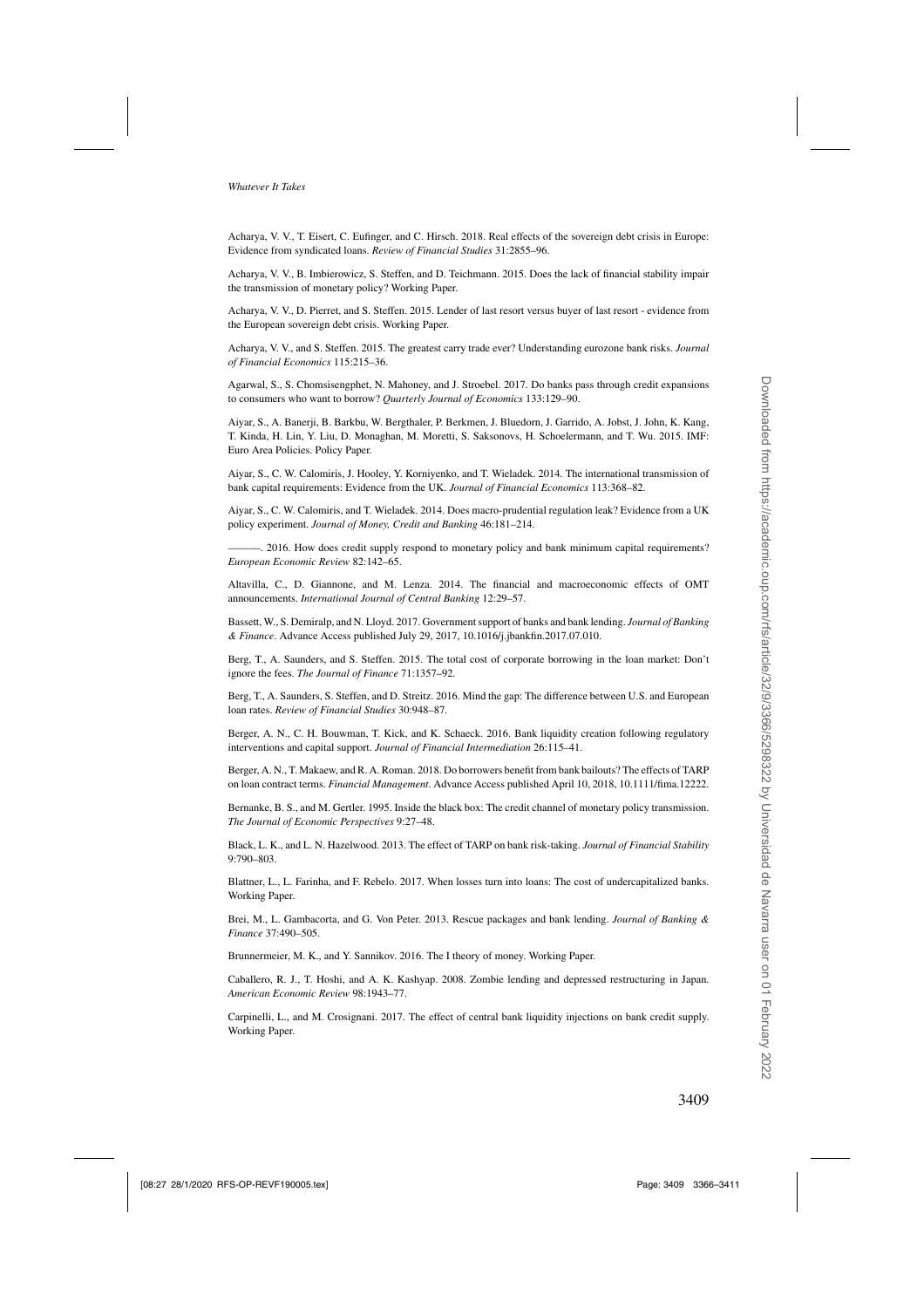<span id="page-44-0"></span>Chakraborty, I., I. Goldstein, and A. MacKinlay. 2016. Monetary stimulus and bank lending. Working Paper.

Crosignani, M., M. Faria-e Castro, and L. Fonseca. 2015. The (unintended?) consequences of the largest liquidity injection ever. Working Paper.

Daetz, S. L., M. G. Subrahmanyam, D. Y. Tang, and S. Q. Wang. 2016. Did ECB liquidity injections help the real economy? Working Paper.

Degryse, H., O. De Jonghe, S. Jakovljevic, K. Wang, Mulier, and G. Schepens. 2017. Identifying credit supply shocks with bank-firm data: Methods and applications. Working Paper.

Dell'Ariccia, G., L. Laeven, and R. Marquez. 2014. Real interest rates, leverage, and bank risk-taking. *Journal of Economic Theory* 149:65–99.

Di Maggio, M., A. Kermani, and C. Palmer. 2016. How quantitative easing works: Evidence on the refinancing channel. Working Paper.

Diamond, D. W. 1991. Monitoring and reputation: The choice between bank loans and directly placed debt. *Journal of Political Economy* 99:689–721.

Duchin, R., and D. Sosyura. 2014. Safer ratios, riskier portfolios: Banks' response to government aid. *Journal of Financial Economics* 113:1–28.

ECB. 2012. Verbatim of the remarks made by Mario Draghi. *Speech at the Global Investment Conference in London*, July 26. [https://www.ecb.europa.eu/press/key/date/2012/html/sp120726.en.html.](https://www.ecb.europa.eu/press/key/date/2012/html/sp120726.en.html)

ECB. 2014. Verbatim of the remarks made by Mario Draghi. *Speech at the Frankfurt European Banking Congress Frankfurt am Main*, November 21. [https://www.ecb.europa.eu/press/key/date/2014/html/sp141121.en.html.](https://www.ecb.europa.eu/press/key/date/2014/html/sp141121.en.html)

Economist. 2013a. Blight of the living dead. *Economist*, July 13. [https://www.economist.com/](https://www.economist.com/leaders/2013/07/13/blight-of-the-living-dead) [leaders/2013/07/13/blight-of-the-living-dead.](https://www.economist.com/leaders/2013/07/13/blight-of-the-living-dead)

Economist. 2013b. Europe's other debt crisis. *Economist*, October 26. [https://www.economist.com/](https://www.economist.com/leaders/2013/10/24/europes-other-debt-crisis) [leaders/2013/10/24/europes-other-debt-crisis.](https://www.economist.com/leaders/2013/10/24/europes-other-debt-crisis)

Ferrando, A., A. Popov, and G. F. Udell. 2018. Do SMEs benefit from unconventional monetary policy and how? Micro-evidence from the eurozone. *Journal of Money, Credit and Banking*. Advance Access published November 28, 2018, 10.1111/jmcb.12581.

Giannetti, M., and A. Simonov. 2013. On the real effects of bank bailouts: Micro evidence from Japan. *American Economic Journal: Macroeconomics* 5:135–67.

Gropp, R., T. Mosk, S. Ongena, and C. Wix. 2019. Bank response to higher capital requirements: Evidence from a quasi-natural experiment. *Review of Financial Studies* 32:266–99.

Heider, F., F. Saidi, and G. Schepens. Forthcoming. Life below zero: Bank lending under negative policy rates. *Review of Financial Studies*.

Jassaud, N., and M. K. Kang. 2015. A strategy for developing a market for nonperforming loans in Italy. Working Paper.

Jiménez, G., S. Ongena, J.-L. Peydró, and J. Saurina. 2014. Hazardous times for monetary policy: What do twenty-three million bank loans say about the effects of monetary policy on credit risk-taking? *Econometrica* 82:463–505.

———. 2017. Macroprudential policy, countercyclical bank capital buffers, and credit supply: Evidence from the Spanish dynamic provisioning experiments. *Journal of Political Economy* 125:2126–77.

Kalemli-Ozcan, S., B. Sorensen, C. Villegas-Sanchez, V. Volosovych, and S. Yesiltas. 2015. How to construct nationally representative firm level data from the ORBIS Global Database. Working Paper.

Kandrac, J., and B. Schlusche. 2016. Quantitative easing and bank risk taking: Evidence from lending. Working Paper.

Kane, E. J. 1989. The S&L Insurance mess: How did it happen? Report. The Urban Institute, Washington, DC.